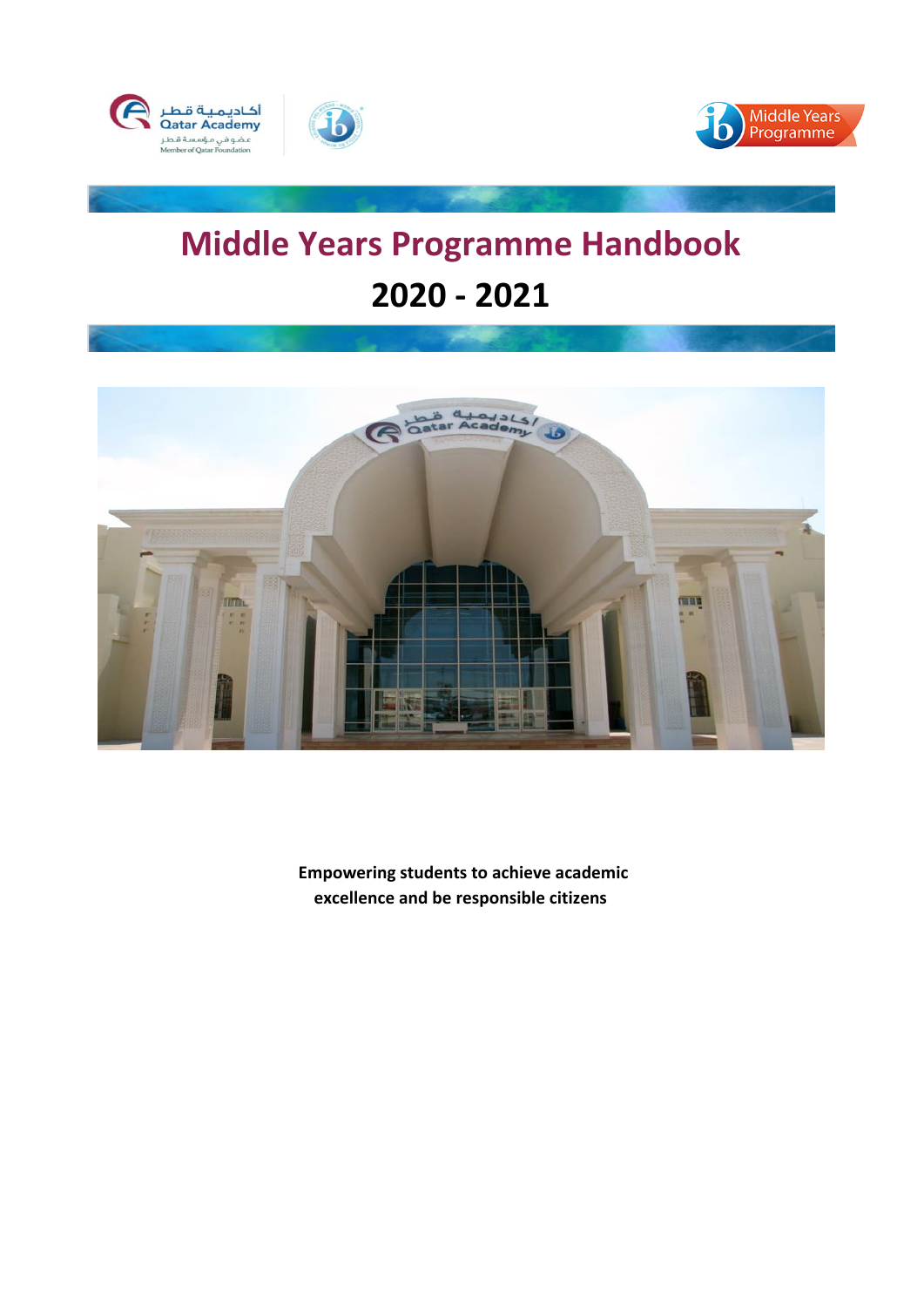## <span id="page-1-0"></span>**Table of Contents**

| What is an International Baccalaureate (IB) education?                                                | 3              |
|-------------------------------------------------------------------------------------------------------|----------------|
| <b>The IB Learner Profile</b>                                                                         | 3              |
| What is the IB Middle Years Programme (MYP)?                                                          | 4              |
| The Curriculum                                                                                        | 5              |
| Global Contexts in the MYP                                                                            | 5              |
| Approaches to Learning (ATL)                                                                          | 6              |
| Service as Action                                                                                     | $\overline{7}$ |
| Service as Action at Qatar Academy                                                                    | 7              |
| <b>MYP Projects</b>                                                                                   | 7              |
| Personal Project: Grade 10                                                                            | 7              |
| Assessment in the MYP: rigorous criteria, applied consistently worldwide                              | 8              |
| <b>MYP Assessment Criteria</b>                                                                        | 8              |
| <b>MYP Grade Descriptors</b>                                                                          | 9              |
| <b>Academic honesty</b>                                                                               | 10             |
| <b>IB MYP course results</b>                                                                          | 10             |
| <b>IB MYP certificate</b>                                                                             | 10             |
| How does the MYP prepare students for the IB Diploma Programme and what happens at its<br>conclusion? | 11             |
| Qualifying for the IB Diploma (Grade 11 and 12) at QA                                                 | 11             |
| <b>Subject Area Overviews</b>                                                                         | 12             |
| Language and Literature in Arabic                                                                     | 12             |
| Nature and aims                                                                                       | 12             |
| <b>Arabic Unit Overview</b>                                                                           | 12             |
| Assessment Criteria                                                                                   | 14             |
| Language and Literature in English                                                                    | 15             |
| Nature and aims                                                                                       | 15             |
| English Language and Literature Unit Overview                                                         | 15             |
| <b>Assessment Criteria</b>                                                                            | 17             |
| Language Acquisition                                                                                  | 17             |
| Nature and aims                                                                                       | 17             |
| Language Acquisition Unit Overview                                                                    | 18             |
| Assessment Criteria                                                                                   | 19             |
| <b>Individuals and Societies</b>                                                                      | 20             |
| Nature and aims                                                                                       | 20             |
| Individuals and Societies Unit Overview                                                               | 20             |
| <b>Assessment Criteria</b>                                                                            | 21             |
| Mathematics                                                                                           | 22             |
| Nature and aims                                                                                       | 22             |
| Content, knowledge and skills                                                                         | 22             |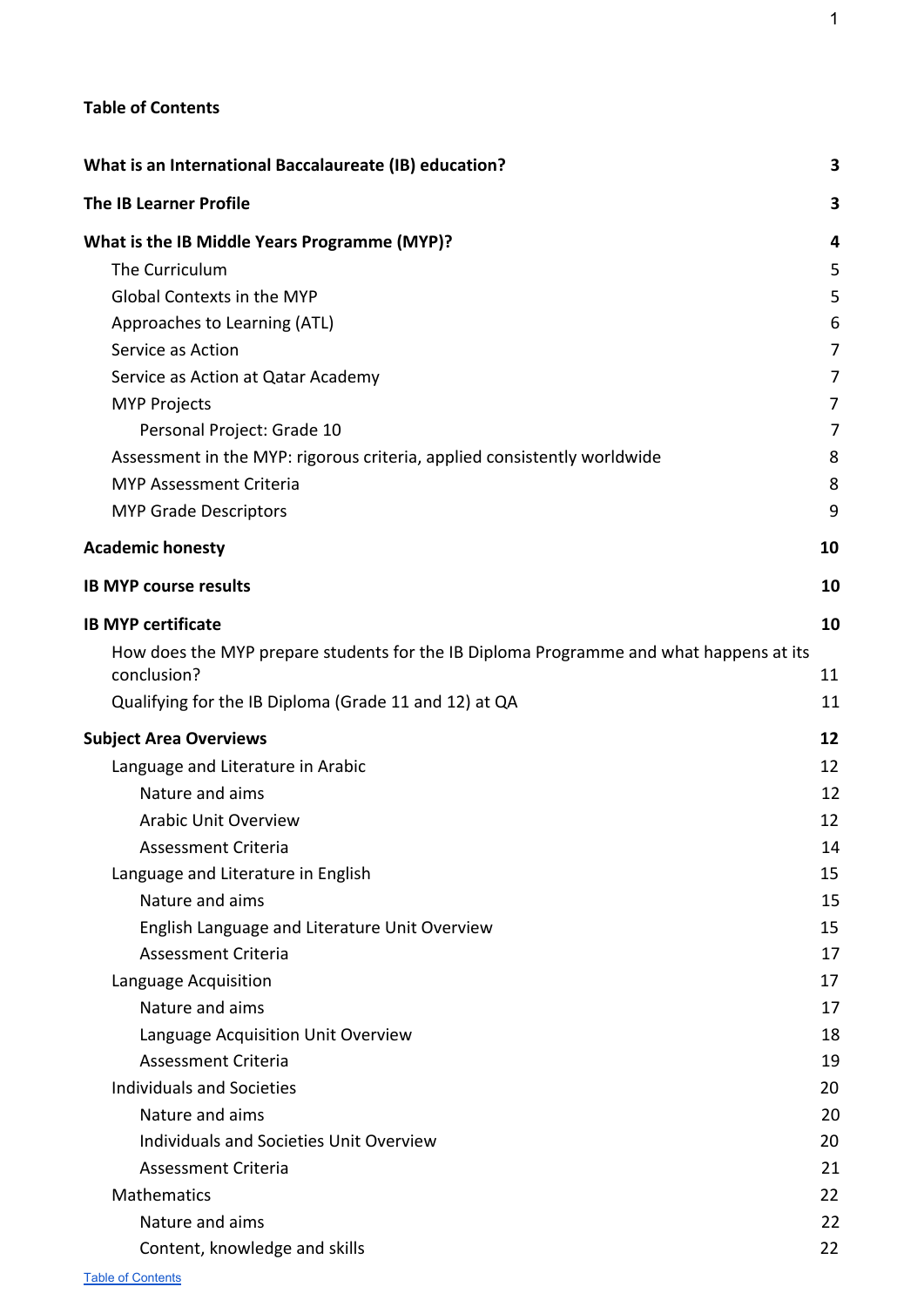| <b>Bibliography</b>                                    | 42       |
|--------------------------------------------------------|----------|
| <b>Assessment Criteria</b>                             | 42       |
| Nature and aims                                        | 42       |
| <b>Cultural Studies</b>                                | 42       |
| Assessment Criteria                                    | 41       |
| Content, knowledge and skills                          | 41       |
| Nature and aims                                        | 40       |
| <b>Islamic Studies</b>                                 | 40       |
| Assessment Criteria                                    | 40       |
| Media (G9 and G10 Film): Content, knowledge and skills | 39       |
| Grade 9 and 10 Music Production                        | 39       |
| Grade 9 and 10 Music Performance                       | 39       |
| Music: Content, knowledge and skills                   | 39       |
| Drama: Content, knowledge and skills                   | 39       |
| <b>Visual Arts</b>                                     | 38       |
| Nature and aims                                        | 34       |
| Arts                                                   | 34       |
| <b>Assessment Criteria</b>                             | 34       |
| Physical and Health Education Unit Overview            | 32       |
| Nature and aims                                        | 32       |
| Physical and Health Education                          | 32       |
| Assessment Criteria                                    | 31       |
| Design Unit Overview                                   | 29       |
| Design<br>Nature and aims                              | 29       |
| <b>Assessment Criteria</b>                             | 29<br>29 |
| <b>Sciences Unit Overview</b>                          | 27       |
| Nature and aims                                        | 26       |
| <b>Sciences</b>                                        | 26       |
| <b>Assessment Criteria</b>                             | 26       |
| <b>Mathematics Unit Overview</b>                       | 22       |
|                                                        |          |

2

# **What is an International Baccalaureate (IB) education?**

The IB continuum of international education, for students aged 3 to 19, is unique because of its academic and personal rigour, challenging students to excel in their studies and personal growth. The IB aims to inspire a quest for learning throughout life that is marked by enthusiasm and empathy.

The IB aspires to help schools develop well-rounded students, who respond to challenges with optimism and an open mind, are confident in their own identities, make ethical decisions, join with others in celebrating our common humanity and are prepared to apply what they learn in real-world, complex and unpredictable situations. The IB offers high-quality programmes of international education that share a powerful vision. An IB education: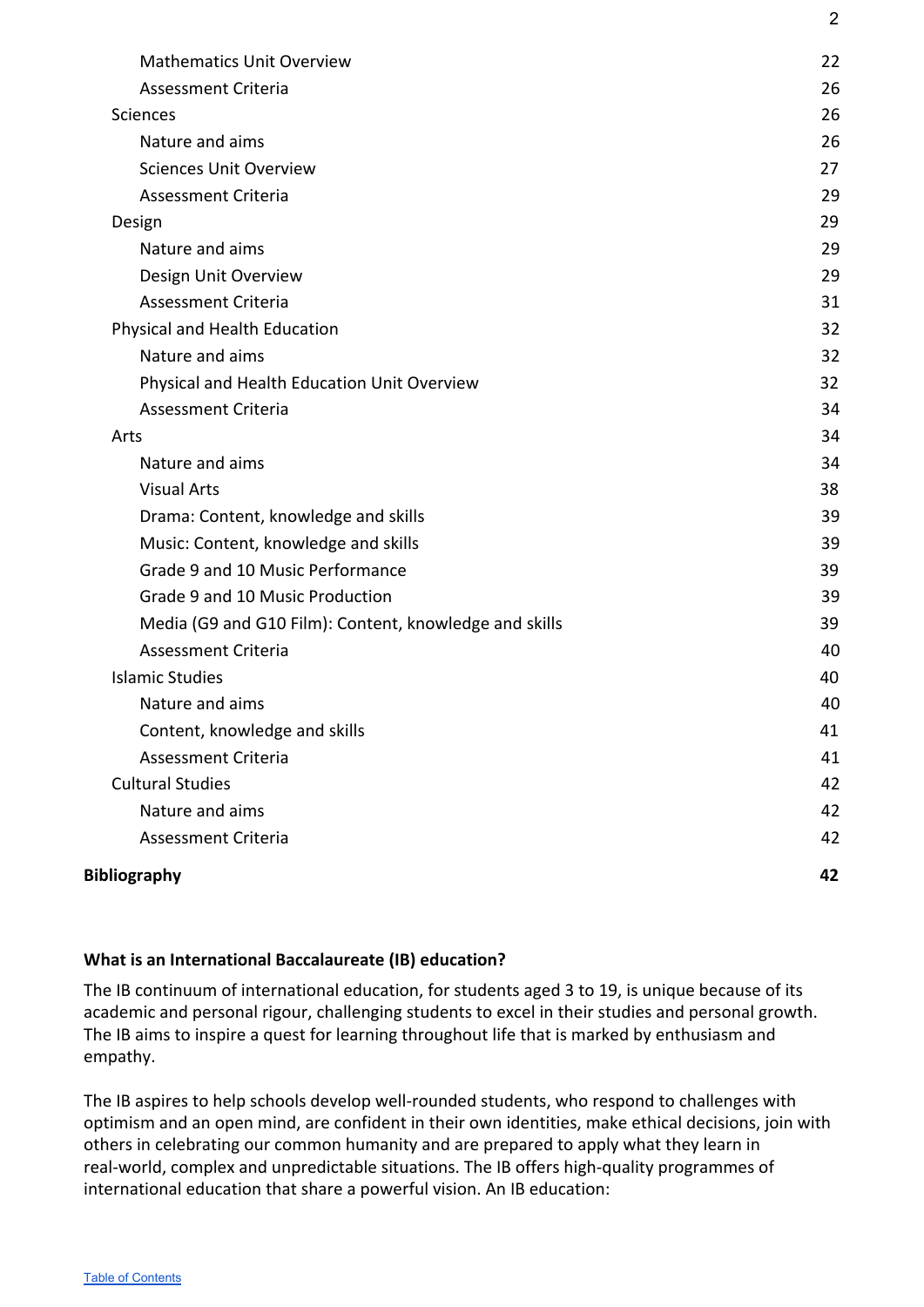- · *focuses on learners* the IB's student-centred programmes promote healthy relationships, ethical responsibility and personal challenge
- · *develops effective approaches to teaching and learning* IB Programmes help students to develop the attitudes and skills they need for both academic and personal success
- · *works within global contexts* IB programmes increase understanding of languages and cultures, and explore globally significant ideas and issues
- · *explores significant content* IB programmes offer a curriculum that is broad and balanced, conceptual and connected.

Informed by values described in the learner profile, IB learners strive to become inquirers, knowledgeable, thinkers, communicators, principled,

open-minded, caring, risk-takers, balanced and reflective. These attributes represent a broad range of human capacities and responsibilities that go beyond intellectual development and academic success.

#### <span id="page-3-0"></span>**The IB Learner Profile**

**Inquirer:** We nurture our curiosity, developing our skills for inquiry and research. We know how to learn independently and with others. We learn with enthusiasm and sustain our love of learning throughout life.

**Knowledgeable**: We develop and use conceptual understanding, exploring knowledge across a range of disciplines. We engage with issues and ideas that have local and global significance.

**Thinker**: We use critical and creative thinking skills to analyse and take responsible action on complex problems. We exercise initiative in making reasoned, ethical decisions.

**Communicators**: We express ourselves confidently and creatively in more than one language and in many ways. We collaborate effectively, listening carefully to the perspectives of other individuals and groups.

**Principled:** We act with integrity and honesty, with a strong sense of fairness and justice, and with respect for the dignity and rights of people everywhere. We take responsibility for our actions and their consequences.

**Risk-takers/Courageous:**We approach uncertainty with forethought and determination; we work independently and cooperatively to explore new ideas and innovative strategies. We are resourceful and resilient in the face of challenges and change.

**Open-minded**: We critically appreciate our own cultures and personal histories, as well as the values and traditions of others. We seek and evaluate a range of points of view, and we are willing to grow from the experience.

**Caring**: We show empathy, compassion and respect. We have a commitment to service, and we act to make a positive difference in the lives of others and in the world around us.

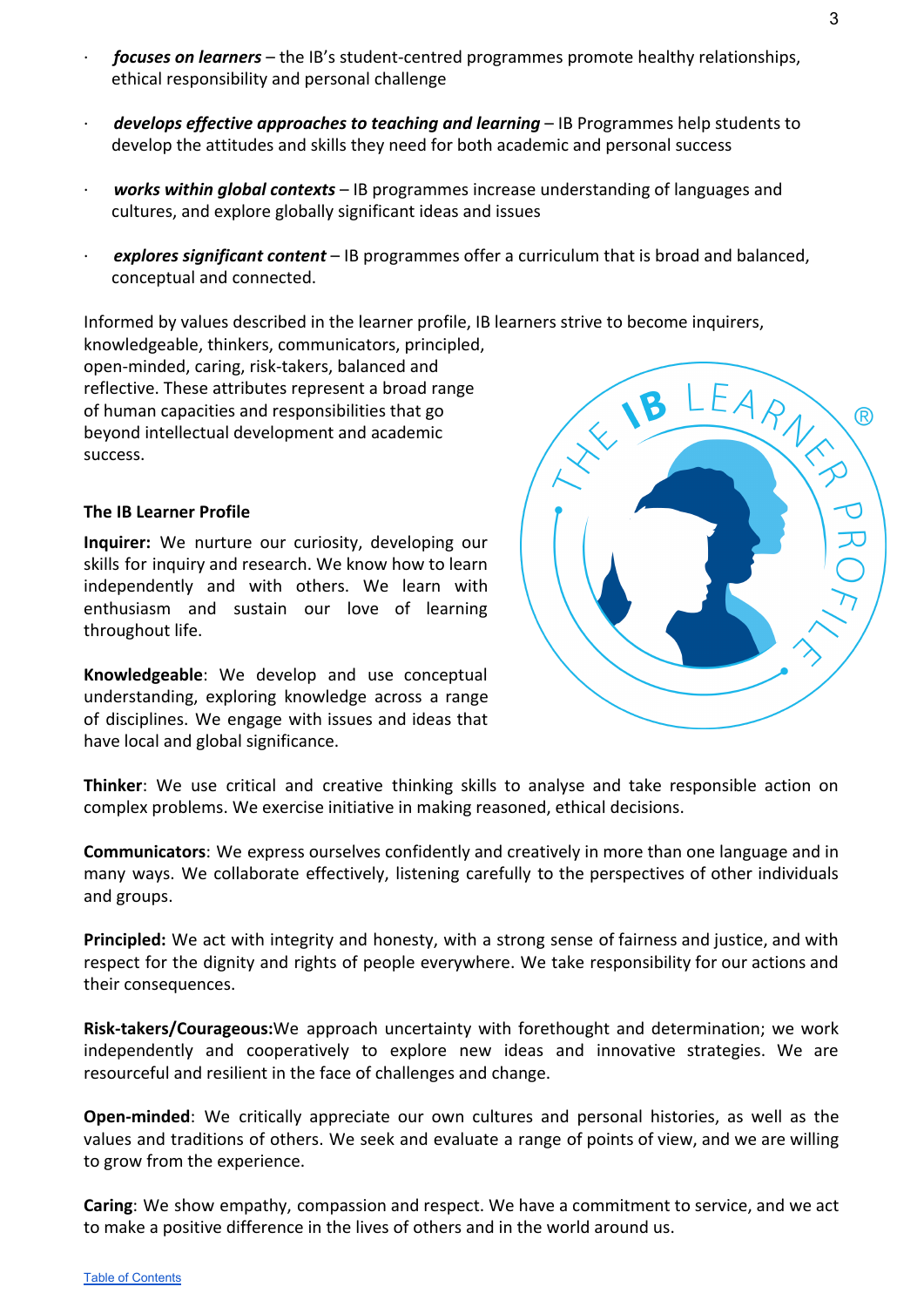**Balanced**: We understand the importance of balancing different aspects of our lives - intellectual, physical, and emotional - to achieve well-being for ourselves and others. We recognize our interdependence with other people and with the world in which we live.

**Reflective**: We thoughtfully consider the world and our own ideas and experience. We work to understand our strengths and weaknesses in order to support our learning and personal development.

#### <span id="page-4-0"></span>**What is the IB Middle Years Programme (MYP)?**

The MYP is designed for students aged 11 to 16. It provides a framework of learning that encourages students to become creative, critical and reflective thinkers. The MYP emphasizes intellectual challenge, encouraging students to make connections between their studies in traditional subjects and the real world. It fosters the development of skills for communication, intercultural understanding and global engagement—essential qualities for young people who are becoming global leaders.

The MYP is flexible enough to accommodate most national or local curriculum requirements. It builds upon the knowledge, skills and attitudes developed in the IB Primary Years Programme (PYP) and prepares students to meet the academic challenges of the IB Diploma Programme (DP) and the IB Career-related Certificate (IBCC).



#### **The IB Middle Years Programme:**

- · addresses students' intellectual, social, emotional and physical well-being holistically
- · provides students opportunities to develop the knowledge, attitudes and skills they need in order to manage complexity and take responsible action for the future
- · ensures breadth and depth of understanding through study in eight subject groups
- · requires the study of at least two languages (language of instruction and additional language of choice) to support students in understanding their own cultures and those of others empowers students to participate in service within the community
- helps to prepare students for further education, the workplace and a lifetime of learning.

#### <span id="page-4-1"></span>**The Curriculum**

The MYP consists of eight subject groups: language acquisition, language and literature, individuals and societies, sciences, mathematics, arts, physical and health education, and design. A detailed description of each course can be found in this guide.

In MYP 4, our students choose one of the following art forms - Film, Drama, Visual Art, Music Production or Music Performance, which they will study for two consecutive years. In MYP 5, students choose one of the three options offered - Business Studies, Geography or History for their Individuals and Societies course and either Materials or Digital for Design.

#### **The MYP: a unique approach, relevant for a global society**

The MYP aims to help students develop their personal understanding, their emerging sense of self and responsibility in their community.

MYP teachers organize the curriculum with appropriate attention to: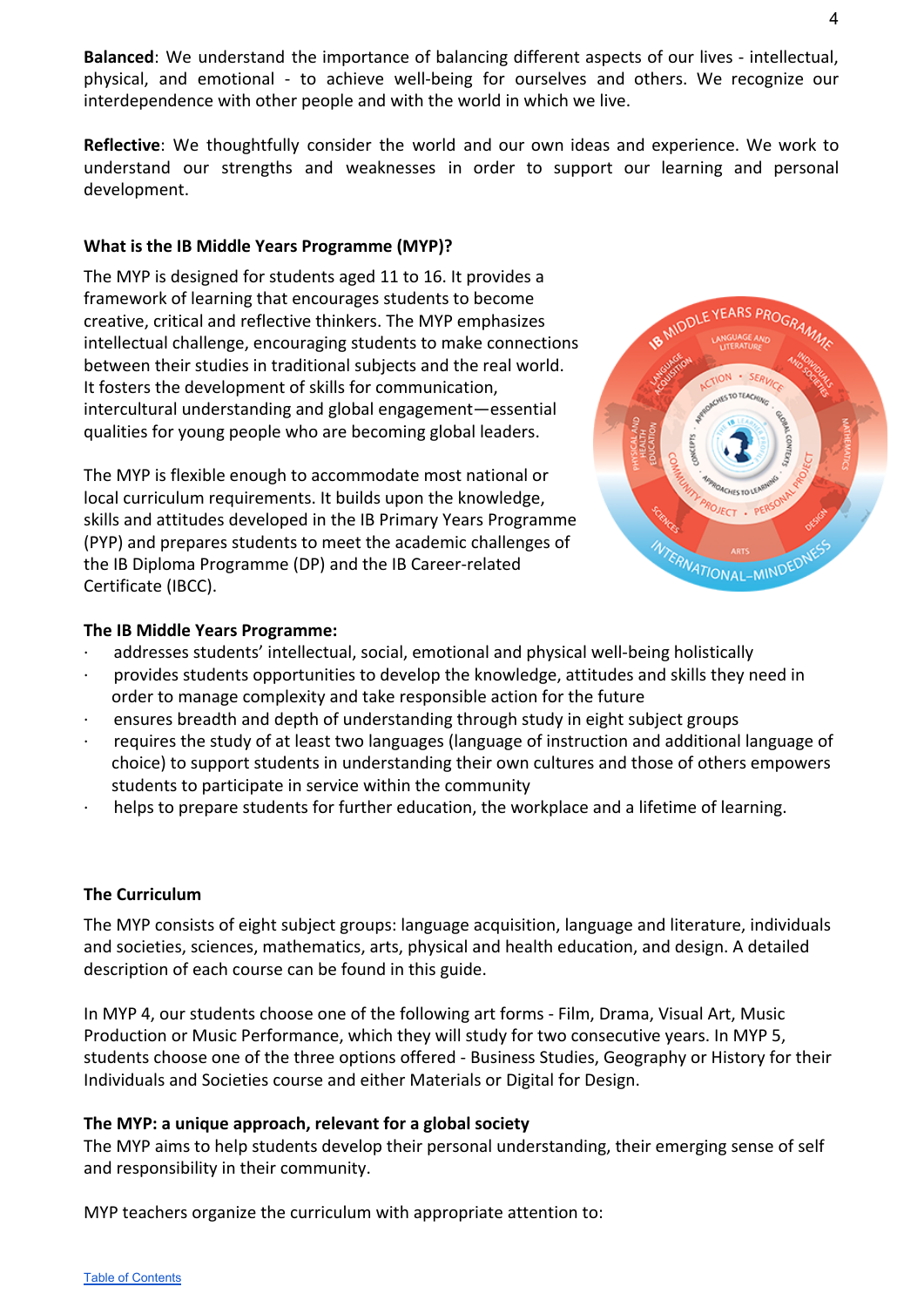- · **Teaching and learning in context**. Students learn best when their learning experiences have context and are connected to their lives and the world that they have experienced. Using global contexts, MYP students explore human identity, global challenges and what it means to be internationally minded. Please see the table below for the 6 global contexts.
- · **Conceptual understanding**. Concepts are big ideas that have relevance within specific disciplines and across subject areas. MYP students use concepts as a vehicle to inquire into issues and ideas of personal, local and global significance and examine knowledge holistically.

#### <span id="page-5-0"></span>**Global Contexts in the MYP**

Global contexts direct learning towards independent and shared inquiry into our common humanity and shared guardianship of the planet. Using the world as the broadest context for learning, MYP projects can develop meaningful explorations of:

| <b>Global Context</b>                            | <b>Focus question and description</b>                                                                                                                                                                                                                                                                                                                                                                                                                |
|--------------------------------------------------|------------------------------------------------------------------------------------------------------------------------------------------------------------------------------------------------------------------------------------------------------------------------------------------------------------------------------------------------------------------------------------------------------------------------------------------------------|
| <b>Identities and</b><br>relationships           | Who am I? Who are we?<br>Students will explore:<br>o Identity<br>beliefs and values<br>$\Omega$<br>o personal, physical, mental, social and spiritual health<br>o human relationships including families, friends, communities and<br>cultures<br>o what it means to be human.                                                                                                                                                                       |
| <b>Orientation in</b><br>space and time          | What is the meaning of "where" and "when"?<br>Students will explore:<br>o personal histories<br>o homes and journeys<br>o turning points in humankind<br>o discoveries<br>o explorations and migrations of humankind<br>o the relationships between, and the interconnectedness of,<br>individuals and civilizations, from personal, local and global<br>perspectives.                                                                               |
| <b>Personal and</b><br>cultural<br>expression    | What is the nature and purpose of creative expression?<br>Students will explore:<br>o the ways in which we discover and express ideas, feelings, nature,<br>culture, beliefs and values<br>o the ways in which we reflect on, extend and enjoy our creativity<br>o our appreciation of the aesthetic.                                                                                                                                                |
| <b>Scientific and</b><br>technical<br>innovation | How do we understand the world in which we live?<br>Students will explore:<br>o the natural world and its laws<br>the interaction between people and the natural world<br>0<br>how humans use their understanding of scientific principles<br>O<br>the impact of scientific and technological advances on<br>o<br>communities and environments<br>the impact of environments on human activity<br>0<br>how humans adapt environments to their needs. |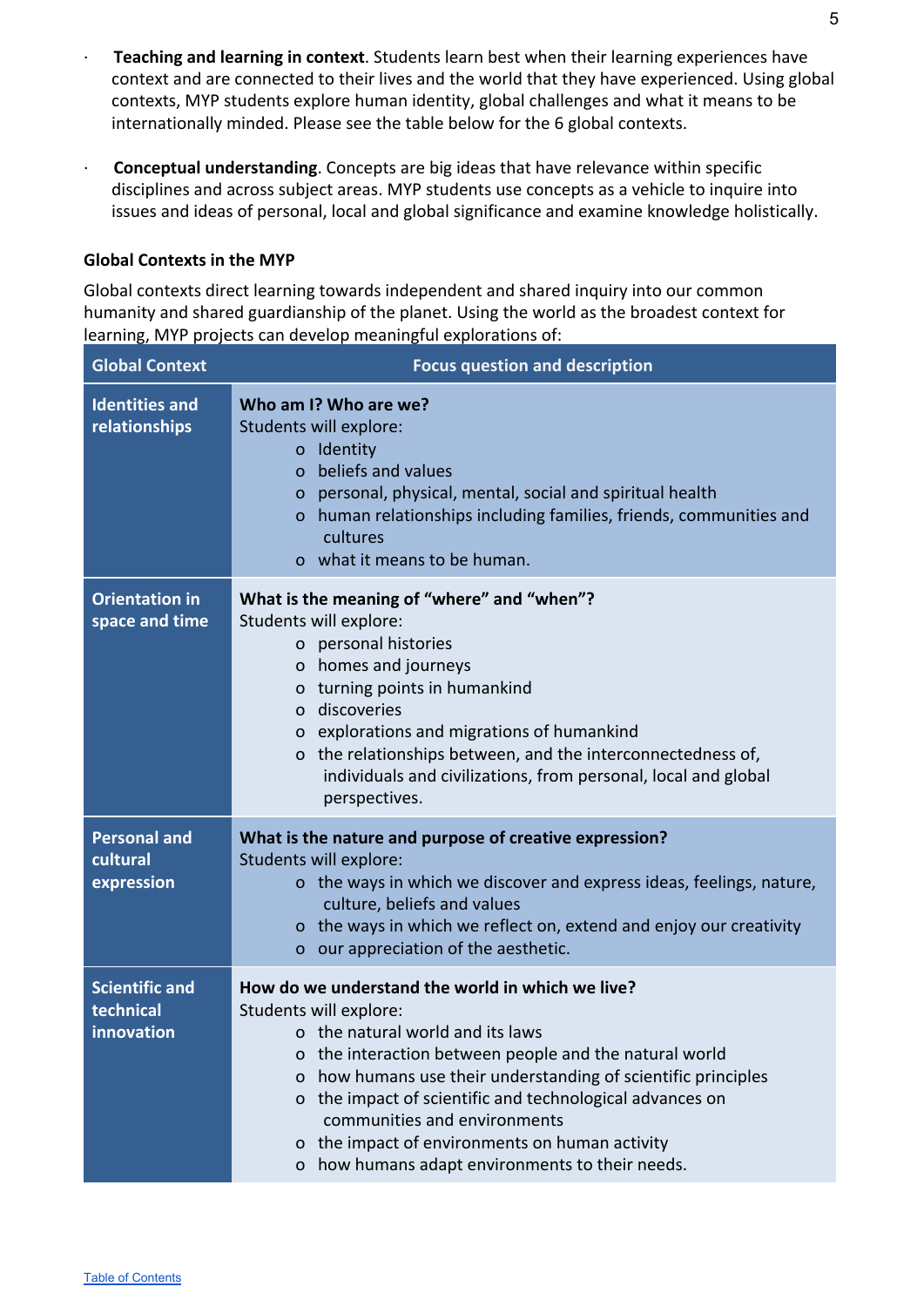| <b>Globalization</b><br>and<br>sustainability | How is everything connected?<br>Students will explore:<br>o the interconnectedness of human-made systems and communities<br>o the relationship between local and global processes<br>how local experiences mediate the global<br>$\Omega$<br>o the opportunities and tensions provided by<br>world-interconnectedness<br>o the impact of decision-making on humankind and the<br>environment. |
|-----------------------------------------------|-----------------------------------------------------------------------------------------------------------------------------------------------------------------------------------------------------------------------------------------------------------------------------------------------------------------------------------------------------------------------------------------------|
| <b>Fairness and</b><br>development            | What are the consequences of our common humanity?<br>Students will explore:<br>o rights and responsibilities<br>the relationship between communities<br>$\mathbf{O}$<br>sharing finite resources with other people and with other living<br>$\Omega$<br>things<br>o access to equal opportunities.<br>peace and conflict resolution.                                                          |

# <span id="page-6-0"></span>**Approaches to Learning (ATL)**

A unifying thread throughout all MYP subject groups, approaches to learning provide the foundation for independent learning and encourage the application of their knowledge and skills in unfamiliar contexts. Developing and applying these skills help students learn how to learn. The ATL skills can be split up into 5 ATL categories and divided further into 10 skills clusters.

| <b>IB ATL skill category</b> | <b>MYP ATL skill cluster</b>  |
|------------------------------|-------------------------------|
| <b>Communication</b>         | Communication<br>T            |
| <b>Social</b>                | Collaboration<br>$\mathbf{H}$ |
| <b>Self-Management</b>       | III Organization              |
|                              | Affective<br>IV.              |
|                              | Reflection<br>$\vee$          |
| <b>Research</b>              | VI Information literacy       |
|                              | VII Media literacy            |
| <b>Thinking</b>              | <b>VIII Critical thinking</b> |
|                              | XI Creative thinking          |
|                              | Transfer<br>X                 |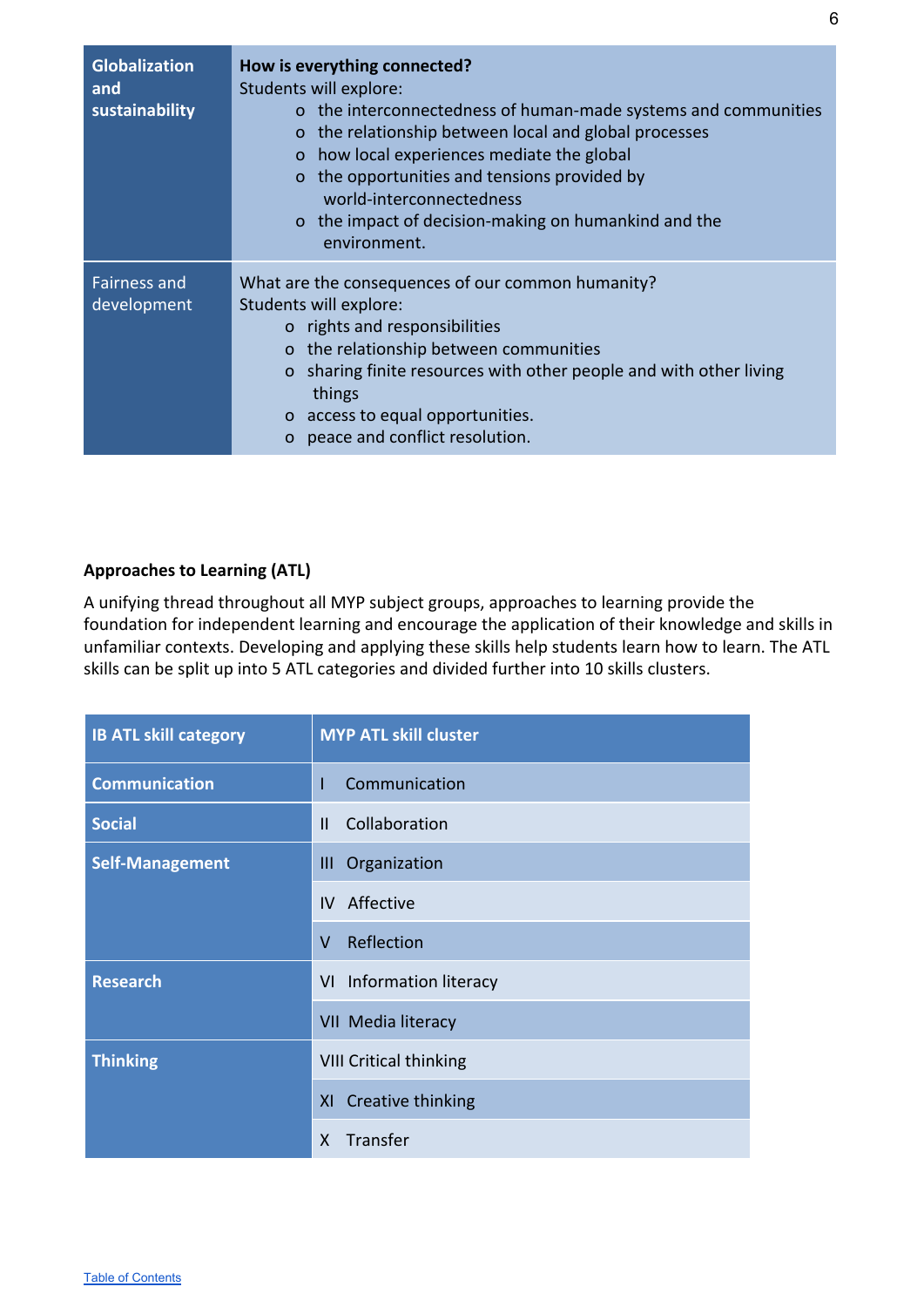#### <span id="page-7-0"></span>**Service as Action**

Action (learning by doing and experiencing) and service have always been shared values of the IB community. Students take action when they apply what they are learning in the classroom and beyond. IB learners strive to be caring members of the community who demonstrate a commitment to service—making a positive difference to the lives of others and to the environment. Service as action is an integral part of the programme, especially in the MYP community project.

#### <span id="page-7-1"></span>**Service as Action at Qatar Academy**

Community and Service holds a special place within the MYP at QA, as all students must meet Service as Action requirements in each year of the programme. Beginning in grade 6, students are required to complete one independent project outside of regularly scheduled classes, supported by the advisory programme. These independent projects become more challenging as students rise through the grades.

|          | <b>Community and Service requirements</b>                     |
|----------|---------------------------------------------------------------|
| Grade 6  | Minimum 1 activity and reflection completed                   |
| Grade 7  | Minimum 1 activity and reflection completed                   |
| Grade 8  | 2 activities and reflection completed                         |
| Grade 9  | 1 Athletic and one creative activity and reflection completed |
| Grade 10 | 1 Athletic and one creative activity reflection completed     |

 In each year, students maintain a Service as Action Reflection Journal on their personal e-portfolio (through Managebac) documenting outcomes and reflecting on their experiences. Each year, students use this journal to document that they have completed all requirements for the MYP Certificate. The Service as Action requirements must be met to maintain placement within the school, as per our policy. **Specifically, to ensure that students do not fall too far behind, a student may not have incomplete requirements for Service as Action two years in succession**.

Students are provided with detailed information about the Service as Action programme, including requirements for independent projects, supported within the advisory groups programme by their Grade level leaders, Service as Action Facilitator and their advisory teacher.

#### <span id="page-7-2"></span>**MYP Projects**

<span id="page-7-3"></span>MYP projects provide students the opportunity to demonstrate what they have learned in the MYP. **Personal Project: Grade 10**

The starting point is the latter months of grade 9 when students start exploring their passions and choose a goal to accomplish over the coming months. This is an exciting aspect of the programme, as students have an opportunity to show their talents in unique and creative ways. This is also widely considered the best real-life challenge within the MYP programme, demanding that students set real-world goals and find the best ways of achieving them.

Every student has a supervisor, as well as the help and guidance of the Personal Project Coordinator and the MYP Coordinator, to be successful in their personal project. Supervisors meet with students on a regular basis to share information about requirements and deadlines, and to provide advice about how to proceed. However, it is the students themselves who make decisions about what they will do and how they will achieve it.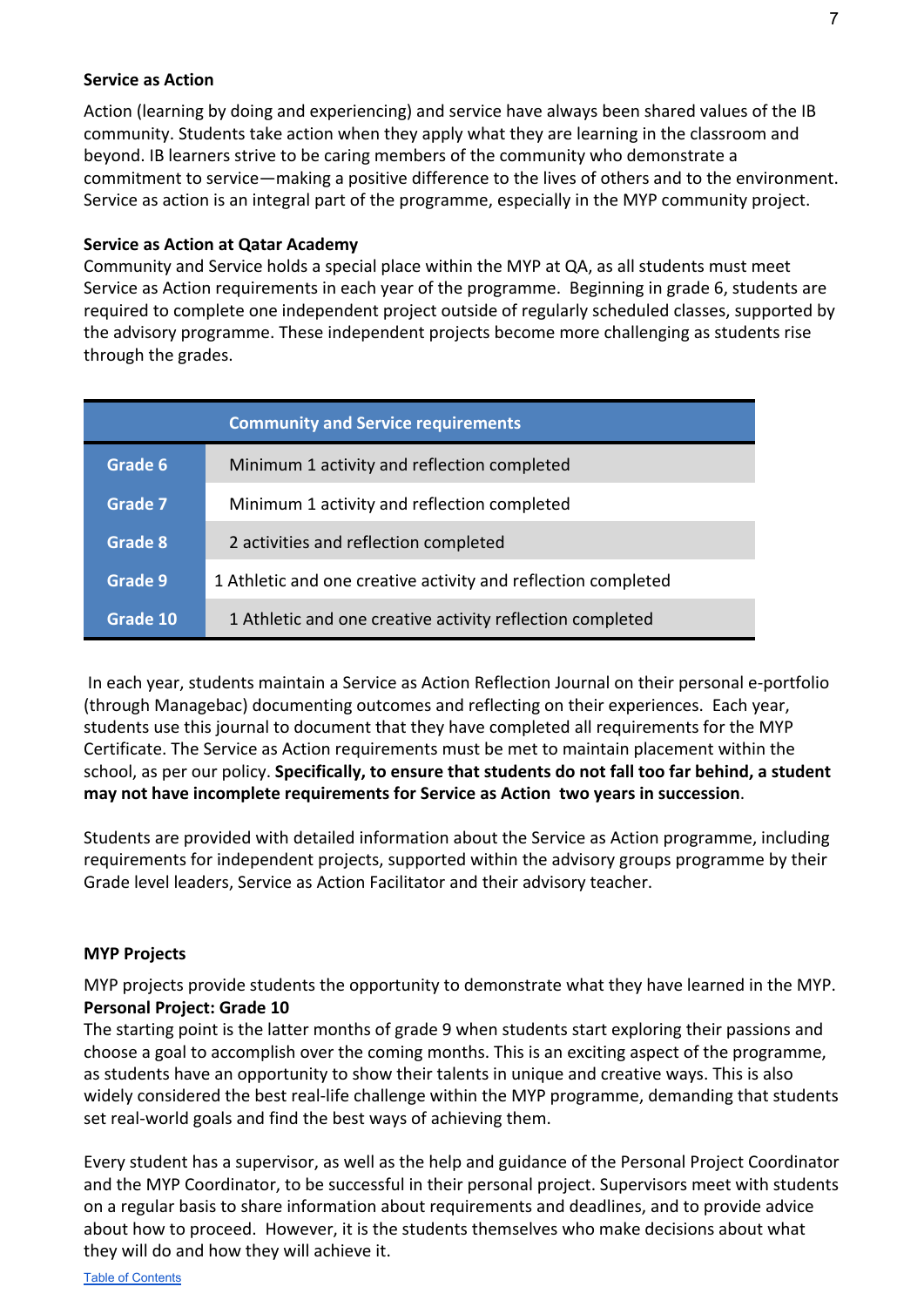A detailed Personal Project booklet is given to each student during the second semester of grade 9 in addition to a dedicated online page. The booklet lists deadlines and provides specific information about choosing a topic, working with a supervisor, organizational methods, MYP requirements, and assessment. This culminating experience of all their learning is completed over many months and their achievements are celebrated in the MYP Exhibition in March.

#### <span id="page-8-0"></span>**Assessment in the MYP: rigorous criteria, applied consistently worldwide**

MYP assessment standards are consistent around the world. In order to maintain the rigour for which the IB is renowned, the MYP assessment model is criterion-related. Teachers structure varied and valid assessment tasks so that students can demonstrate achievement according to the objectives defined by the IB. Tasks are assessed against established criteria, not against the work of other students.

A good curriculum develops a range of student skills. The MYP encourages teachers to assess this acquired skill set, including how to succeed in written examinations. Typical MYP assessment tasks include open-ended, problem-solving activities and investigations, organized debates, tests and examinations, hands-on experimentation, analysis and reflection. MYP assessment is carried out by teachers, according to the criteria defined by the IB.

#### <span id="page-8-1"></span> **MYP Assessment Criteria**

| <b>Subject group</b>                                     | <b>Criterion A</b>                         | <b>Criterion B</b>                          | <b>Criterion C</b>            | <b>Criterion D</b>                              |
|----------------------------------------------------------|--------------------------------------------|---------------------------------------------|-------------------------------|-------------------------------------------------|
| <b>Language and</b><br>literature                        | Analysing                                  | Organizing                                  | Producing text                | Using<br>language                               |
| <b>Language</b><br><b>Acquisition</b>                    | Comprehending<br>spoken and<br>visual text | Comprehending<br>written and visual<br>text | Communicating                 | <b>Using</b><br>language                        |
| <b>Individuals</b><br>and societies                      | Knowing and<br>understanding               | Investigating                               | Communicating                 | Thinking<br>critically                          |
| <b>Sciences</b>                                          | Knowing and<br>understanding               | Inquiring and<br>designing                  | Processing and<br>evaluating  | Reflecting on<br>the impacts<br>of science      |
| <b>Mathematics</b>                                       | Knowing and<br>understanding               | Investigating<br>patterns                   | Communicating                 | Applying<br>mathematics<br>in the real<br>world |
| <b>Arts</b>                                              | Knowing and<br>understanding               | Developing skills                           | <b>Thinking</b><br>creatively | Responding                                      |
| <b>Physical and</b><br><b>Health</b><br><b>Education</b> | Knowing and<br>understanding               | Planning for<br>performance                 | Applying and<br>performing    | Reflecting<br>and<br>improving<br>performance   |

#### **Please note: Each criterion is out of 8!**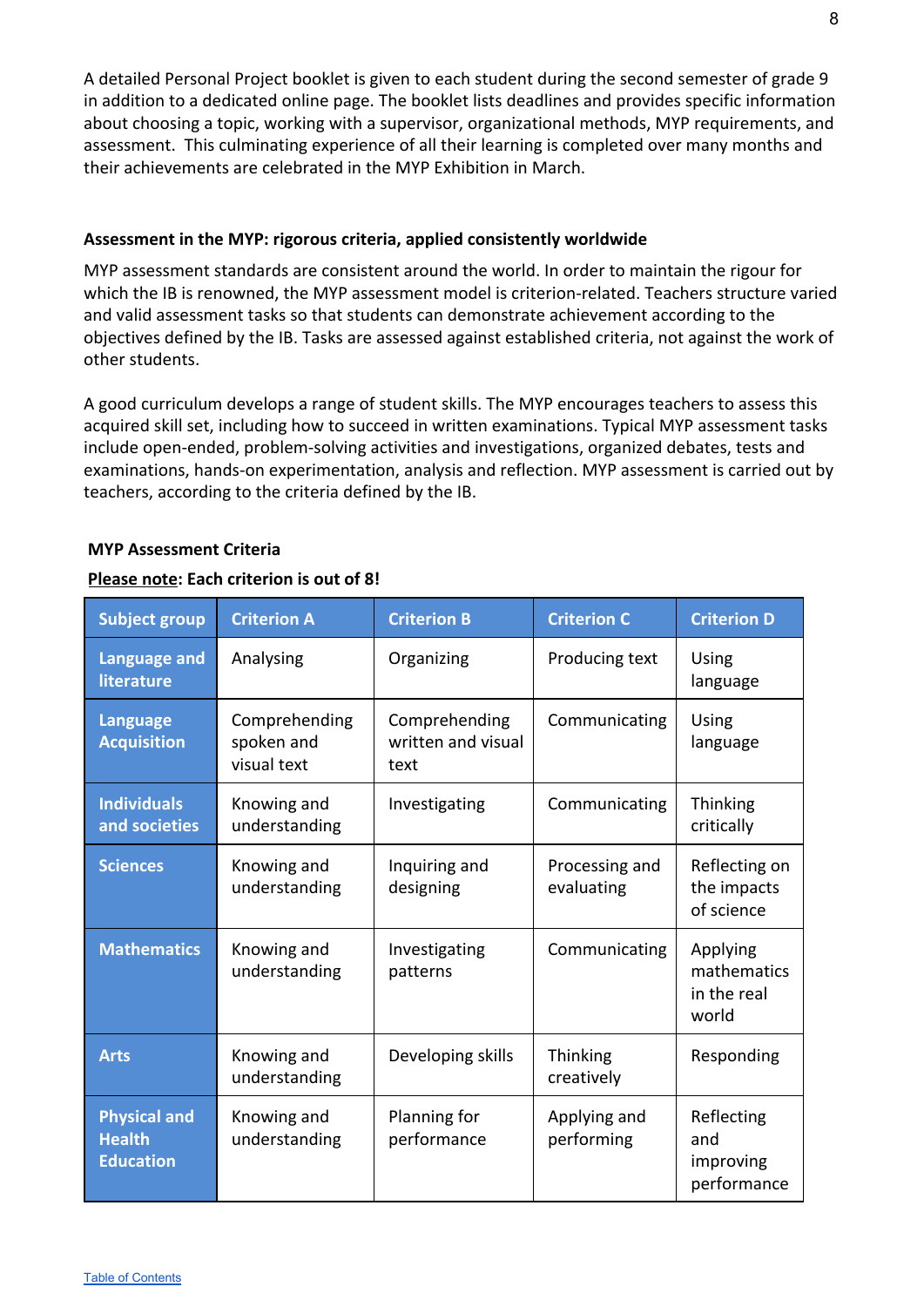| <b>Design</b>       | Inquiring and<br>analyzing | Developing ideas | Creating the<br>solution | Evaluating |
|---------------------|----------------------------|------------------|--------------------------|------------|
| <b>MYP Projects</b> | Investigating              | Planning         | Taking action            | Reflecting |

# **The total is always out of 32!**

MYP Grade Descriptors

| <b>Grade</b>   | <b>Boundary</b><br><b>Guidelines</b> | <b>Descriptor</b>                                                                                                                                                                                                                                                                                                                                                 |
|----------------|--------------------------------------|-------------------------------------------------------------------------------------------------------------------------------------------------------------------------------------------------------------------------------------------------------------------------------------------------------------------------------------------------------------------|
| $\mathbf{1}$   | $1 - 5$                              | Produces work of very limited quality. Conveys many significant<br>misunderstandings or lacks understanding of most concepts and<br>contexts. Very rarely demonstrates critical or creative thinking. Very<br>inflexible, rarely using knowledge or skills.                                                                                                       |
| $\overline{2}$ | $6 - 9$                              | Produces work of limited quality. Expresses misunderstandings or<br>significant gaps in understanding for many concepts and contexts.<br>Infrequently demonstrates critical or creative thinking. Generally<br>inflexible in the use of knowledge and skills, infrequently applying<br>knowledge and skills.                                                      |
| 3              | $10 - 14$                            | Produces work of an acceptable quality. Communicates basic<br>understanding of many concepts and contexts, with occasionally<br>significant misunderstandings or gaps. Begins to demonstrate some<br>basic critical and creative thinking. Is often inflexible in the use of<br>knowledge and skills, requiring support even in familiar classroom<br>situations. |
| 4              | $15 - 18$                            | Produces good-quality work. Communicates basic understanding of<br>most concepts and contexts with few misunderstandings and minor<br>gaps. Often demonstrates basic critical and creative thinking. Uses<br>knowledge and skills with some flexibility in familiar classroom<br>situations, but requires support in unfamiliar situations.                       |
| 5              | $19 - 23$                            | Produces generally high-quality work. Communicates secure<br>understanding of concepts and contexts. Demonstrates critical and<br>creative thinking, sometimes with sophistication. Uses knowledge and<br>skills in familiar classroom and real-world situations and, with support,<br>some unfamiliar real-world situations.                                     |
| 6              | $24 - 27$                            | Produces high-quality, occasionally innovative work. Communicates<br>extensive understanding of concepts and contexts. Demonstrates<br>critical and creative thinking, frequently with sophistication. Uses<br>knowledge and skills in familiar and unfamiliar classroom and real<br>world situations, often with independence.                                   |
| 7              | $28 - 32$                            | Produces high-quality, frequently innovative work. Communicates<br>comprehensive, nuanced understanding of concepts and contexts.<br>Consistently demonstrates sophisticated critical and creative thinking.<br>Frequently transfers knowledge and skills with independence and<br>expertise in a variety of complex classroom and real-world situations.         |

MYP: From Principles into Practice, page 93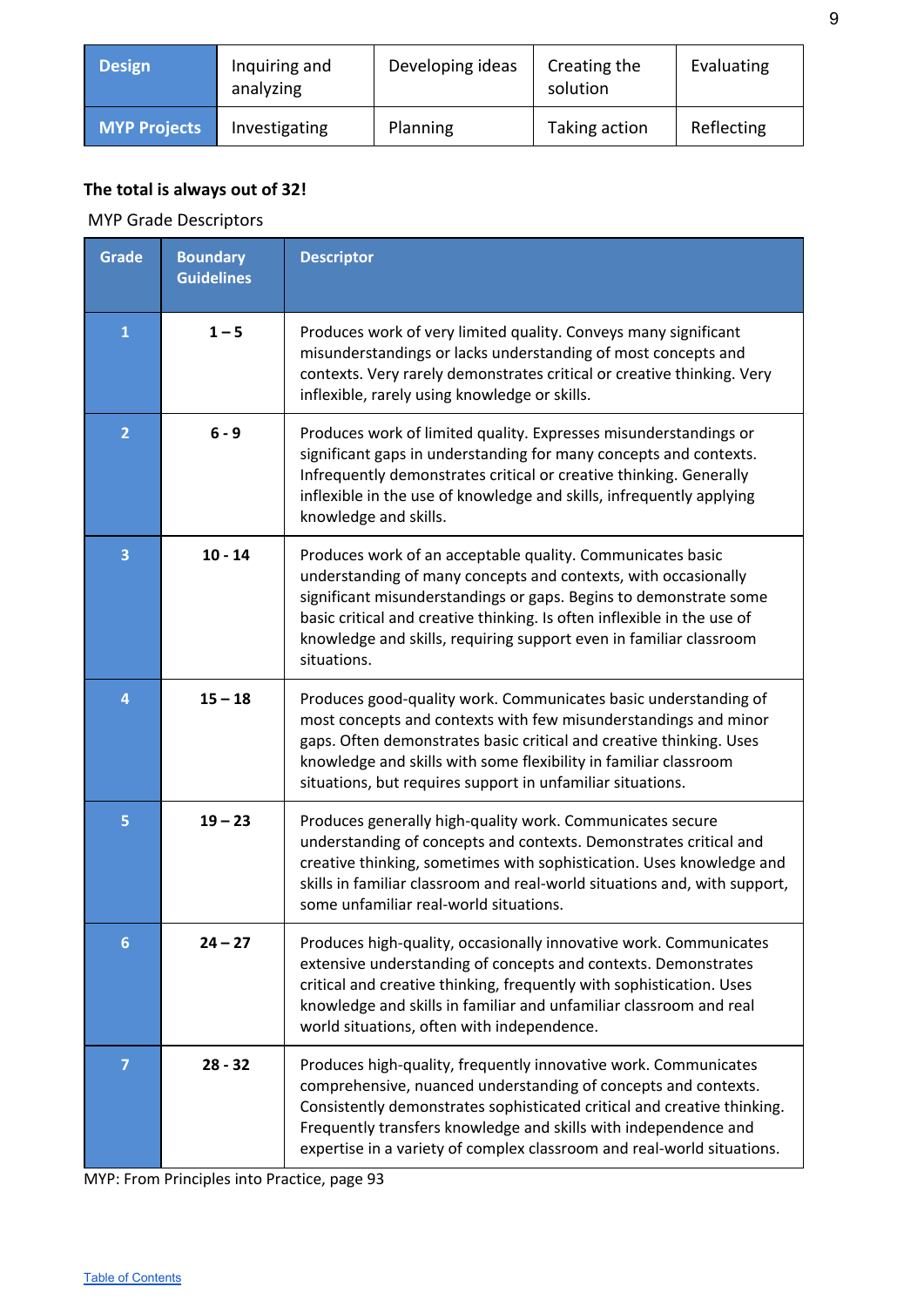#### <span id="page-10-0"></span>**Academic honesty**

Academic honesty is seen as a set of values and skills that promote personal integrity and good practice in teaching, learning and assessment. It is influenced and shaped by a variety of factors including peer pressure, culture, parental expectations, role-modeling and taught skills. Although it is probably easier to explain to students what constitutes academic dishonesty, with direct reference to plagiarism, collusion and cheating in examinations, whenever possible the topic is treated in a positive way, stressing the benefits of properly conducted academic research and a respect for the integrity of all forms of student work in the MYP.

All MYP students are expected to understand the basic meaning and significance of concepts that relate to academic honesty, especially intellectual property and authenticity. However, a conceptual understanding alone is not sufficient; students are given opportunities to increase their knowledge and practical skills to apply such concepts to their work.

MYP students learn key ATL skills such as citing and referencing, and are given opportunities to make mistakes and learn from them so that they are well prepared for further studies after the MYP.

The following concepts are addressed over the course of the 5 MYP Years:

- The concept of intellectual property (including the many different forms of intellectual property rights, such as patents, registered designs, trademarks, moral rights and copyright.
- Plagiarism
- The difference between collaboration and collusion
- What is an authentic piece of work
- Paraphrasing and citing
- Referencing using MLA style

#### <span id="page-10-1"></span>**IB MYP course results**

Students who complete MYP year 5 are eligible to receive IB MYP course results that report their achievements in the programme, including successful completion of the personal project and the school's expectations for community service. IB MYP course results provide official documentation of successful grades that have been externally-validated by MYP eAssessment.

#### <span id="page-10-2"></span>**IB MYP certificate**

Students whose IB MYP course results meet certain conditions are also eligible to receive the IB MYP certificate. This award requires participation in the final year of the programme, with recommended participation for two years, and successful results from:

- five on-screen examinations (one from each of four required subject groups, plus an interdisciplinary assessment)
- one ePortfolio from a course of study in language acquisition
- one ePortfolio from a course in physical and health education, arts or design
- the personal project.

In order to obtain the IB MYP certificate, students must meet the school's expectations for community service.

The MYP bilingual certificate additionally requires successful results from on-screen examinations for one of the following.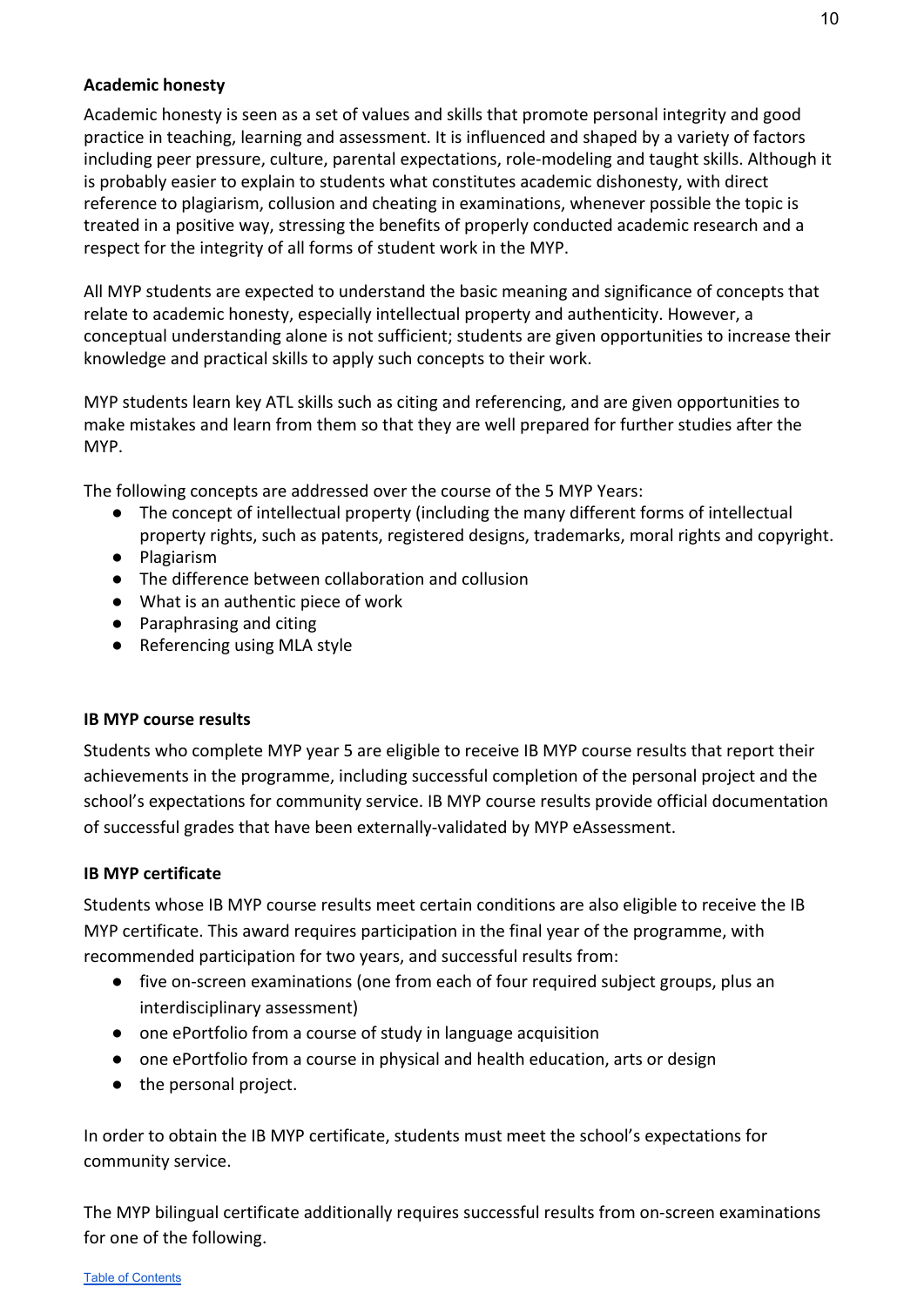- A second language and literature course (instead of a course in language acquisition)
- One (or more) science, individual and societies, or interdisciplinary examination(s) in a language other than the student's chosen language and literature course

#### <span id="page-11-0"></span>**How does the MYP prepare students for the IB DP and what happens at its conclusion?**

The MYP develops skills and knowledge necessary for success in the IB DP. By the end of the MYP, students should be able to plan, organize and complete their own learning activities with limited support. They should have strong communication skills using a variety of styles of communication, such as different languages and the specific styles of mathematics, sciences, humanities, arts, etc. Students should be able to identify and build on their strengths, as well as identify and accommodate their weaker areas.

In addition to these academic skills, over the course of the MYP, students will develop a strong knowledge and skills base in the different subject areas. This knowledge and skills base helps to prepare students for the greater challenges of the Diploma Programme.

#### <span id="page-11-1"></span>**Qualifying for the IB Diploma (Grade 11 and 12) at QA**

Please see the High School Handbook for further information on requirements for entering the QAD IB Diploma Programme.

#### <span id="page-11-3"></span><span id="page-11-2"></span>**Subject Area Overviews**

#### **Language and Literature in Arabic**

#### <span id="page-11-4"></span>Nature and aims

Are to encourage and enable students to:

- use language as a vehicle for thought, creativity, reflection, learning, self-expression, analysis and social interaction
- · develop the skills involved in listening, speaking, reading, writing, viewing and presenting in a variety of contexts
- · develop critical, creative and personal approaches to studying and analysing literary and non- literary texts
- engage with text from different historical periods and a variety of cultures
- explore and analyse aspects of personal, host and other cultures through literary and non-literary texts
- explore language through a variety of media and modes
- · develop a lifelong interest in reading
- · apply linguistic and literary concepts and skills in a variety of authentic contexts.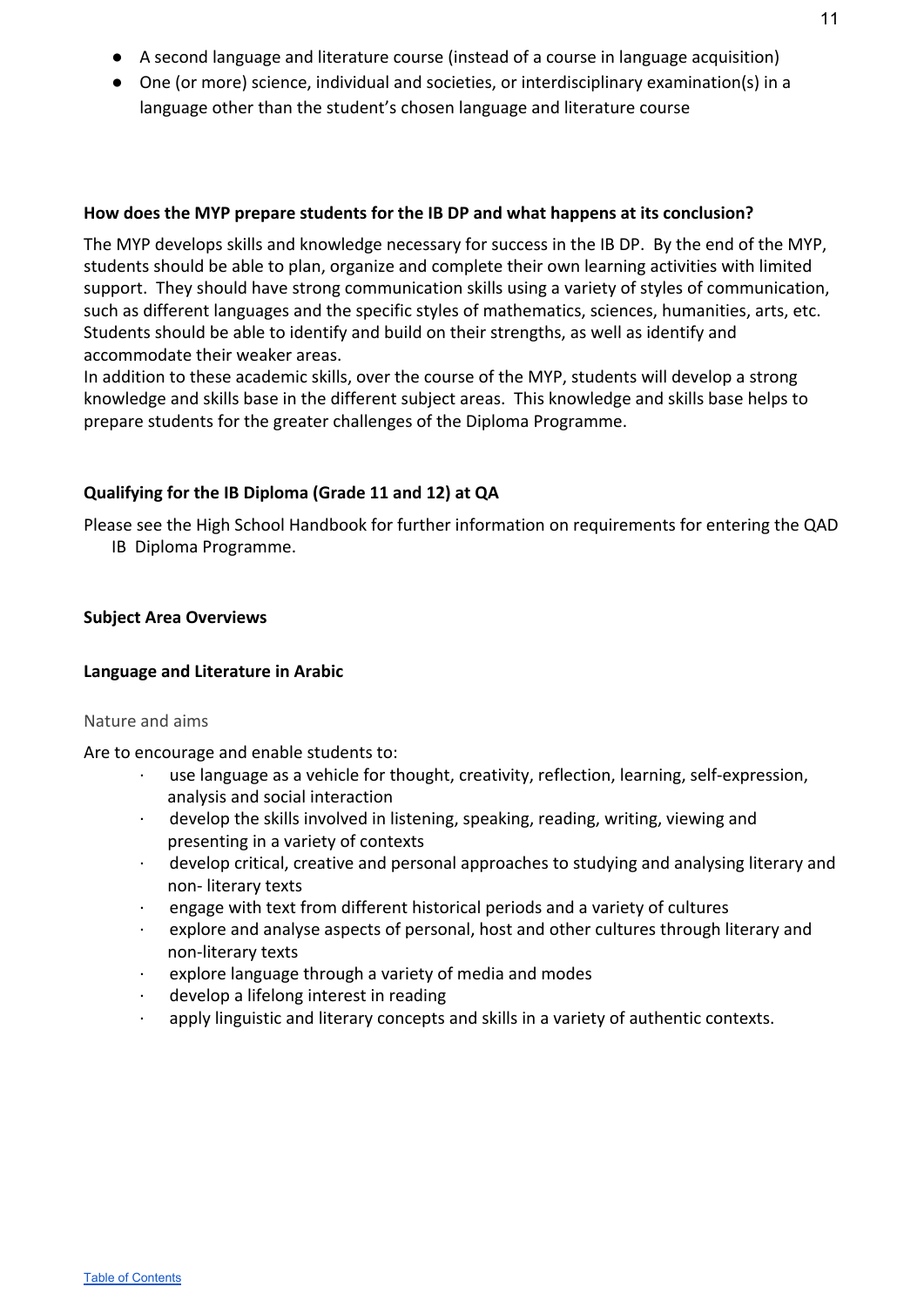# Arabic Unit Overview

| Grade 6                                                                                                |                       |                                                                 |                                               |                                                                                                             |                                                                                                                                         |
|--------------------------------------------------------------------------------------------------------|-----------------------|-----------------------------------------------------------------|-----------------------------------------------|-------------------------------------------------------------------------------------------------------------|-----------------------------------------------------------------------------------------------------------------------------------------|
| <b>Unit Title</b>                                                                                      | <b>Key</b><br>concept | <b>Related</b><br>concept                                       | <b>Global</b><br><b>Context</b>               | <b>Statement of</b><br><b>Inquiry</b>                                                                       | <b>Assessment</b>                                                                                                                       |
| Short story                                                                                            | Connection<br>S       | Purpose,<br>Self-expre<br>ssion<br>Theme                        | Identities<br>and<br>relationsh<br>ips        | للعلاقات والصلات دور<br>في تعزيز الروابط بين<br>الناس.                                                      | Creating a literary<br>text Criteria A, B,<br>C, D<br>Own Short Story<br>Criteria B, C, D                                               |
| Positive in our<br>lives<br>(Ministry of<br>Education<br>and Higher<br>Education)                      | Communica<br>tion     | Theme<br>Purpose<br>Audience<br>imperatives                     | Personal<br>and<br>cultural<br>expressio<br>n | الإيجابية المُستدامة أسلوب<br>حياة، لها أثر في بناء<br>الشخصية الفعالة والمبدعة<br>في المجتمع.              | <b>Analyzing Poems</b><br>Criteria A, B, C, D<br>Write non-literary<br>text Criteria B, C,<br>D                                         |
| World<br>Literature<br>(Novel:<br>Princesses<br>Don't Wear<br>Jeans-<br>by Brenda<br><b>Bellingham</b> | Creativity            | Audience<br>imperative<br>S<br>Character<br>Self-expre<br>ssion | Orientatio<br>n in space<br>and time          | للإبداع دور في تعزيز<br>الشخصية ثقافيًّا<br>واجتماعيًّا                                                     | Comparison of<br>two texts Criteria<br>A, B, D<br>Personal project<br>Criteria B, C, D                                                  |
| Adventure<br>and<br>challenge<br>(Ministry of<br>Education<br>and Higher<br>Education)                 | Perspective           | Intertextual<br>ity<br>Genres                                   | Globalizati<br>on and<br>sustainabili<br>ty   | من يتمتع بروح المغامرة<br>والتحدي يستطيع اتخاذ<br>القرارات الجريئة<br>والحساسة في الوقت<br>المناسب دون خوف. | Oral presentation<br>Criteria B, C, D<br>Eassessment text<br>Criteria A, B, C, D<br>Formative<br>assessments<br>throughout the<br>year. |
| Grade 7                                                                                                |                       |                                                                 |                                               |                                                                                                             |                                                                                                                                         |
| <b>Unit Title</b>                                                                                      | <b>Key</b><br>concept | <b>Related</b><br>concept                                       | <b>Global</b><br><b>Context</b>               | <b>Statement of</b><br><b>Inquiry</b>                                                                       | <b>Assessment</b>                                                                                                                       |
| <b>Short story</b>                                                                                     | Communica<br>tion     | Character,<br>Setting,<br>Style                                 | Personal<br>and<br>cultural                   | تبادل الثقافات يُعَزِّز<br>التواصل بين الناس.                                                               | Creating a literary<br>text Criteria A, B,<br>C, D                                                                                      |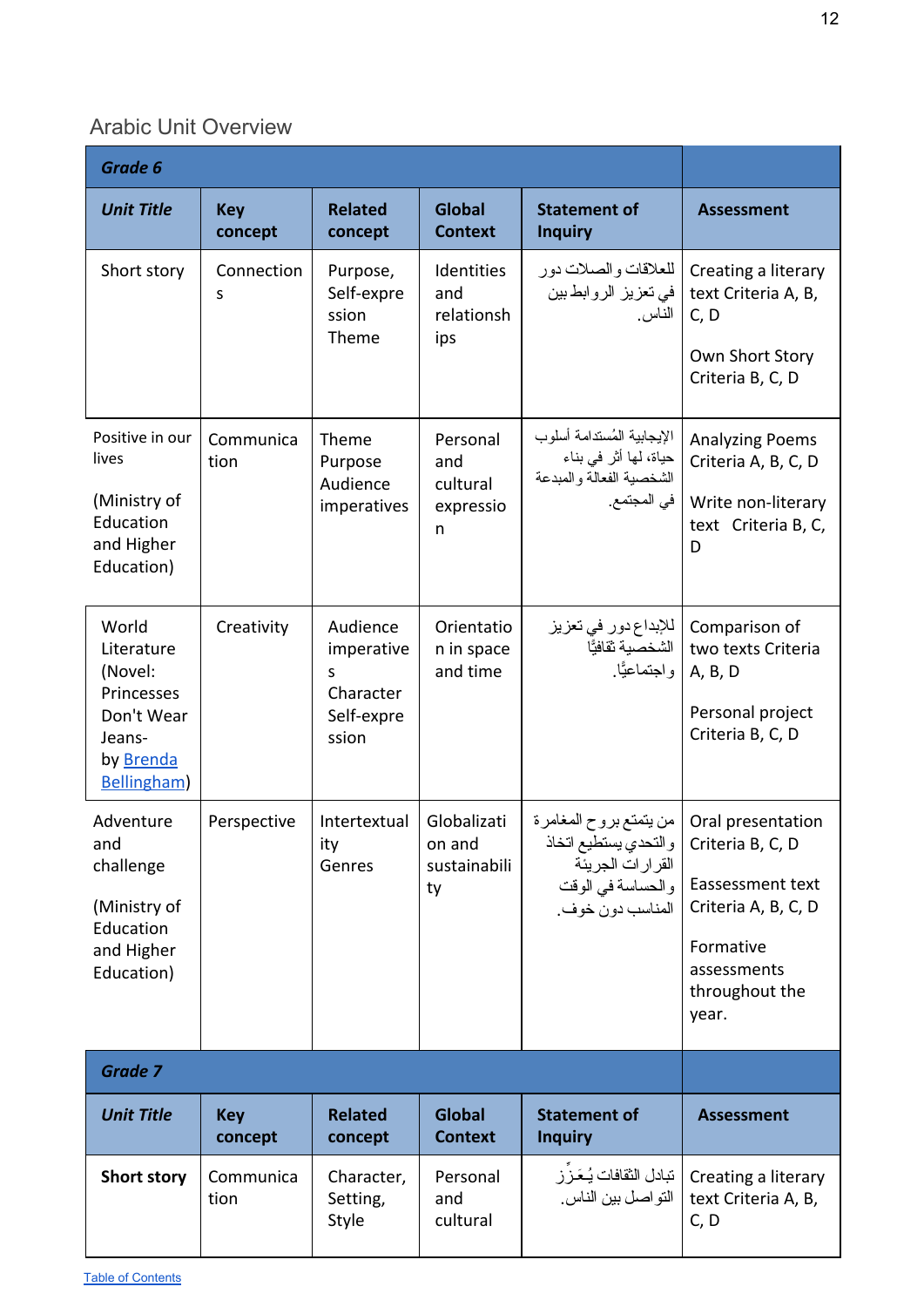|                                                                                      |                       |                                                           | expressio<br>n                              |                                                                                                           | Own Short Story<br>Criteria B, C, D                                                                          |
|--------------------------------------------------------------------------------------|-----------------------|-----------------------------------------------------------|---------------------------------------------|-----------------------------------------------------------------------------------------------------------|--------------------------------------------------------------------------------------------------------------|
| Human values<br>(Ministry of<br>Education<br>and Higher<br>Education)                | Perspective           | Self-expres<br>sion<br>of<br>Point<br>view                | Identities<br>and<br>relationsh<br>ips      | تعزز القيم الإنسانية قبول<br>الأخر واحترامه، وتتظم<br>حياة البشر وتوحدهم،<br>ونحقق لهم السعادة<br>والسلام | <b>Analyzing Poems</b><br>Criteria A, B, C, D<br>Write non-literary<br>text Criteria B, C,<br>D              |
| World<br>Literature<br>(Novel: The<br>Blind Pony -<br>by Jeanne<br><b>Betancourt</b> | Connection<br>S       | Point of<br>view,<br>Structure<br>Audience<br>imperatives | Globalizat<br>ion and<br>sustainabi<br>lity | للروابط أثر إيجابي في<br>التعبير عن الذات محليا<br>و عالميا.                                              | Comparison of<br>two texts Criteria<br>A, B, D<br>Personal project<br>Criteria B, C, D                       |
| <b>World Days</b><br>(Ministry of<br>Education<br>and Higher<br>Education)           | Creativity            | Intertextual<br>ity<br>Genres                             | Orientatio<br>n in space<br>and time        | الأيام العالمية تسلط<br>الضوء علىيبعض<br>الجوانب المضيئة في<br>حياة الإنسانية وتاريخها.                   | Oral presentation<br>Criteria B, C, D<br>Eassessment text<br>Criteria A, B, C, D<br>Formative<br>assessments |
|                                                                                      |                       |                                                           |                                             |                                                                                                           | throughout the<br>year.                                                                                      |
| <b>Grade 8</b>                                                                       |                       |                                                           |                                             |                                                                                                           |                                                                                                              |
| <b>Unit Title</b>                                                                    | <b>Key</b><br>concept | <b>Related</b><br>concept                                 | <b>Global</b><br><b>Context</b>             | <b>Statement of</b><br><b>Inquiry</b>                                                                     | <b>Assessment</b>                                                                                            |
| Biography                                                                            | Creativity            | Context,<br>Genres,<br>Structure                          | Globalizat<br>ion and<br>sustainabi<br>lity | السياق الثقافي واللغوي<br>والاجتماعي أداة من<br>أدوات الإبداع.                                            | Creating a literary<br>text Criteria A, B,<br>C, D<br>Own Short Story<br>Criteria B, C, D                    |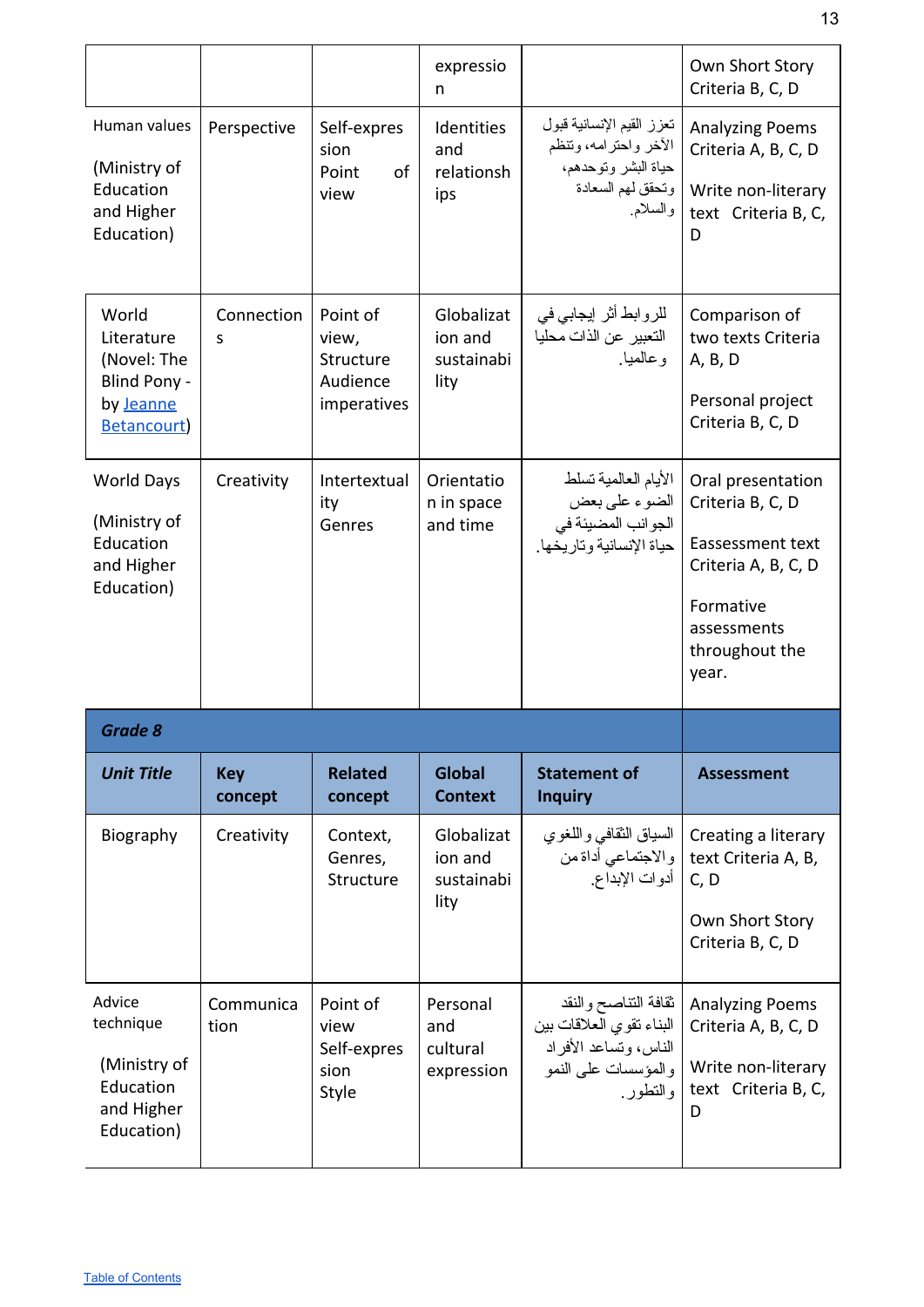| World<br>Literature<br>(Drama:<br>The<br>Merchant<br>of Venice -<br>by William<br>Shakespear<br>e) | Connection<br>S       | Character,<br>Context,<br>Theme         | Globalizat<br>ion and<br>sustainabi<br>lity | السياق التاريخي والثقافي<br>للأعمال الأدبية يعزز فهم<br>السياق اللغوي.                                                              | Comparison of<br>two texts Criteria<br>A, B, D<br>Personal project<br>Criteria B, C, D                                                  |
|----------------------------------------------------------------------------------------------------|-----------------------|-----------------------------------------|---------------------------------------------|-------------------------------------------------------------------------------------------------------------------------------------|-----------------------------------------------------------------------------------------------------------------------------------------|
| Entrepreneu<br>rship and<br>innovation<br>(Ministry of<br>Education<br>and Higher<br>Education)    | Perspectiv<br>e       | Intertextual<br>ity<br>Genres           | <b>Fairness</b><br>and<br>developme<br>nt   | روح المبادرة والابتكار<br>تدعم الاقتصاد القائم على<br>المعرفة.                                                                      | Oral presentation<br>Criteria B, C, D<br>Eassessment text<br>Criteria A, B, C, D<br>Formative<br>assessments<br>throughout the<br>year. |
| Grade 9                                                                                            |                       |                                         |                                             |                                                                                                                                     |                                                                                                                                         |
| <b>Unit Title</b>                                                                                  | <b>Key</b><br>concept | <b>Related</b><br>concept               | <b>Global</b><br><b>Context</b>             | <b>Statement of</b><br><b>Inquiry</b>                                                                                               | <b>Assessment</b>                                                                                                                       |
| Drama                                                                                              | Creativity            | Audience                                | Personal                                    | للإبداع أثر  إيجابي في<br>تغيير ثقافة الجمهور .                                                                                     | Creating a literary                                                                                                                     |
|                                                                                                    |                       | imperatives<br>Character                | and<br>cultural<br>expressio<br>n           |                                                                                                                                     | text Criteria A, B,<br>C, D<br>Own Short Story<br>Criteria B, C, D                                                                      |
| Challenges<br>and creative<br>thinking<br>(Ministry of<br>Education<br>and Higher<br>Education)    | Perspectiv<br>e       | Point of<br>view<br>Self-expres<br>sion | Fairness<br>and<br>developme<br>nt          | مو لجهة التحديات بتفكير<br>إبداعي له أثر في تشكيل<br>الشخصية الإيجابية القادر ة<br>على تحقيق أفضل النتائج،<br>ومواصلة الحياة بنجاح. | <b>Analyzing Poems</b><br>Criteria A, B, C, D<br>Write non-literary<br>text Criteria B, C,<br>D                                         |
| World<br>Literature<br>(short<br>stories $-$ by<br>Alice<br>Munro &<br>Lydia Davis)                | Communica<br>tion     | Self-expres<br>sion<br>Setting          | Globalizat<br>ion and<br>sustainabi<br>lity | للروابط النقافية واللغوية<br>دور في تعزيز العلاقات<br>بين الناس.                                                                    | Comparison of<br>two texts Criteria<br>A, B, D<br>Personal project<br>Criteria B, C, D                                                  |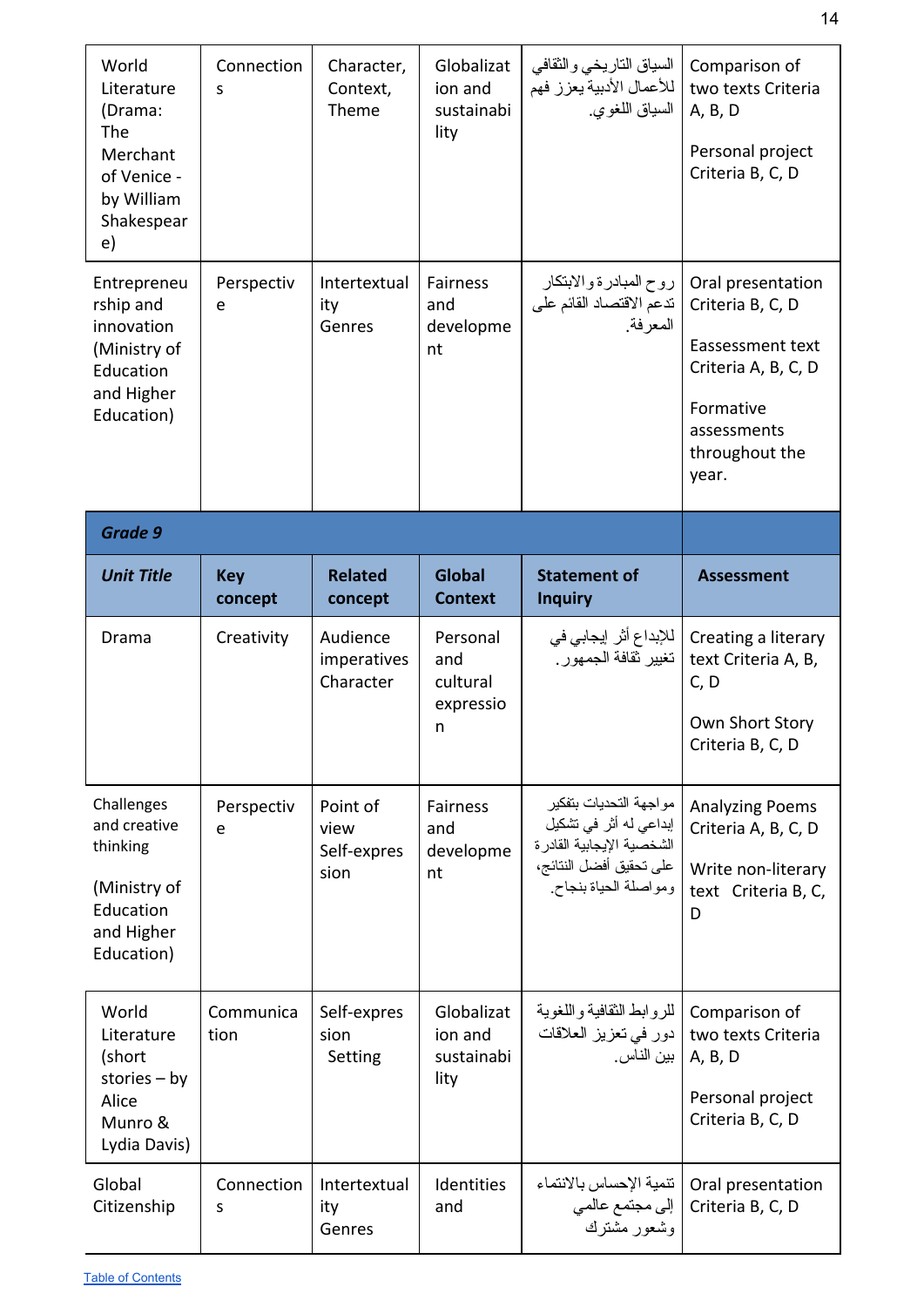| (Ministry of<br>Education<br>and Higher<br>Education)                                      |                       |                                                      | relationsh<br>ips                             | بالإنسانية يمكن الأفر اد<br>من اتخاذ قرارات واعية،<br>والتصدي لتحديات القرن<br>الواحد والعشرين.                               | Eassessment text<br>Criteria A, B, C, D<br>Formative<br>assessments<br>throughout the<br>year.                                          |
|--------------------------------------------------------------------------------------------|-----------------------|------------------------------------------------------|-----------------------------------------------|-------------------------------------------------------------------------------------------------------------------------------|-----------------------------------------------------------------------------------------------------------------------------------------|
| Grade 10                                                                                   |                       |                                                      |                                               |                                                                                                                               |                                                                                                                                         |
| <b>Unit Title</b>                                                                          | <b>Key</b><br>concept | <b>Related</b><br>concept                            | <b>Global</b><br><b>Context</b>               | <b>Statement of</b><br><b>Inquiry</b>                                                                                         |                                                                                                                                         |
| Novel                                                                                      | Communica<br>tion     | Character,<br>Context<br>Setting                     | Identities<br>and<br>relationsh<br>ips        | للروابط اللغوية والثقافية<br>دور في تعزيز العلاقات<br>بين الناس.                                                              | Creating a literary<br>text Criteria A, B,<br>C, D<br>Own Short Story<br>Criteria B, C, D                                               |
| Equality and<br>justice<br>(Ministry of<br>Education<br>and Higher<br>Education)           | Connections           | Point of<br>view<br>Self-expres<br>sion<br>Context   | Fairness<br>and<br>developme<br>nt            | ليس من الإنصـاف أن<br>نحكم على الناس من<br>خلال الصورة النمطية.                                                               | <b>Analyzing Poems</b><br>Criteria A, B, C, D<br>Write non-literary<br>text Criteria B, C,<br>D                                         |
| World<br>Literature<br>(Novel: The<br><b>Bread</b><br>Peddler-by<br>Xavier de<br>montepin) | Creativity            | Audience<br>imperative  <br>S<br>Structure,<br>Style | Globalizat<br>ion and<br>sustainabi<br>lity   | الأدب العالمي هو لقاء<br>الأغر اض السياسية<br>والاقتصادية، و هو<br>اختيار ثقافي حر ، غايته<br>النعارف والنواصل بين<br>الشعوب. | Comparison of<br>two texts Criteria   إنساني بعيد عن<br>A, B, D<br>Personal project<br>Criteria B, C, D                                 |
| Books and<br>libraries<br>(Ministry of<br>Education<br>and Higher<br>Education)            | Perspectiv<br>e       | Intertextual<br>ity<br>Genres                        | Personal<br>and<br>cultural<br>expressio<br>n | الكتب والمكتبات تصنع<br>حر اكا ثقافيا مجتمعيا<br>واسعا يثري الحوار<br>المعرفي، وينمي العقل<br>والخيال الإبداعي.               | Oral presentation<br>Criteria B, C, D<br>Eassessment text<br>Criteria A, B, C, D<br>Formative<br>assessments<br>throughout the<br>year. |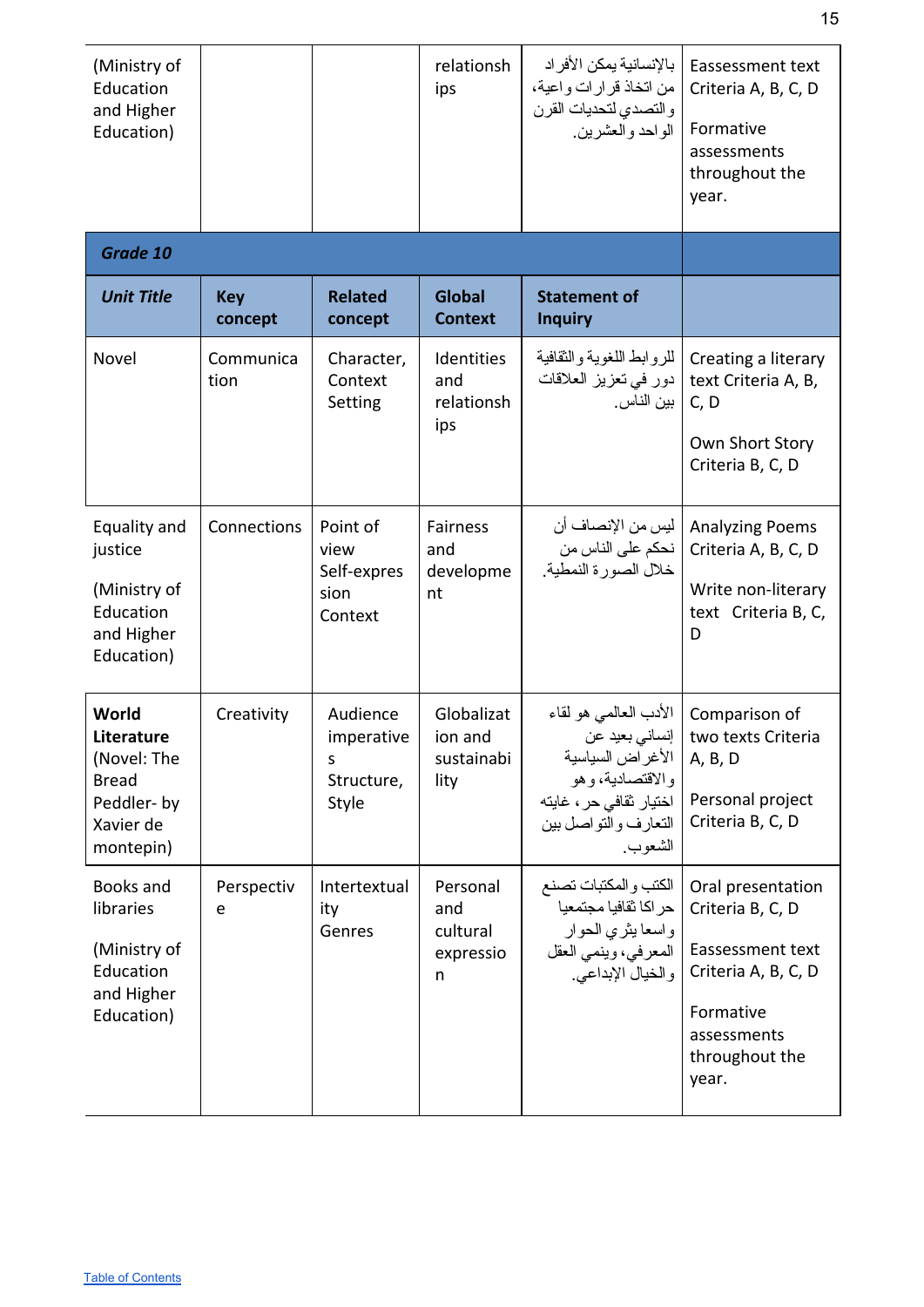| <b>Criterion</b>   | <b>Descriptor</b> |
|--------------------|-------------------|
| <b>Criterion A</b> | Analysing         |
| <b>Criterion B</b> | Organizing        |
| <b>Criterion C</b> | Producing text    |
| <b>Criterion D</b> | Using language    |

Language and Literature in English

#### <span id="page-16-0"></span>Nature and aims

Are to encourage and enable students to:

- use language as a vehicle for thought, creativity, reflection, learning, self-expression, analysis and social interaction
- develop the skills involved in listening, speaking, reading, writing, viewing and presenting in a variety of contexts
- · develop critical, creative and personal approaches to studying and analysing literary and non- literary texts
- · engage with text from different historical periods and a variety of cultures
- explore and analyse aspects of personal, host and other cultures through literary and non-literary texts
- explore language through a variety of media and modes
- · develop a lifelong interest in reading
- · apply linguistic and literary concepts and skills in a variety of authentic contexts.

At all grade levels students will read summer reading materials that are used for skills based activities during the first weeks of the new school year. For grade  $6 - 9$  the anthologies and for grade 10 set texts. All the reading material is on the school' s website.

Every unit has a focus (primary) genre but other genres will be touched upon to ensure a balance. To further support literacy development in Grade 6 to 8, the following will be used:

[http://membean.com](http://membean.com/) (vocabulary)

[http://youngzine.org](http://youngzine.org/) (topical issues)

[http://biblionasium.com](http://biblionasium.com/) (Reading journal)

<https://www.readworks.org/> (Reading comprehension)

| Grade 6           |                       |                           |                          |                                   |  |
|-------------------|-----------------------|---------------------------|--------------------------|-----------------------------------|--|
| <b>Unit Title</b> | <b>Key</b><br>concept | <b>Related</b><br>concept | Global<br><b>Context</b> | Statement of Inquiry   Assessment |  |

<span id="page-16-1"></span>English Language and Literature Unit Overview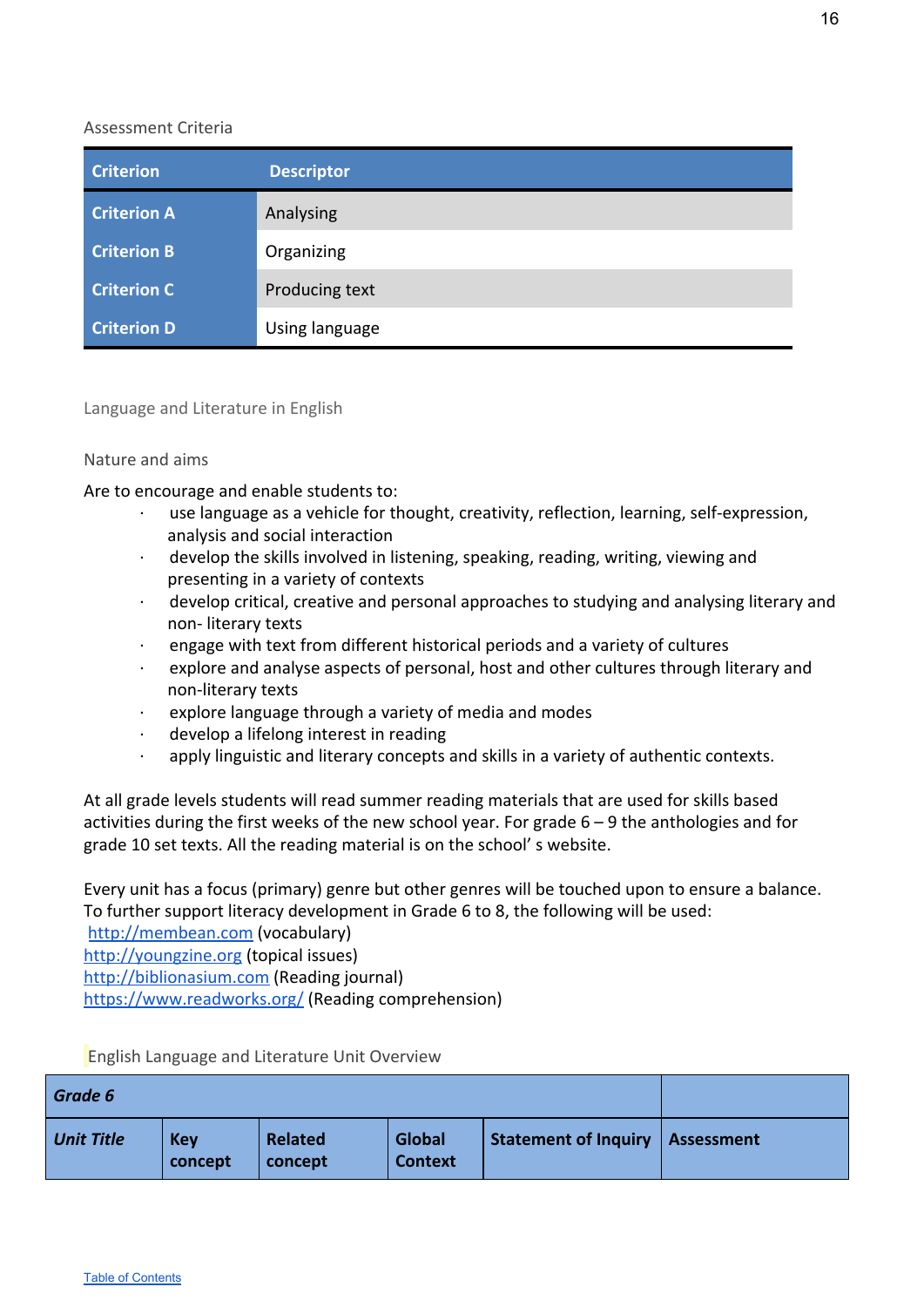| <b>Iron Man</b><br>(Novella)                     | Connectio<br>ns       | Structure                         | Personal<br>and<br>cultural<br>expressio<br>n | The structure of a<br>language allows<br>readers to make<br>personal connections<br>to texts   | Book report Criteria A,<br><b>B, C &amp; D</b><br>Grammar post-test<br>Criterion D<br>Graphic novel Criteria<br><b>B, C &amp; D</b><br>Wonderopolis oral<br>Criterion D |
|--------------------------------------------------|-----------------------|-----------------------------------|-----------------------------------------------|------------------------------------------------------------------------------------------------|-------------------------------------------------------------------------------------------------------------------------------------------------------------------------|
| <b>Memoirs</b>                                   | Perspectiv<br>e       | Self<br>expression                | Identities<br>and<br>Relations<br>hips        | Writers employ<br>personal narrative<br>techniques to share<br>personal<br>experiences.        | Memoir paragraph<br>Criterion B, C & D<br><b>Character Creative</b><br>Task Criteria A, B, C &<br>D                                                                     |
| <b>Cinematogr</b><br>aphy                        | Creativity            | Audience<br>imperatives,<br>style | Personal<br>and<br>cultural<br>expressio<br>n | Film makes use of<br>cinematographic<br>techniques in order<br>to convey meaning.              | How-to Video<br>Criterion<br>Charlie Chaplin<br>Analysis Criteria A, B,<br>C & D<br>Wonderopolis Oral<br>Criterion D                                                    |
| <b>Choose Kind</b>                               | Identity              | Context                           | Identities<br>and<br>Relations<br>hips        | Identity and<br>self-esteem is<br>impacted by a sense<br>of community.                         | Advice Letter Criteria<br>A, B & D<br><b>Book Report Criteria</b><br>A,B,C,D                                                                                            |
| Living with<br>Language                          | Communi<br>cation     | Structure,<br>style               | Personal<br>and<br>cultural<br>expressio<br>n | Clear style, structure<br>and personal<br>expression help us to<br>communicate<br>effectively. | Formative<br>assessments<br>throughout the year.                                                                                                                        |
| Grade 7                                          |                       |                                   |                                               |                                                                                                |                                                                                                                                                                         |
| <b>Unit Title</b>                                | <b>Key</b><br>concept | <b>Related</b><br>concept         | <b>Global</b><br><b>Context</b>               | <b>Statement of Inquiry</b>                                                                    | <b>Assessment</b>                                                                                                                                                       |
| Tales of the<br>unexpected<br>(short<br>stories) | Creativity            | Character,<br>setting             | Personal<br>and<br>cultural<br>expressio<br>n | An author combines<br>creativity and<br>structure in a story                                   | Notice & Note Movie<br>Clips<br>Criteria A<br><b>Book Report Criteria</b><br>A, B, C, D<br><b>Short Story Oral Crit</b><br>C, D<br>Own Short Story Crit<br>B, C, D      |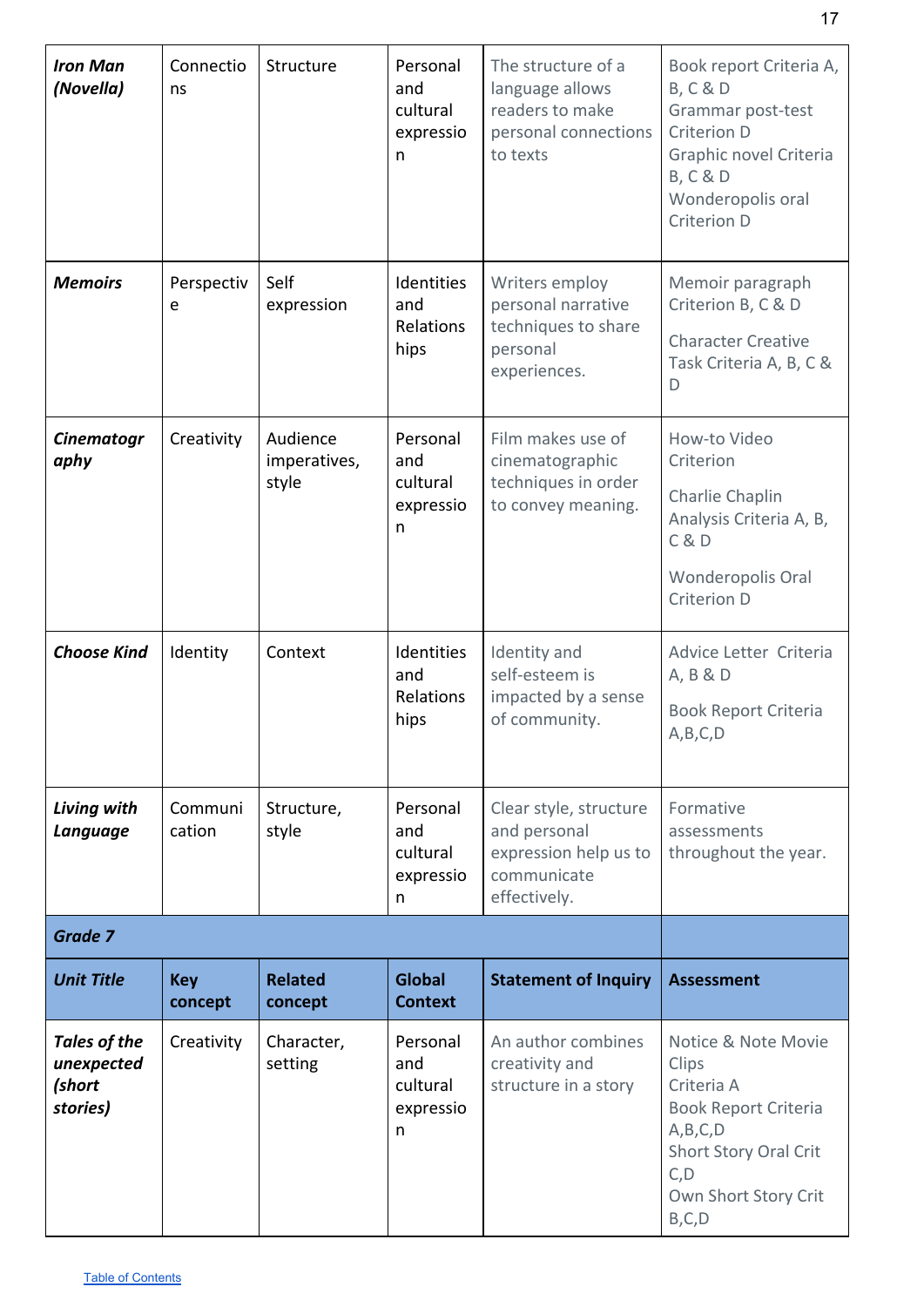| <b>Poetry</b>                                      | Aesthetics            | Self<br>expression                        | Personal<br>and<br>cultural<br>expressio<br>n | Poets employ a<br>range of poetic<br>devices and<br>structures to express<br>ideas and emotions                                                                             | <b>Analysing Poems</b><br>Criteria A, B, C, D<br>Poetry Anthology<br>Criteria A, B, C, D                          |
|----------------------------------------------------|-----------------------|-------------------------------------------|-----------------------------------------------|-----------------------------------------------------------------------------------------------------------------------------------------------------------------------------|-------------------------------------------------------------------------------------------------------------------|
| <b>Wonder to</b><br>Wisdom                         | Form                  | Purpose                                   | Orientatio<br>n in space<br>and time          | In order to convey<br>their sense of<br>wonder about<br>discoveries, writers<br>structure texts that<br>offer a perspective<br>connecting<br>individuals to their<br>world. | Informational text<br>essay Crit A.B, D<br>Oral presentation Crit<br>A, D<br><b>Informational Text</b><br>B, C, D |
| <b>Advertising</b>                                 | Communi<br>cation     | Purpose                                   | Personal<br>and<br>cultural<br>expressio<br>n | Advertisers construct<br>a reality through<br>purposeful<br>communication                                                                                                   | <b>Advertising Campaign</b><br>Crit B,C,D<br>Boor Report A, B, C, D                                               |
| Living with<br>Language                            | Communi<br>cation     | Structure,<br>style                       | Personal<br>and<br>cultural<br>expressio<br>n | Clear style, structure<br>and personal<br>expression help us to<br>communicate<br>effectively.                                                                              | Formative<br>assessments<br>throughout the year.                                                                  |
| Grade 8                                            |                       |                                           |                                               |                                                                                                                                                                             |                                                                                                                   |
|                                                    |                       |                                           |                                               |                                                                                                                                                                             |                                                                                                                   |
| <b>Unit Title</b>                                  | <b>Key</b><br>concept | <b>Related</b><br>concept                 | <b>Global</b><br><b>Context</b>               | <b>Statement of Inquiry</b>                                                                                                                                                 | <b>Assessment</b>                                                                                                 |
| <b>Poetry</b>                                      | Perspectiv<br>e       | Self<br>expression,<br>style              | Personal<br>and<br>cultural<br>expressio<br>n | Self-expression and<br>perspective are key<br>to a writer's style                                                                                                           | Poetry Video Criteria<br>A, B, C, D<br>Poetry Summer Camp<br>Task Crit A, B, C, D                                 |
| <b>Literature</b><br>Circles:<br>Hero's<br>Journey | Connectio<br>ns       | Point of view,<br>character,<br>structure | Identities<br>and<br>Relations<br>hips        | Making connections<br>between literary<br>texts and our own<br>lives helps us to see<br>ourselves as the hero<br>of our own journey.                                        | Monomyth Essay Crit<br>A, B, C, D<br>Analysis Essay Crit<br>A, B, C, D<br>Showing<br>Understanding Crit c         |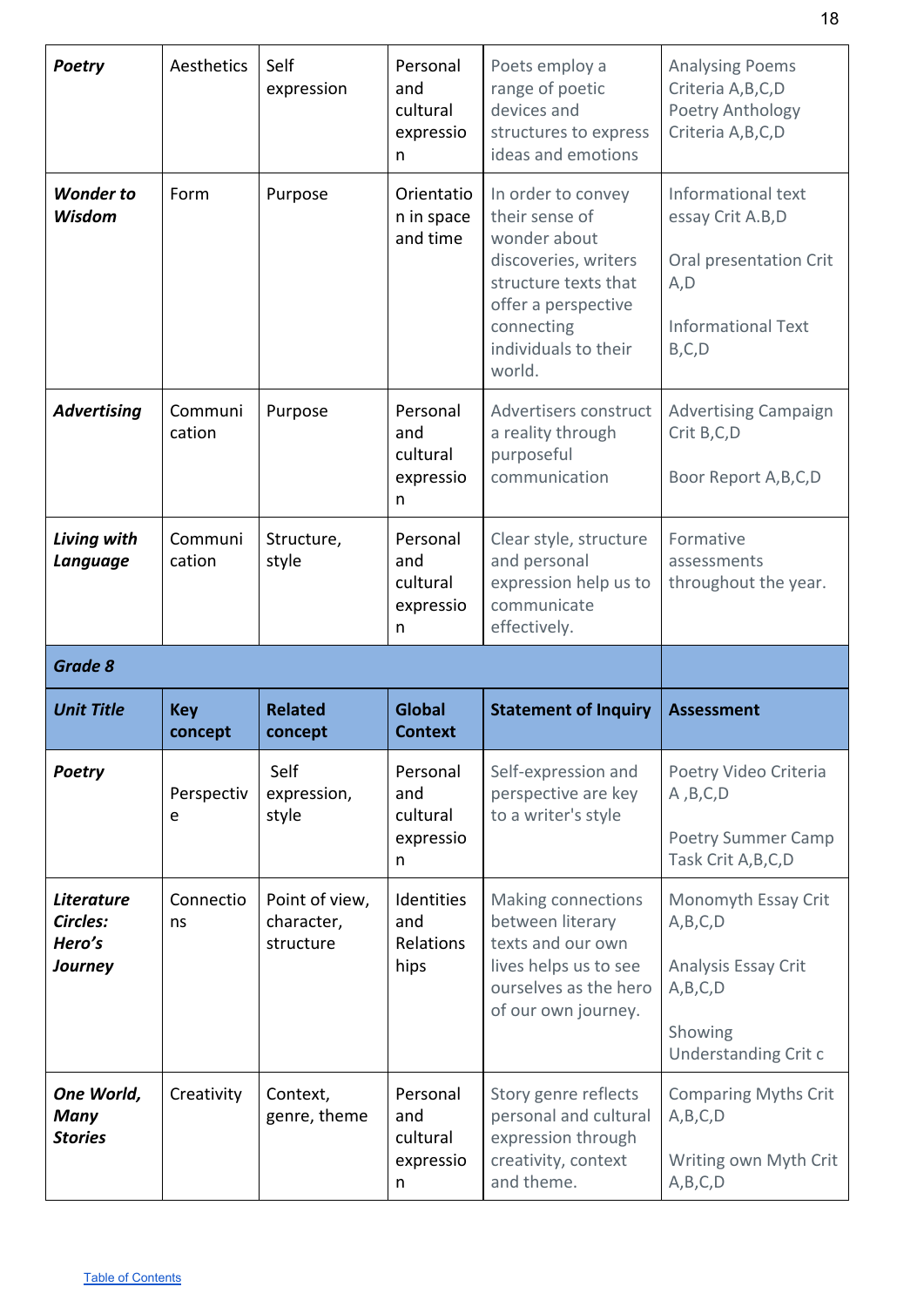| <b>IDU: Media</b><br>& Civil<br><b>Rights</b>                        |                                                 | Point of view,<br>Perspective change, equity,<br>power | Orientatio<br>n in space<br>and time          | When people<br>challenge inequality<br>and discrimination in<br>society, all media<br>coverage is a<br>construction.  | <b>Different Perspectives</b><br>Crit A.B,C,D<br>Visit Qatar Crit<br>A, B, C, D<br><b>Reflection Task IDU</b><br>Crit D                                                                                                                               |
|----------------------------------------------------------------------|-------------------------------------------------|--------------------------------------------------------|-----------------------------------------------|-----------------------------------------------------------------------------------------------------------------------|-------------------------------------------------------------------------------------------------------------------------------------------------------------------------------------------------------------------------------------------------------|
| Grade 9                                                              |                                                 |                                                        |                                               |                                                                                                                       |                                                                                                                                                                                                                                                       |
| <b>Unit Title</b>                                                    | <b>Key</b><br>concept                           | <b>Related</b><br>concept                              | <b>Global</b><br><b>Context</b>               | <b>Statement of Inquiry</b>                                                                                           | <b>Assessment</b>                                                                                                                                                                                                                                     |
| Drama:<br><b>Macbeth</b>                                             | Creativity                                      | Character,<br>theme                                    | Personal<br>and<br>cultural<br>expressio<br>n | Playwrights use the<br>development of<br>characters to convey<br>themes to an<br>audience.                            | <b>Dramatic Features</b><br>Quiz (A)<br>Summative Essay in<br>Timed Conditions (A,<br>B, D)<br>Group Film Project (C)                                                                                                                                 |
| <b>Poetry</b>                                                        | Communi<br>cation                               | Theme,<br>self-expressio<br>n,<br>style                | Personal<br>and<br>cultural<br>expressio<br>n | Poetry uses language<br>techniques to<br>communicate ideas<br>and opinions.                                           | Figurative Language<br>Quiz (A)<br>Own Poems +<br>Rationale (C)<br>e-Assessment test (A,<br>B, D)                                                                                                                                                     |
| <b>Novel: The</b><br>Pearl                                           | Communi<br>cation,<br>Perspectiv<br>$\mathsf e$ | Point of view,<br>context                              | Orientatio<br>n In Time<br>And Space          | Social and historical<br>perspectives impact<br>the way a novel is<br>written and<br>received.                        | Chapter 1-3<br>Comprehension<br><b>Activity (Criterion A)</b><br>Chapter 4-6<br>Comprehension<br><b>Activity (Criterion A)</b><br><b>Narrative Writing</b><br>Activity (Criteria C and<br>D)<br><b>Commentary Activity -</b><br>(Criteria A, B and D) |
| Language<br>and Mass<br><b>Communicat</b><br>ion: Visual<br>Literacy | Communi<br>cation                               | Genres,<br>Purpose, style                              | Personal<br>and<br>Cultural<br>expressio<br>n | Visual texts have<br>their own language<br>and can be crafted<br>and analysed in the<br>same way as written<br>texts. | Comparative<br>Assessment Essay (A,<br>B, D)<br>Create own Movie<br>Poster + Rationale (C)                                                                                                                                                            |
| Grade 10                                                             |                                                 |                                                        |                                               |                                                                                                                       |                                                                                                                                                                                                                                                       |
| <b>Unit Title</b>                                                    | <b>Key</b><br>concept                           | <b>Related</b><br>concept                              | <b>Global</b><br><b>Context</b>               | <b>Statement of Inquiry</b>                                                                                           | <b>Assessment</b>                                                                                                                                                                                                                                     |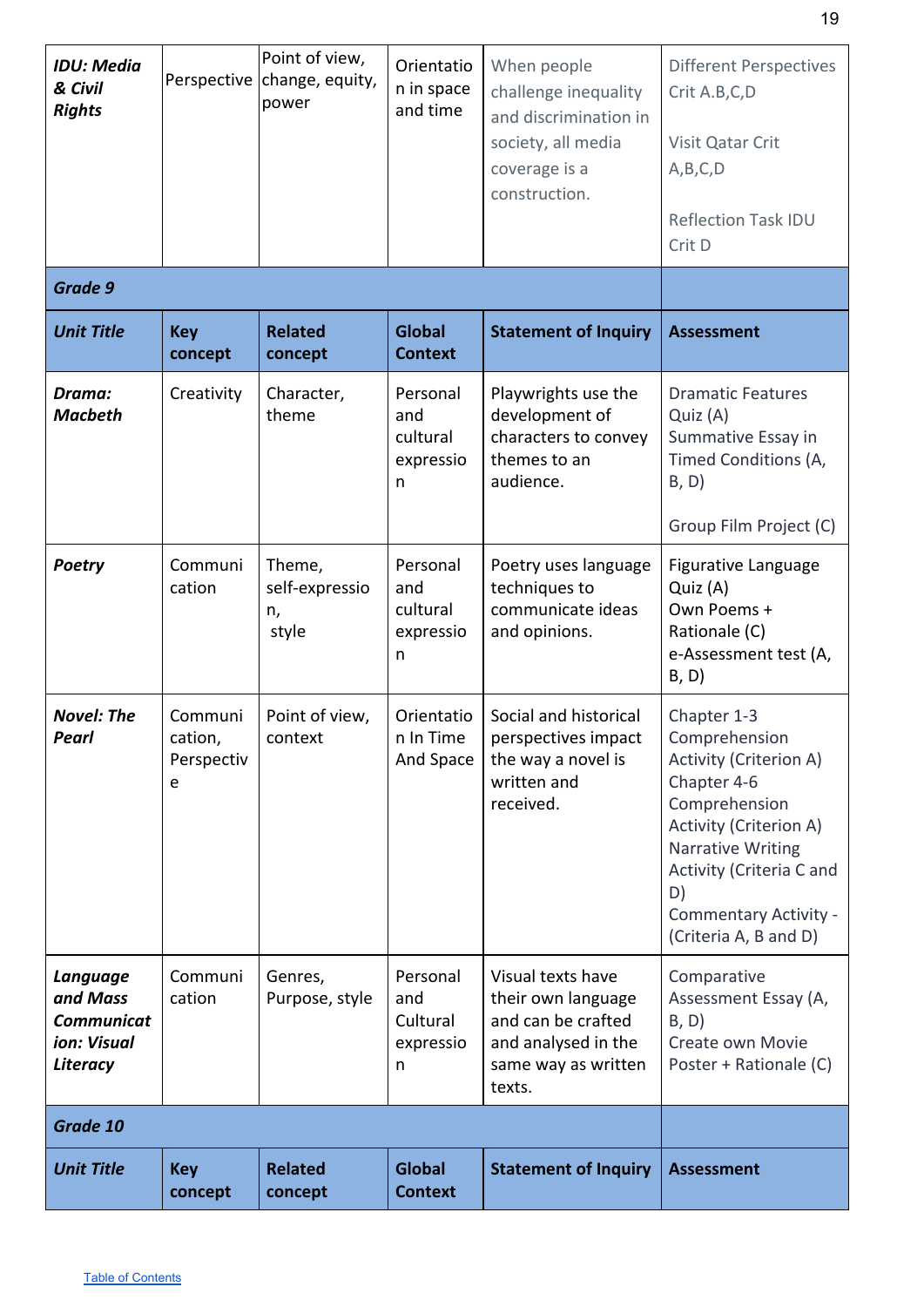| <b>Writing</b><br>Portfolio 'An<br>Inspector<br>Calls'                            | Perspectiv<br>e   | Context;<br>Audience<br>imperatives   | Identities<br>and<br>Relations<br>hips        | Authors use drama<br>and its conventions<br>as a form of social<br>commentary.<br>Context informs the<br>way an author writes<br>a text and the way<br>an audience<br>responds to a text. | PEE Essay 1<br>Persuasive<br><b>B, C, D</b><br>Act 1, 2,3 Reflections<br>Quiz<br>Analytical<br>A, D<br>PEE Essay 2<br>Analytical<br>A, B, D<br><b>Creative Non - Fiction</b><br>Creative<br>Letter/Report<br><b>B, C, D</b> |
|-----------------------------------------------------------------------------------|-------------------|---------------------------------------|-----------------------------------------------|-------------------------------------------------------------------------------------------------------------------------------------------------------------------------------------------|-----------------------------------------------------------------------------------------------------------------------------------------------------------------------------------------------------------------------------|
| Language &<br><b>Mass</b><br><b>Communicat</b><br>ion<br><b>News</b><br>reporting | Communi<br>cation | Context; Point<br>of view;<br>Purpose | Orientatio<br>n in Time<br>& Space            | News reporting<br>raises awareness of<br>our place in the<br>world and influences<br>our responses to it.                                                                                 | Making the News<br>Feature article<br><b>B, C, D</b>                                                                                                                                                                        |
| <b>Rhetoric:</b><br><b>Speeches</b>                                               | Communi<br>cation | Context; Point<br>of view;<br>Purpose | Personal<br>& Cultural<br>Expressio<br>n      | Language and<br>oratory are powerful<br>tools to motivate,<br>engage, inform or<br>persuade people                                                                                        | Persuasive Speech<br>Written B, C, D<br>Persuasive Speech<br><b>Oral Presentation</b><br>C, D                                                                                                                               |
| <b>Novel Study:</b><br><b>Animal Farm</b>                                         | Communiti<br>es   | Genres;<br>Theme                      | fairness<br>and<br>developm<br>ent            | A writer's voice is<br>conveyed through<br>their particular<br>writing style and use<br>of literary devices.                                                                              | Reading Quizzes A<br>Analytical Essay A, B, D<br>Vocabulary D                                                                                                                                                               |
| <b>Creative</b><br><b>Nonfiction</b>                                              | Creativity        | Point of view,<br>Self-expressio<br>n | Personal<br>and<br>cultural<br>expressio<br>n | Writers employ<br>personal narrative<br>techniques to share<br>personal<br>experiences.                                                                                                   | Memoir + Rationale B,<br>C, D<br>Travel Writing +<br>Rationale B, C, D                                                                                                                                                      |

<span id="page-20-1"></span><span id="page-20-0"></span>

| <b>Criterion</b>   | <b>Descriptor</b> |
|--------------------|-------------------|
| <b>Criterion A</b> | Analysing         |
| <b>Criterion B</b> | Organizing        |
| <b>Criterion C</b> | Producing text    |
| <b>Criterion D</b> | Using language    |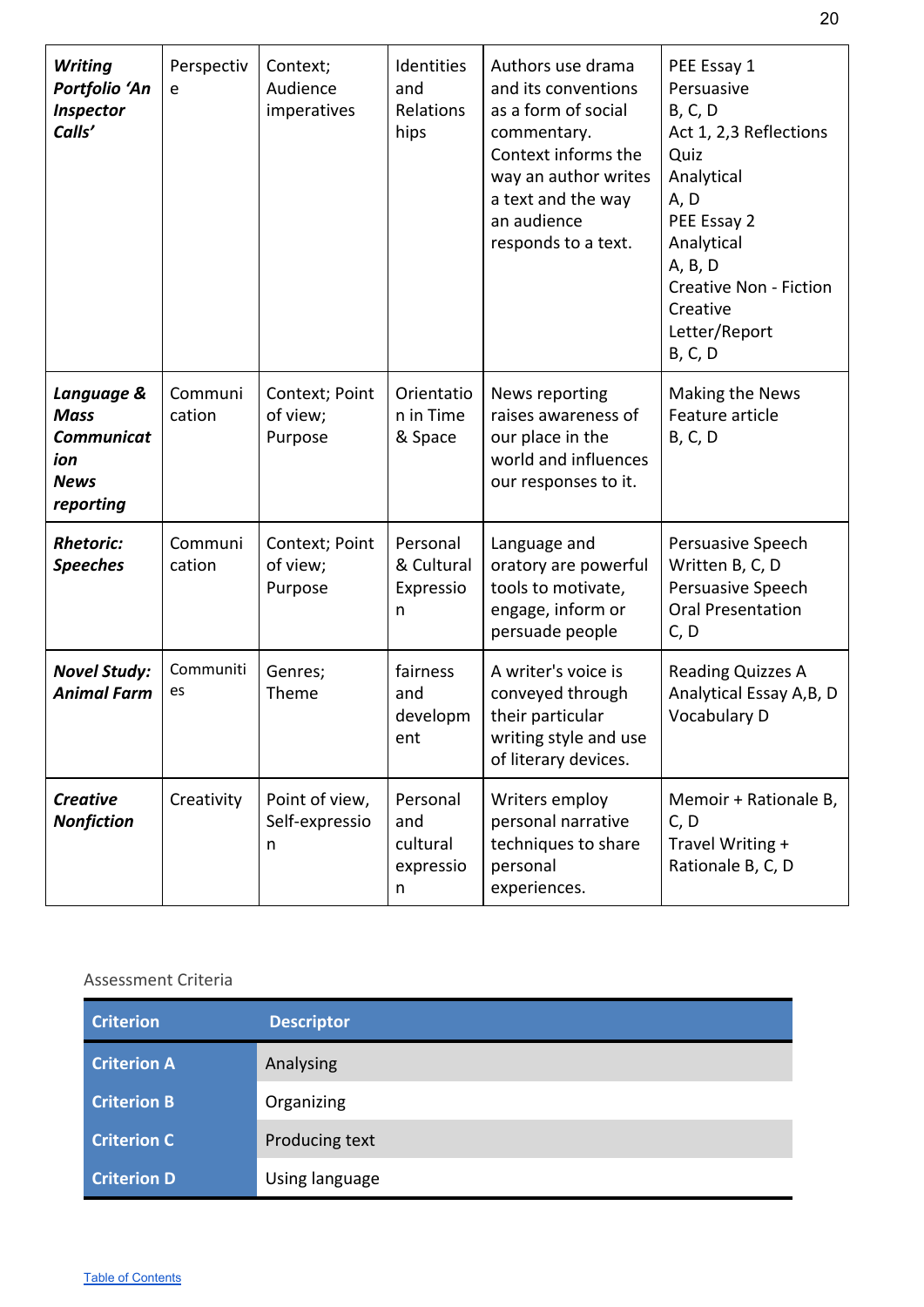#### <span id="page-21-0"></span>**Language Acquisition**

#### <span id="page-21-1"></span>Nature and aims

Language acquisition in the MYP aims to develop a respect for, and understanding of, other languages and cultures, and is equally designed to equip the students with a skills base to facilitate further language learning. The MYP structures additional language learning in **Phases** so that the complexity and range of language profiles that students bring to their MYP classrooms is acknowledged and fostered.

The aims of the teaching and learning of MYP language acquisition are:

- gain proficiency in an additional language while supporting maintenance of their mother tongue and cultural heritage
- · develop a respect for, and understanding of, diverse linguistic and cultural heritages
- develop the student's communication skills necessary for further language learning, and for study, work and leisure in a range of authentic contexts and for a variety of audiences and purposes
- $\cdot$  enable the student to develop multiliteracy skills through the use of a range of learning tools
- · enable the student to develop an appreciation of a variety of literary and non-literary texts and to develop critical and creative techniques for comprehension and construction of meaning
- · enable the student to recognize and use language as a vehicle of thought, reflection, self-expression and learning in other subjects, and as a tool for enhancing literacy
- · enable the student to understand the nature of language and the process of language learning
- · offer insight into the cultural characteristics of the communities where the language is spoken
- foster curiosity, inquiry and a lifelong interest in, and enjoyment of, language learning

#### Language Acquisition Unit Overview

The units will be taught in Arabic, French and Spanish to various degrees of language complexity depending on the Phase.

| Grade 6                     |                       |                                                          |                                                      |                                                                                  |                                                                                                                                                                      |
|-----------------------------|-----------------------|----------------------------------------------------------|------------------------------------------------------|----------------------------------------------------------------------------------|----------------------------------------------------------------------------------------------------------------------------------------------------------------------|
| <b>Unit</b><br><b>Title</b> | <b>Key</b><br>concept | <b>Related</b><br>concept                                | <b>Global</b><br><b>Context</b>                      | <b>Statement of Inquiry</b>                                                      | <b>Assessment</b>                                                                                                                                                    |
| My<br>family<br>and I       | Connect<br>ions       | Pronunci<br>ation,<br>Word<br><b>Meaning</b><br>Cognates | <b>Identities</b><br>and<br><b>Relations</b><br>hips | To learn a new language it is<br>make connections<br>useful to<br>with your own. | Crit.A-Comprehending<br>spoken and visual texts.<br>Crit.B-Comprehending<br>visual and written texts<br>CriterionC<br>-Communicating<br>CriterionD-Using<br>language |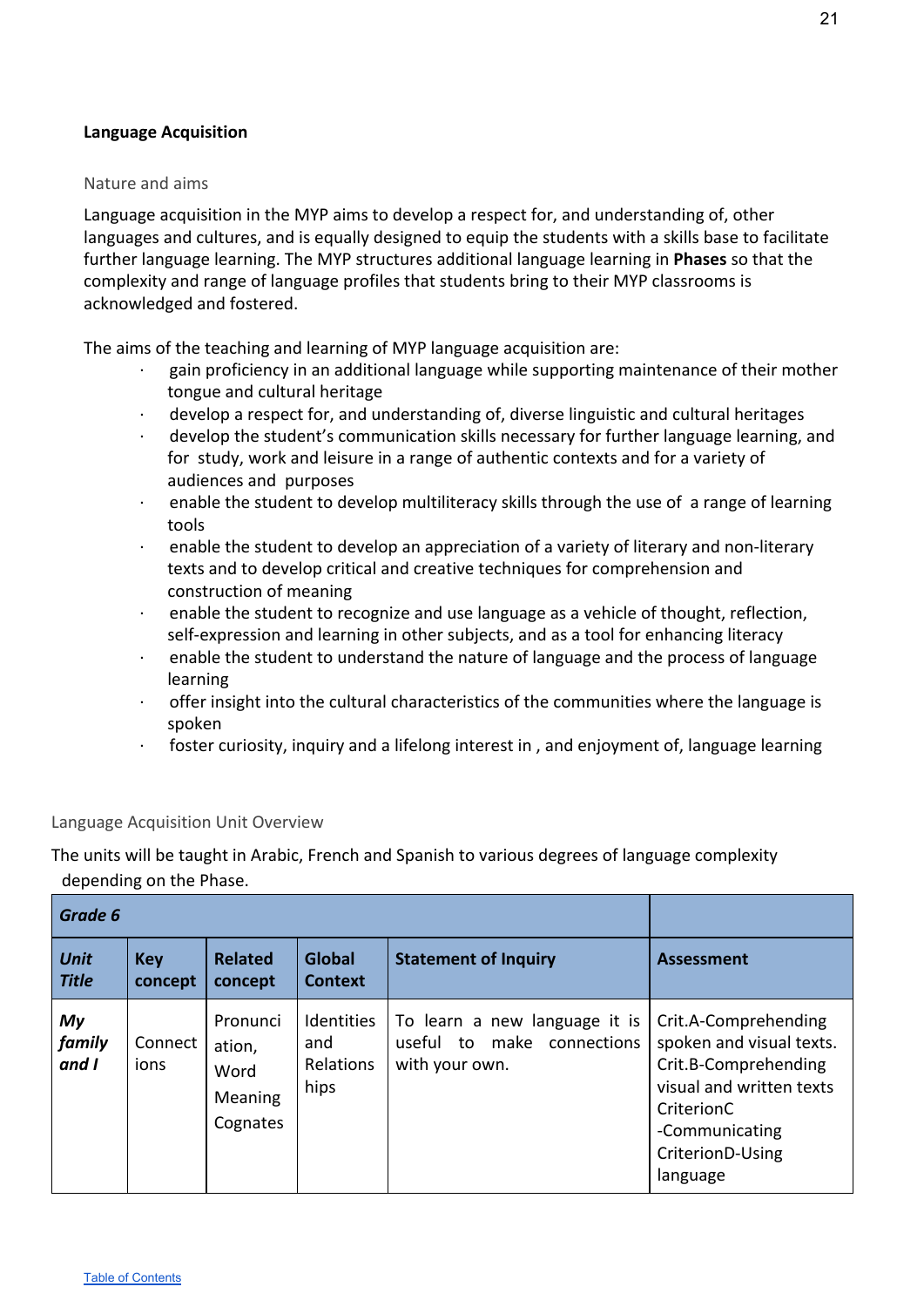| My<br>school                        | Commu<br>nication<br>S | Conventi<br>ons,<br>Context             | Identities<br>and<br>Relations<br>hips        | Language<br>conventions<br>and<br>structures make communication<br>possible<br>help<br>and<br>build<br>relationships.         | Crit.A-Comprehending<br>spoken and visual texts.<br>Crit.B-Comprehending<br>visual and written texts<br>CriterionC<br>-Communicating<br>CriterionD-Using<br>language |
|-------------------------------------|------------------------|-----------------------------------------|-----------------------------------------------|-------------------------------------------------------------------------------------------------------------------------------|----------------------------------------------------------------------------------------------------------------------------------------------------------------------|
| My<br>house<br>and my<br>city       | Connect<br>ions        | Word<br>choice,<br>Context              | Orientati<br>on in<br>space<br>and time       | Every language has keywords<br>that help connect elements in<br>space and time.                                               | Crit.A-Comprehending<br>spoken and visual texts.<br>Crit.B-Comprehending<br>visual and written texts<br>CriterionC<br>-Communicating<br>CriterionD-Using<br>language |
| <b>Free</b><br>time                 | Connect<br>ions        | Message,<br>Structure<br>Audience       | Orientati<br>on in<br>space<br>and time       | Choices of place and time help<br>that<br>create<br>connections<br>to<br>enhance<br>relationships<br>with<br>others.          | Crit.A-Comprehending<br>spoken and visual texts.<br>Crit.B-Comprehending<br>visual and written texts<br>CriterionC<br>-Communicating<br>CriterionD-Using<br>language |
| Grade 7                             |                        |                                         |                                               |                                                                                                                               |                                                                                                                                                                      |
|                                     |                        |                                         |                                               |                                                                                                                               |                                                                                                                                                                      |
| <b>Unit</b><br><b>Title</b>         | <b>Key</b><br>concept  | <b>Related</b><br>concept               | <b>Global</b><br><b>Context</b>               | <b>Statement of Inquiry</b>                                                                                                   | <b>Assessment</b>                                                                                                                                                    |
| At the<br>cafe                      | Culture                | Intonatio<br>n,<br>Conventi<br>ons      | Personal<br>and<br>cultural<br>expressio<br>n | different<br>Cultures<br>use<br>conventions to express choices.                                                               | Crit.A-Comprehending<br>spoken and visual texts.<br>Crit.B-Comprehending<br>visual and written texts<br>CriterionC<br>-Communicating<br>CriterionD-Using<br>language |
| <b>The</b><br>body<br>and<br>sports | Commu<br>nication      | Purpose,<br>Structure<br>S,<br>Patterns | Identities<br>and<br>Relations<br>hips        | conventions<br>Language<br>and<br>patterns make communication<br>possible<br>help<br>and<br>us<br>communicate with a purpose. | Crit.A-Comprehending<br>spoken and visual texts.<br>Crit.B-Comprehending<br>visual and written texts<br>CriterionC<br>-Communicating<br>CriterionD-Using<br>language |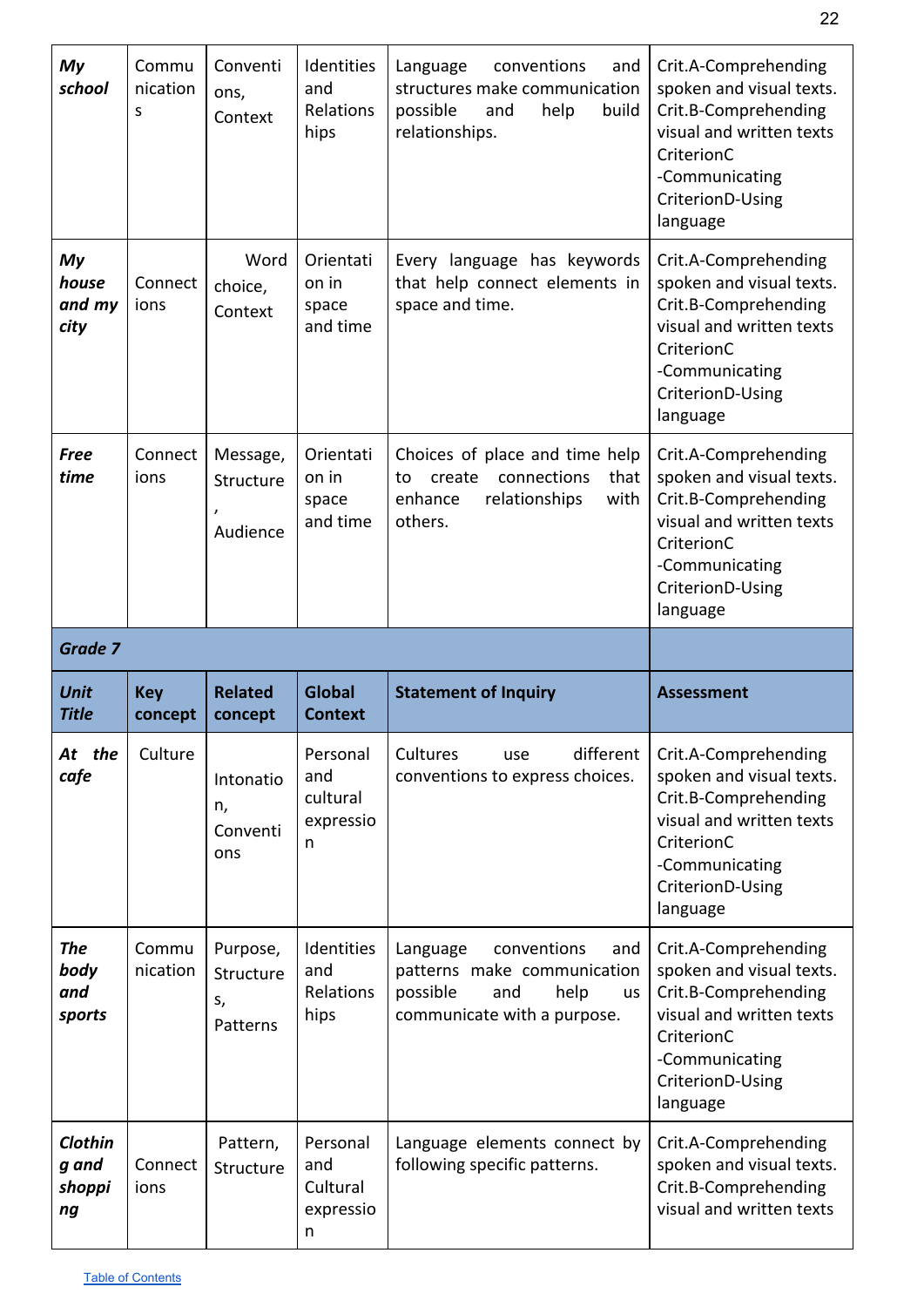|                                                                          |                       |                                        |                                               |                                                                                                               | CriterionC<br>-Communicating<br>CriterionD-Using<br>language                                                                                                         |
|--------------------------------------------------------------------------|-----------------------|----------------------------------------|-----------------------------------------------|---------------------------------------------------------------------------------------------------------------|----------------------------------------------------------------------------------------------------------------------------------------------------------------------|
| <b>Holiday</b><br>and<br>s<br><b>Places</b><br>of<br><i>interes</i><br>t | Culture               | Purpose,<br>Form                       | Orientati<br>on in<br>space<br>and time       | Text forms help express our<br>feeling and cultural preferences<br>in order to communicate with a<br>purpose. | Crit.A-Comprehending<br>spoken and visual texts.<br>Crit.B-Comprehending<br>visual and written texts<br>CriterionC<br>-Communicating<br>CriterionD-Using<br>language |
| Grade 8                                                                  |                       |                                        |                                               |                                                                                                               |                                                                                                                                                                      |
| <b>Unit</b><br><b>Title</b>                                              | <b>Key</b><br>concept | <b>Related</b><br>concept              | <b>Global</b><br><b>Context</b>               | <b>Statement of Inquiry</b>                                                                                   | <b>Assessment</b>                                                                                                                                                    |
| <b>Custom</b><br>s and<br><b>Traditi</b><br>ons                          | Culture               | Function<br>Conventi<br>ons,<br>Idioms | Identities<br>and<br>Relations<br>hips        | Understanding idioms allow us<br>to relate to other cultures.                                                 | Crit.A-Comprehending<br>spoken and visual texts.<br>Crit.B-Comprehending<br>visual and written texts<br>CriterionC<br>-Communicating<br>CriterionD-Using<br>language |
| In my<br>opinion                                                         | Creativi<br>ty        | Purpose,<br>Audience<br>,<br>Form      | Personal<br>and<br>cultural<br>expressio<br>n | Language form can help<br>communicate purposefully with<br>an audience in mind.                               | Crit.A-Comprehending<br>spoken and visual texts.<br>Crit.B-Comprehending<br>visual and written texts<br>CriterionC<br>-Communicating<br>CriterionD-Using<br>language |
| <b>The</b><br>environ<br>ment                                            | Connect<br>ions       | Purpose,<br>Message                    | Globalisa<br>tion and<br>Sustainab<br>ility   | Commands are intended to<br>influence our behaviour,<br>decisions and perceptions.                            | Crit.A-Comprehending<br>spoken and visual texts.<br>Crit.B-Comprehending<br>visual and written texts<br>CriterionC<br>-Communicating<br>CriterionD-Using<br>language |
| Going<br>to a<br>differe<br>nt<br>place                                  | Connect<br>ions       | Purpose,<br>Pattern,<br>Form           | Globalisa<br>tion and<br>Sustainab<br>ility   | Sequencing is an important<br>factor on how we use patterns<br>to express experiences.                        | Crit.A-Comprehending<br>spoken and visual texts.<br>Crit.B-Comprehending<br>visual and written texts<br>CriterionC<br>-Communicating<br>CriterionD-Using<br>language |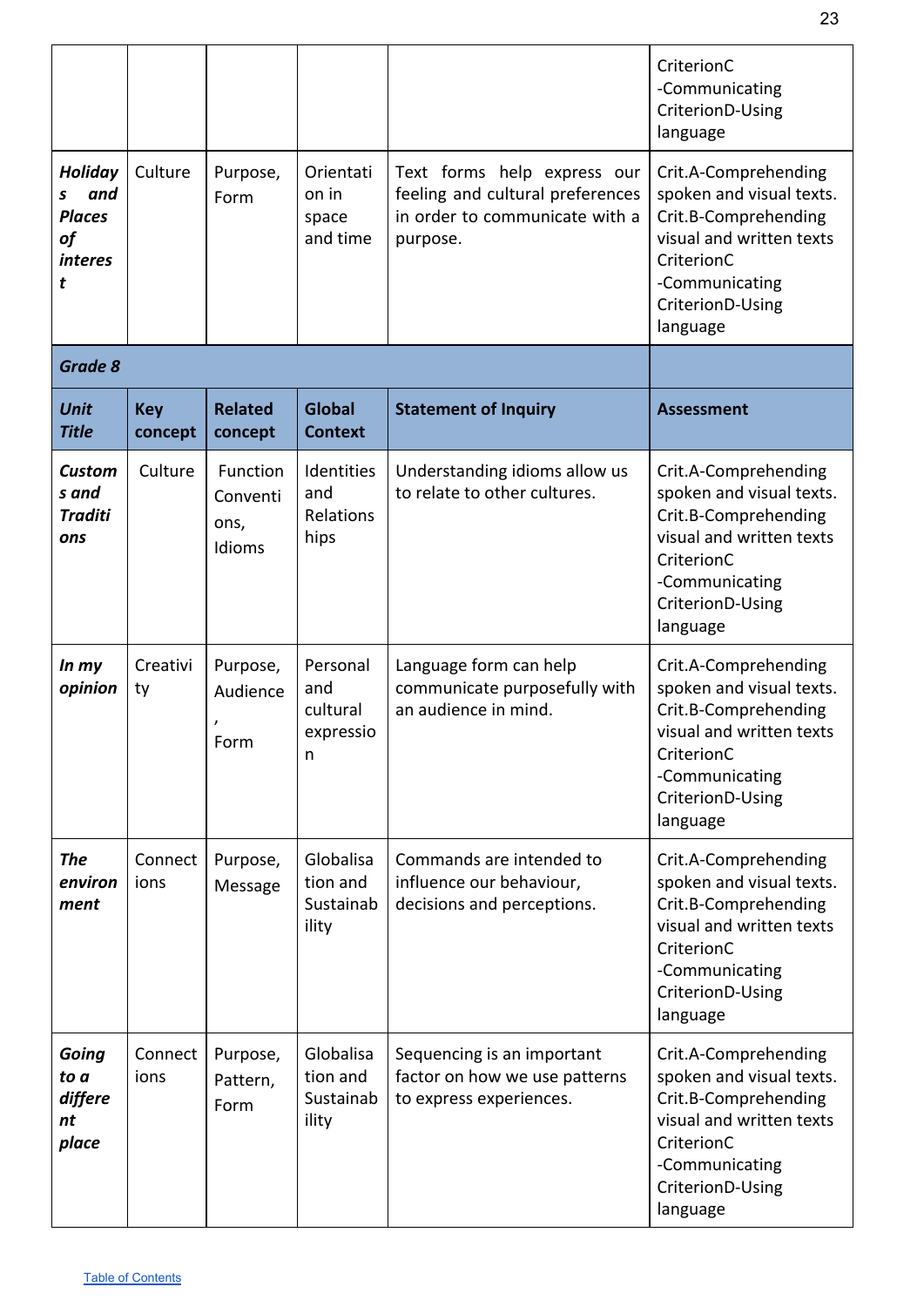| Grade 9                                           |                       |                                          |                                                  |                                                                                                                                       |                                                                                                                                                                      |
|---------------------------------------------------|-----------------------|------------------------------------------|--------------------------------------------------|---------------------------------------------------------------------------------------------------------------------------------------|----------------------------------------------------------------------------------------------------------------------------------------------------------------------|
| <b>Unit</b><br><b>Title</b>                       | <b>Key</b><br>concept | <b>Related</b><br>concept                | <b>Global</b><br><b>Context</b>                  | <b>Statement of Inquiry</b>                                                                                                           | <b>Assessment</b>                                                                                                                                                    |
| <b>Means</b><br>of<br>transp<br>ort and<br>travel | Connect<br>ions       | Purpose,<br>Structure<br>Pattern         | Fairness<br>and<br>Develop<br>ment               | Connections of patterns and<br>structures within a language<br>help with purposeful<br>communication.                                 | Crit.A-Comprehending<br>spoken and visual texts.<br>Crit.B-Comprehending<br>visual and written texts<br>CriterionC<br>-Communicating<br>CriterionD-Using<br>language |
| LIfe in<br>the city<br>and the<br>country         | Creativi<br>ty        | Purpose,<br>Pattern,<br>Point of<br>view | Scientific<br>and<br>technical<br>innovatio<br>n | Language patterns help express<br>different points of view.                                                                           | Crit.A-Comprehending<br>spoken and visual texts.<br>Crit.B-Comprehending<br>visual and written texts<br>CriterionC<br>-Communicating<br>CriterionD-Using<br>language |
| <b>Trades</b><br>and<br>profess<br>ions           | Creativi<br>ty        | Audience<br>Purpose,<br>Conventi<br>ons  | Fairness<br>and<br>Develop<br>ment               | Communication with a purpose<br>and sense of audience can<br>prove very effective.                                                    | Crit.A-Comprehending<br>spoken and visual texts.<br>Crit.B-Comprehending<br>visual and written texts<br>CriterionC<br>-Communicating<br>CriterionD-Using<br>language |
| <b>Health</b>                                     | Commu<br>nication     | Empathy,<br>Patterns,<br>Argumen<br>t    | <b>Identities</b><br>and<br>Relations<br>hips    | ePersuasive language helps<br>express empathy, argue with<br>other people, and influence<br>behaviour, decisions, and<br>perceptions. | Crit.A-Comprehending<br>spoken and visual texts.<br>Crit.B-Comprehending<br>visual and written texts<br>CriterionC<br>-Communicating<br>CriterionD-Using<br>language |
| Grade 10                                          |                       |                                          |                                                  |                                                                                                                                       |                                                                                                                                                                      |
| <b>Unit</b><br><b>Title</b>                       | <b>Key</b><br>concept | <b>Related</b><br>concept                | <b>Global</b><br><b>Context</b>                  | <b>Statement of Inquiry</b>                                                                                                           | <b>Assessment</b>                                                                                                                                                    |
| <b>Holiday</b><br>S                               | Culture               | e<br>Audience<br>Message,<br>Context     | Orientati<br>on in<br>space<br>and time          | Languages use different<br>resources to persuade<br>audiences.                                                                        | Crit.A-Comprehending<br>spoken and visual texts.<br>Crit.B-Comprehending<br>visual and written texts<br>CriterionC<br>-Communicating<br>CriterionD-Using<br>language |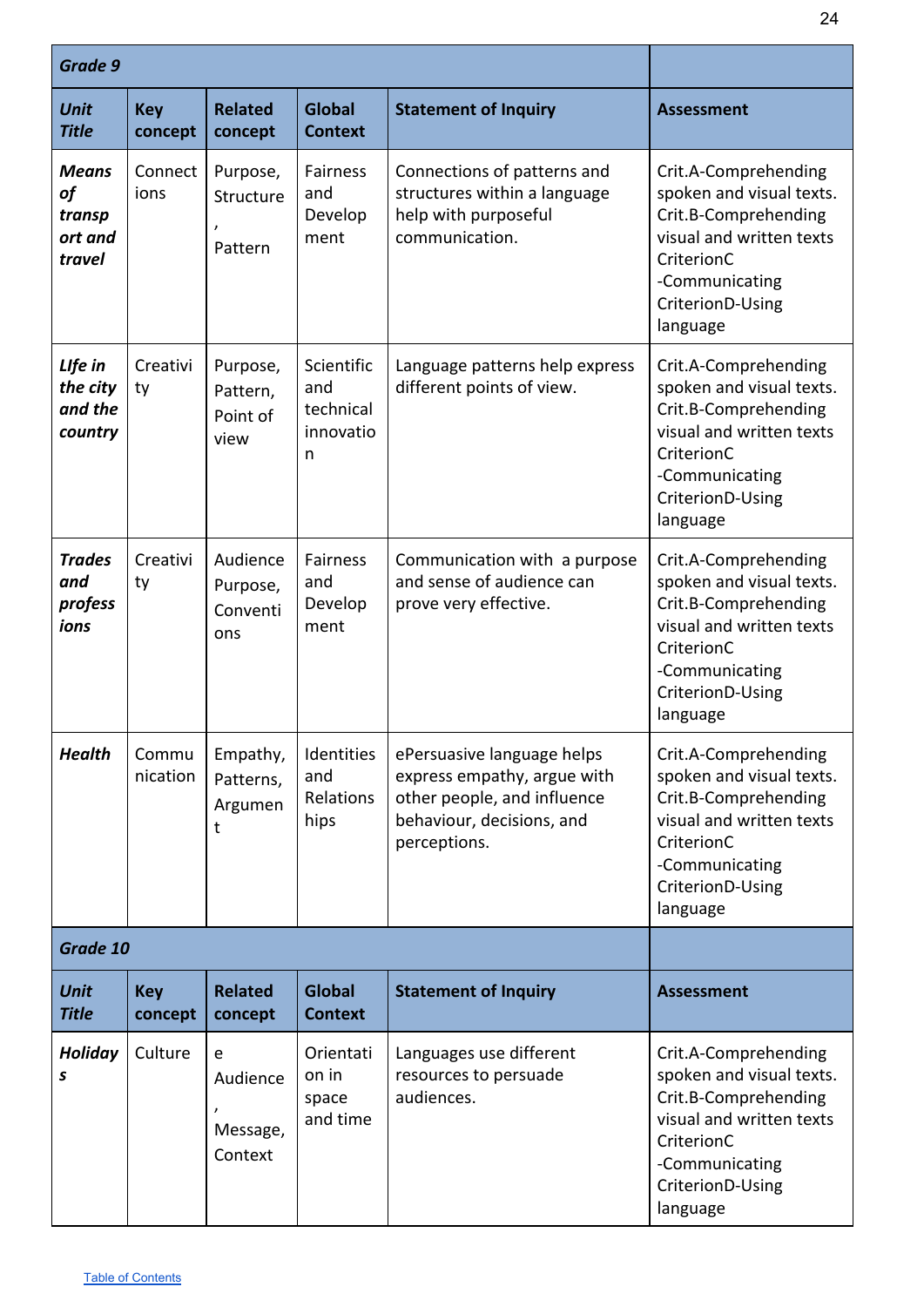| Youth<br>and<br>culture             | Culture           | Purpose,<br>Audience<br>Word<br>Choice   | Identities<br>and<br><b>Relations</b><br>hips | Language can be used to<br>express points of view and<br>motivate people to take action.                                | Crit.A-Comprehending<br>spoken and visual texts.<br>Crit.B-Comprehending<br>visual and written texts<br>CriterionC<br>-Communicating<br>CriterionD-Using<br>language |
|-------------------------------------|-------------------|------------------------------------------|-----------------------------------------------|-------------------------------------------------------------------------------------------------------------------------|----------------------------------------------------------------------------------------------------------------------------------------------------------------------|
| <b>Press</b><br>and<br><b>Media</b> | Commu<br>nication | Purpose,<br>Pattern,<br>Argumen<br>t     | <b>Fairness</b><br>and<br>Develop<br>ment     | Development of media has<br>changed the way w use<br>language and images to inform<br>the audience.                     | Crit.A-Comprehending<br>spoken and visual texts.<br>Crit.B-Comprehending<br>visual and written texts<br>CriterionC<br>-Communicating<br>CriterionD-Using<br>language |
| <b>Celebri</b><br>ties              | Commu<br>nities   | Audience<br>Purpose,<br>Point of<br>view | Identities<br>and<br><b>Relations</b><br>hips | Biographies allow audiences to<br>identify and relate to people<br>whose lives have made an<br>impact in the community. | Crit.A-Comprehending<br>spoken and visual texts.<br>Crit.B-Comprehending<br>visual and written texts<br>CriterionC<br>-Communicating<br>CriterionD-Using<br>language |

<span id="page-25-0"></span>

| <b>Criterion</b>   | <b>Descriptor</b> |
|--------------------|-------------------|
| <b>Criterion A</b> | Listening         |
| <b>Criterion B</b> | Reading           |
| <b>Criterion C</b> | Speaking          |
| <b>Criterion D</b> | Writing           |

#### Individuals and Societies

<span id="page-25-1"></span>Nature and aims

- Encourages learners to respect and understand the world around them.
- Equips students with the necessary skills to inquire into historical, contemporary, geographical, political, social, economic, religious, technological and cultural factors that have an impact on individuals, societies and environments.
- Helps students to appreciate critically the diversity of human culture, attitudes and beliefs.
- Enables students to collect, describe and analyse data used in studies of societies; test hypotheses; and learn how to interpret increasingly complex information, including original source material.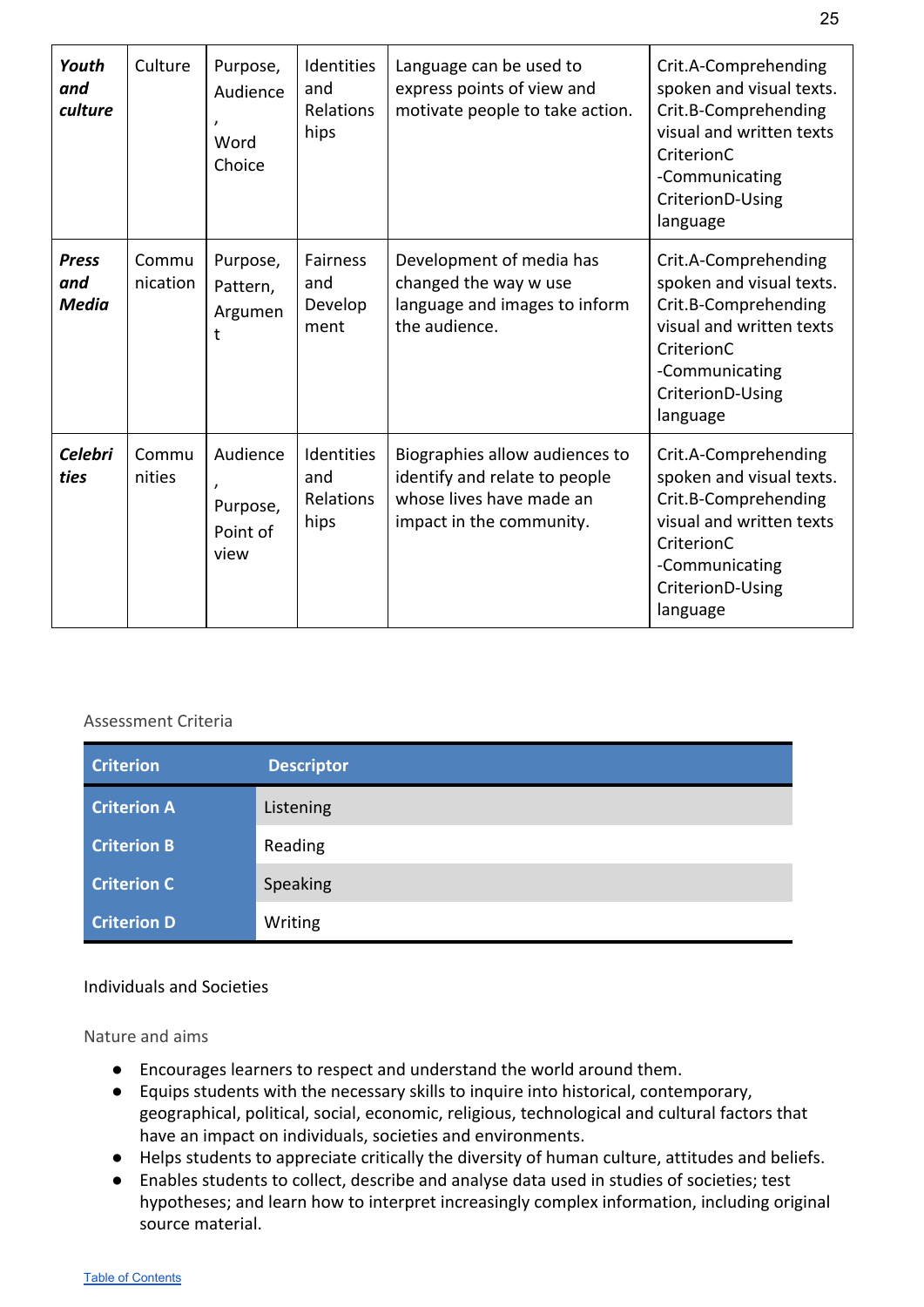● Helps students to develop their identities as individuals and as responsible members of local and global communities.

<span id="page-26-0"></span>Individuals and Societies Unit Overview

| Grade 6                                                                                 |                              |                                                          |                                             |                                                                                                                                         |                                                                                                                                                                      |
|-----------------------------------------------------------------------------------------|------------------------------|----------------------------------------------------------|---------------------------------------------|-----------------------------------------------------------------------------------------------------------------------------------------|----------------------------------------------------------------------------------------------------------------------------------------------------------------------|
| <b>Unit Title</b>                                                                       | <b>Key</b><br>concept        | <b>Related</b><br>concept                                | <b>Global</b><br><b>Context</b>             | <b>Statement of Inquiry</b>                                                                                                             | <b>Assessment</b>                                                                                                                                                    |
| <b>What is</b><br><b>Humaniti</b><br>es? What<br>is<br>History?                         | Time,<br>Place and<br>Space  | Perspective                                              | Orientation<br>in time and<br>space         | <b>Bias and different</b><br>perspectives are influenced<br>by one's orientation in time<br>and space                                   | - Historical event<br>presentation-<br>Criteria A and B.<br>- Historical figure<br>assessment-<br>Criteria C and D.                                                  |
| <b>Explorers</b><br>: How the<br>Age of<br><b>Explorers</b><br>changed<br>the<br>world. | Global<br>interactio<br>ns   | Culture,<br>Power and<br>Trade                           | Orientation<br>in time and<br>space         | Power and trade are<br>common reasons for<br>cultures to explore new<br>lands and interact with<br>others.                              | - Age of Exploration<br>brochure-<br>Criteria B and C.<br>- Historical evidence and<br>impact on<br>trade- Criterion A                                               |
| <b>Spread of</b><br><b>Empires</b>                                                      | Change                       | Innovation,<br>and Power                                 | Identities<br>and<br>relationshi<br>ps      | Empires change societies<br>they conquer and establish<br>their systems due to power.                                                   | - Sumerian poster- Criteria<br>B and C.<br>- Spread of empires-<br><b>Criterion A</b>                                                                                |
| <b>What is</b><br>Geograp<br>hy?                                                        | Global<br>interactio<br>ns   | Resources,<br>Environmen<br>t, Trends<br>and<br>Patterns | Globalizati<br>on and<br>sustainabili<br>ty | The relationship between<br>humans and the physical<br>environment is<br>interdependent and we can<br>often see patterns and<br>trends. | - Tourism in Qatar source<br>analysis-<br>Criterion D.<br>- Come visit my country-<br>Criteria A<br>and B.<br>- Create a country project-<br>Criteria<br>A,C, and D. |
| Grade 7                                                                                 |                              |                                                          |                                             |                                                                                                                                         |                                                                                                                                                                      |
| <b>Unit Title</b>                                                                       | <b>Key</b><br>concept        | <b>Related</b><br>concept                                | <b>Global</b><br><b>Context</b>             | <b>Statement of Inquiry</b>                                                                                                             | <b>Assessment</b>                                                                                                                                                    |
| <b>Climate</b>                                                                          | Time,<br>Place, and<br>Space | Resources,<br>Dependenc<br>e                             | Globalizati<br>on and<br>Sustainabili<br>ty | Geographic location<br>determines climate.<br>However, climate change is<br>a global issue regardless of<br>where you live.             | - Climate assessment-<br><b>Criterion A</b><br>- Climate Change<br>Presentation-<br>Criteria- Criteria B, C, and<br>D                                                |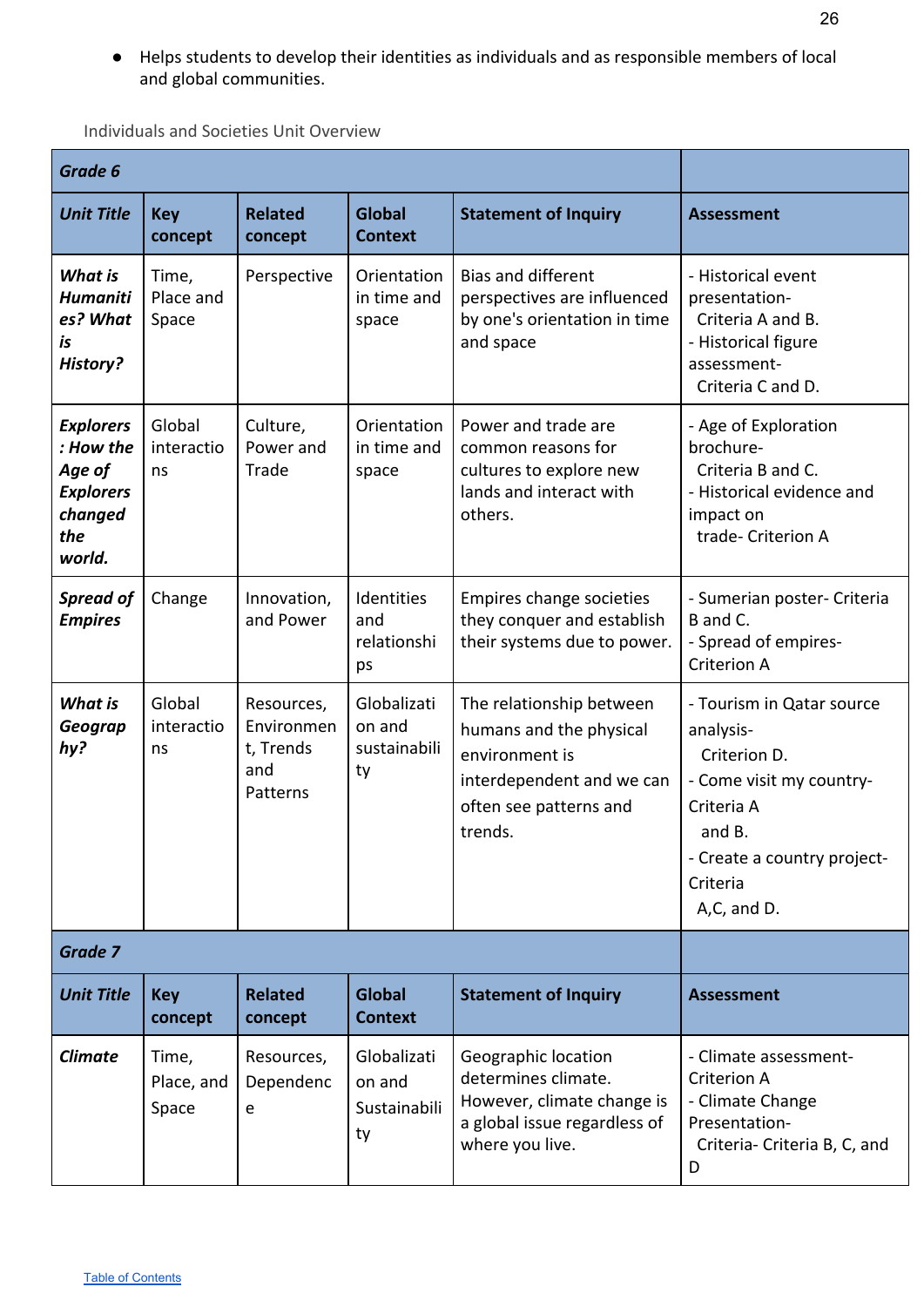| <b>Ancient</b><br><b>Civilizatio</b><br>ns                                            | Systems                     | Culture,<br>Interconnec<br>tedness        | Orientation<br>in Time and<br>Space          | How systems<br>interconnected shaped the<br>cultures of ancient<br>civilizations.                                                                                                                                                                     | - Roman systems research-<br>Criteria<br>A, B, and C.<br>- Roman Military source<br>analysis-<br>Criterion D.                                               |
|---------------------------------------------------------------------------------------|-----------------------------|-------------------------------------------|----------------------------------------------|-------------------------------------------------------------------------------------------------------------------------------------------------------------------------------------------------------------------------------------------------------|-------------------------------------------------------------------------------------------------------------------------------------------------------------|
| <b>Agents of</b><br>Change                                                            | Change                      | Conflict,<br>Authority                    | <b>Fairness</b><br>and<br>Developme<br>nt    | Throughout history,<br>individuals and<br>communities have resisted<br>and challenged authority to<br>create fairness and change.                                                                                                                     | - Agent of Change Speech-<br>Criterion<br>C.                                                                                                                |
| <b>Natural</b><br>Hazards -<br><b>Interdisci</b><br>plinary<br>with<br><b>Science</b> | Global<br>Interactio<br>ns  | Causality                                 | Fairness<br>and<br>Developme<br>nt           | Convection currents are<br>natural systems that can<br>cause natural hazards but<br>scientific innovation can be<br>more fairly shared to help<br>communities around the<br>world survive the<br>catastrophic consequences<br>caused by these events. | <b>Natural Hazard News</b><br>Broadcast-Criteria A and B.                                                                                                   |
| <b>Grade 8</b>                                                                        |                             |                                           |                                              |                                                                                                                                                                                                                                                       |                                                                                                                                                             |
|                                                                                       |                             |                                           |                                              |                                                                                                                                                                                                                                                       |                                                                                                                                                             |
| <b>Unit Title</b>                                                                     | <b>Key</b><br>concept       | <b>Related</b><br>concept                 | <b>Global</b><br><b>Context</b>              | <b>Statement of Inquiry</b>                                                                                                                                                                                                                           | <b>Assessment</b>                                                                                                                                           |
| <b>Revolutio</b><br>ns in<br><b>Trade</b>                                             | Time,<br>place and<br>space | Trade,<br>Innovation<br>and<br>Revolution | Scientific<br>and<br>technical<br>innovation | Revolutions in trade and<br>commerce bring positive<br>and negative changes to<br>societies across the globe,<br>through inventions and<br>innovations.                                                                                               | - Port city paint analysis-<br>Criterion D<br>- Industrial revolution<br>research- Criteria A, B, and<br>C.                                                 |
| <b>Impact of</b><br><b>Natural</b><br><b>Resource</b><br>S                            | Global<br>Interactio<br>ns  | Sustainabilit<br>y, Scarcity              | Fairness<br>and<br>Developme<br>nt           | The availability and<br>consumption of natural<br>resources has an impact on<br>the environment, society,<br>development and the<br>economy, both locally and<br>globally.                                                                            | - Energy discussion paper-<br>Criteria A<br>and C.<br>- United National<br>Sustainable and<br>Development Goals Action<br>Documentary- Criteria C<br>and D. |
| <b>Civil</b><br><b>Rights in</b><br><b>North</b><br><b>America</b>                    | Change                      | Equity,<br>Power                          | Orientation<br>in Time and<br>Space          | Throughout time<br>individuals and<br>communities have<br>organized themselves to<br>change society by<br>challenging inequity and<br>discrimination.                                                                                                 | - Pre-Civil Rights History-<br>Criterion A.<br>- Civil Rights research and<br>source<br>analysis- Criteria B and D                                          |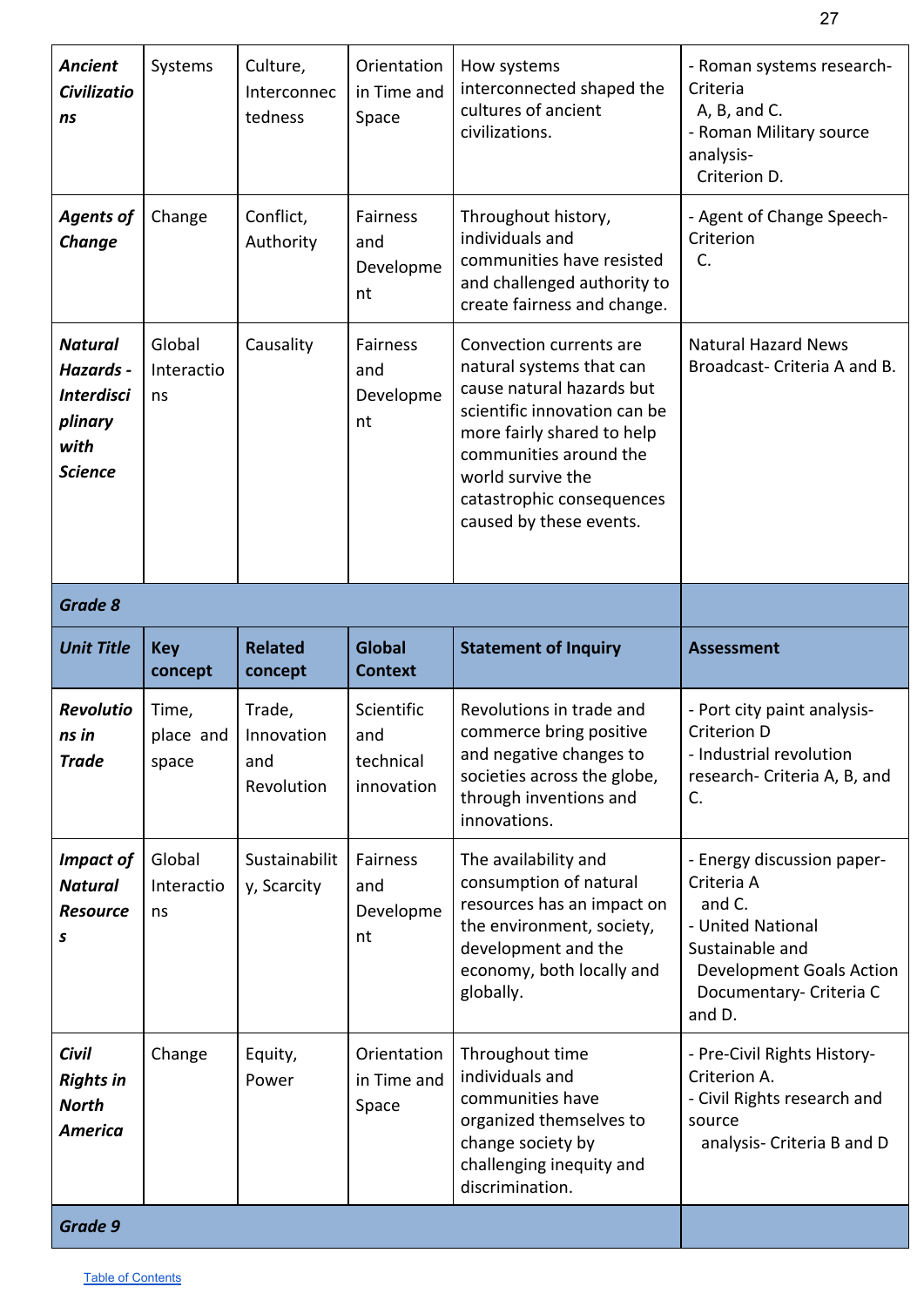| <b>Unit Title</b>                                               | <b>Key</b><br>concept      | <b>Related</b><br>concept        | <b>Global</b><br><b>Context</b>             | <b>Statement of Inquiry</b>                                                                                                                              | <b>Assessment</b>                                                                                                                                                                                                           |
|-----------------------------------------------------------------|----------------------------|----------------------------------|---------------------------------------------|----------------------------------------------------------------------------------------------------------------------------------------------------------|-----------------------------------------------------------------------------------------------------------------------------------------------------------------------------------------------------------------------------|
| <b>Introduct</b><br>ion to<br><b>Economic</b><br><b>Systems</b> | Systems                    | Resources,<br>Choice             | identities<br>and<br>Relationshi<br>ps      | Economic systems are<br>based on the choices that<br>people make in order to<br>allow the efficient<br>allocation of resources.                          | - Top Trumps for<br>Entrepreneurs. (Criteria A<br>and $C$ )<br>- Quiz knowledge-based<br>assessment. (Criterion A)                                                                                                          |
| <b>Globalisa</b><br>tion and<br><b>Trade</b>                    | Global<br>interactio<br>n  | Globalisatio<br>n, Culture       | Globalisati<br>on and<br>sustainabili<br>ty | The rapid increase in cross<br>border economic, social<br>and technological change<br>has positive and negative<br>consequences.                         | - Silk Road Essay. (Criteria<br>$A, C$ and $D$ )<br>- Globalisation Infographic.<br>(Criteria A and C)                                                                                                                      |
| <b>Urban</b><br><b>Morphol</b><br>ogy                           | Time,<br>Place &<br>Space  | Processes,<br>Sustainabilit<br>у | Globalisati<br>on and<br>Sustainabili<br>ty | The process of urbanisation<br>presents social,<br>environmental and<br>economic opportunities<br>and challenges for local and<br>global sustainability. | - Dreaming a Sustainable<br>City poster and report.<br>(Criteria A, C and D)<br>- Is it really sustainable?<br>E-assessment style<br>question. (Criterion D)                                                                |
| <b>Nation</b><br>building<br>and<br>Conflict                    | Change                     | Power,<br>Identity               | Orientation<br>in Time and<br>Space         | The struggle for power and<br>identity leads to conflict<br>and change.                                                                                  | - OPCVL of cartoons on<br>causes of WWII. (Criteria A<br>and $D$ )<br>- Leaflet/Webpage and<br>Action Plan for an event<br>from WWII and its<br>consequences. Linked to<br>PEST framework. (Criteria<br>$A$ , $B$ and $C$ ) |
|                                                                 | Grade 10 (2018-2019 only)  |                                  |                                             |                                                                                                                                                          |                                                                                                                                                                                                                             |
| <b>Unit Title</b>                                               | <b>Key</b><br>concept      | <b>Related</b><br>concept        | <b>Global</b><br><b>Context</b>             | <b>Statement of Inquiry</b>                                                                                                                              | <b>Assessment</b>                                                                                                                                                                                                           |
| <b>Biomes</b>                                                   | Systems                    | Resources                        | Globalisati<br>on and<br>Sustainabili<br>ty | The sustainable<br>management of biomes is<br>dependent upon time and<br>location.                                                                       | - Biomes Template<br>Assessment. (Criteria A and<br>B)<br>- In class essay on<br>sustainability and biomes.<br>(Criteria C and D)                                                                                           |
| Empires,<br><b>Superpo</b><br>wers and<br>the Cold<br>War       | Global<br>Interactio<br>ns | Power,<br>Causality              | Fairness<br>and<br>Developme<br>nt          | Throughout time military,<br>political and economic<br>power have led to the<br>development of empires                                                   | - Empires and how they<br>maintain power research<br>question, justification and<br>action plan. (Criterion B)<br>- Propaganda Leaflet.                                                                                     |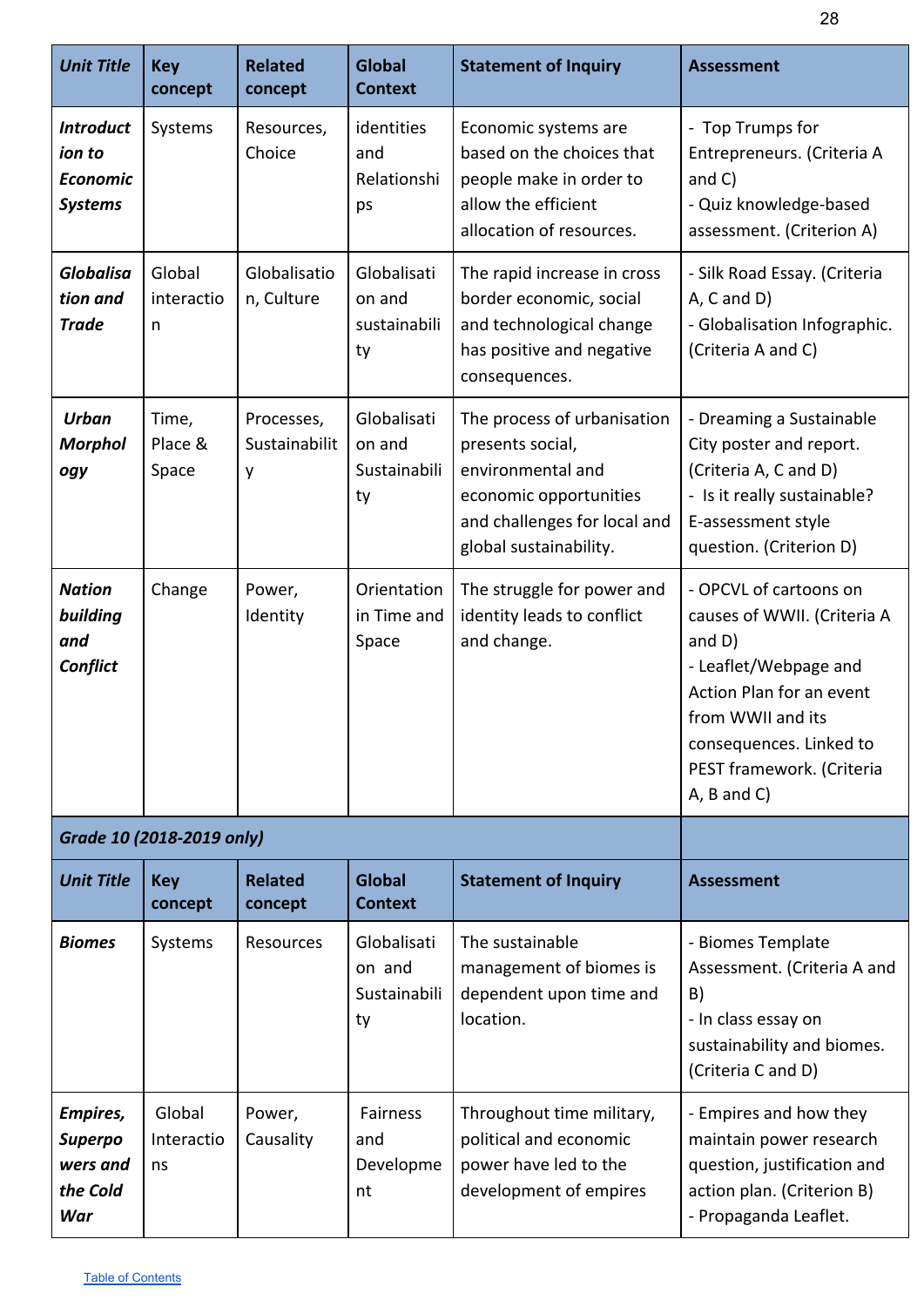|                                                                                                        |         |                                                                  |                                                 | and superpowers with<br>significant global influence.                                                                         | (Criteria A and C)<br>- Socratic Smackdown.<br>(Criteria C and D)                                      |
|--------------------------------------------------------------------------------------------------------|---------|------------------------------------------------------------------|-------------------------------------------------|-------------------------------------------------------------------------------------------------------------------------------|--------------------------------------------------------------------------------------------------------|
| <b>Develop</b><br>ment:<br><b>Imaginin</b><br>g a<br>hopeful<br>future<br>through<br>social<br>protest | Change  | Equity,<br>Globalisatio<br>n,<br>Innovation<br>and<br>Revolution | Fairness &<br>Developme<br>nt                   | Change is required if we are<br>to create a more fair and<br>equitable world.                                                 | - Development Report.<br>(Criteria A, C and D)<br>- Dollar Street Assessment.<br>(Criteria A, C and D) |
| <b>IDU Food</b><br>& the<br><b>Environm</b><br>ent: Fact<br>or Fiction                                 | Systems | Resources,<br>Choice                                             | Scientific &<br>Technologi<br>cal<br>Innovation | Changes to the systems and<br>technology used to produce<br>and distribute food have<br>created both choice and<br>challenge. | - News video and script.<br>(Criteria A and D)<br>- In class reflection task.<br>(Criterion D)         |

<span id="page-29-0"></span>

| <b>Criterion</b>   | <b>Descriptor</b>         |
|--------------------|---------------------------|
| <b>Criterion A</b> | Knowing and understanding |
| <b>Criterion B</b> | Investigating             |
| <b>Criterion C</b> | Communicating             |
| <b>Criterion D</b> | Thinking critically       |

#### <span id="page-29-1"></span>**Mathematics**

#### <span id="page-29-2"></span>Nature and aims

Mathematics promotes analytical reasoning and problem-solving skills that contribute to the development of logical, abstract and critical thinking. It also provides a powerful universal and largely unambiguous language. Its standard techniques can be used to investigate and model phenomena and relationships in a multitude of contexts, including natural and societal, and its results are then used for many applications including informing decisions, developing systems, monitoring progress and manipulating the environment.

In Grades 9 and 10, students may be placed in a Mathematics Extended class. This course follows the same aims and objectives as all MYP Mathematics classes, and supports students who are ready and able to move at a faster pace, investigate concepts more thoroughly, and/or prepare for advanced studies in Mathematics.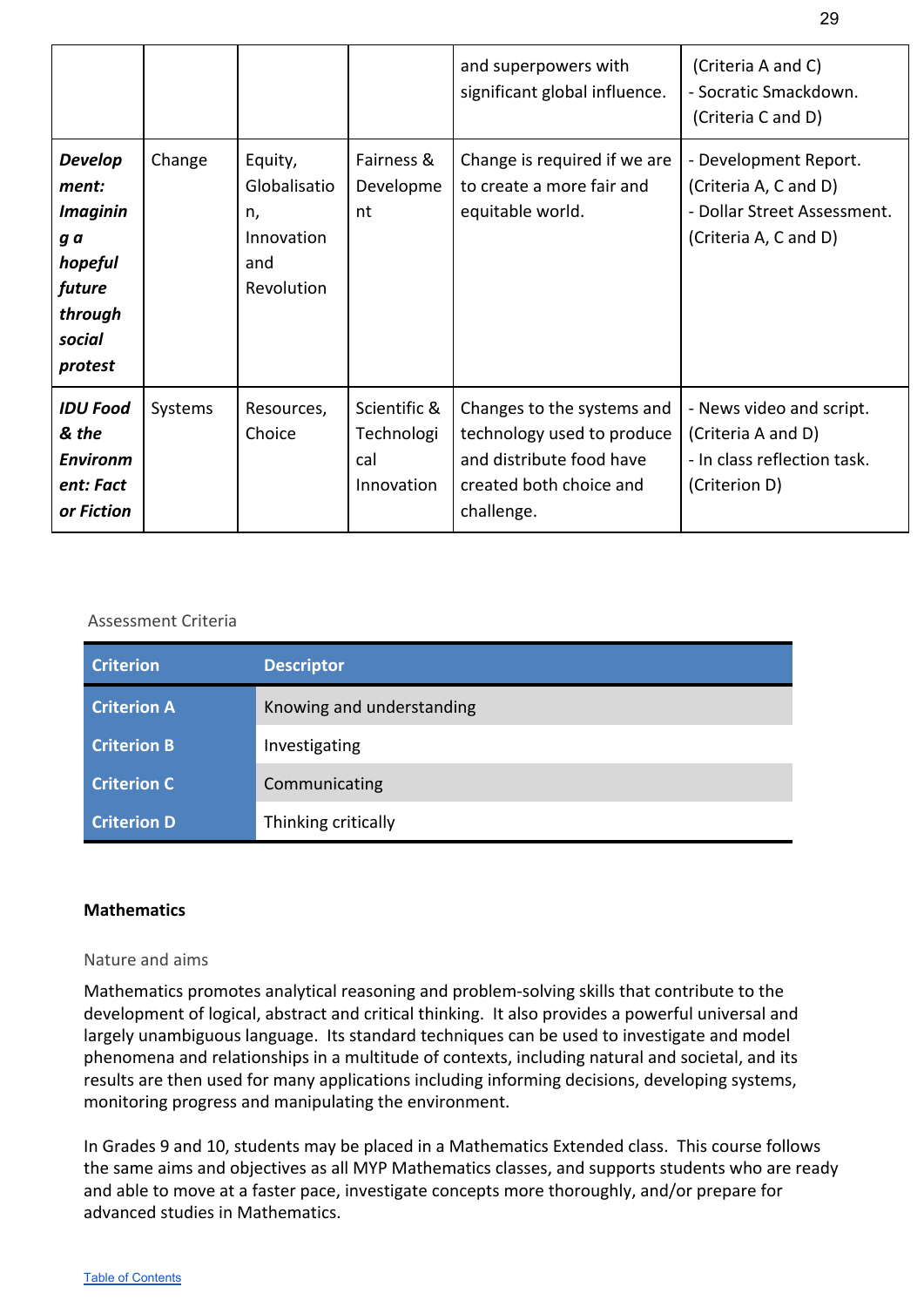#### <span id="page-30-0"></span>Content, knowledge and skills

Fundamental facts and techniques in number, geometry, statistics and probability underpin inquiry into relationships in real-life contexts. The investigative method itself is studied. Skills are introduced in the context of important, standard problems and applied in these situations as well those that are unfamiliar or more complex. A key application of mathematical techniques is the modelling of relationships, which is achieved both through standard procedures and more general investigative methods.

Students learn to interpret their results, including the validity and scope of any model, in the context of the problem and use them to inform decisions. Standard notation, terminology and other communication techniques are studied and applied throughout the course. Numerical, algebraic and geometric methods for problem-solving and communication are studied together whenever feasible and the links between these different methods are emphasised, as well as their relative advantages and disadvantages in terms of accuracy, clarity and efficiency.

| Grade 6                          |                           |                               |                                           |                                                                                                                                                                                                   |                                                                                                                                                                                                                                                                                                       |
|----------------------------------|---------------------------|-------------------------------|-------------------------------------------|---------------------------------------------------------------------------------------------------------------------------------------------------------------------------------------------------|-------------------------------------------------------------------------------------------------------------------------------------------------------------------------------------------------------------------------------------------------------------------------------------------------------|
| <b>Unit Title</b>                | <b>Key</b><br>concep<br>t | <b>Related</b><br>concept     | <b>Global</b><br><b>Context</b>           | <b>Statement of</b><br><b>Inquiry</b>                                                                                                                                                             | <b>Assessment</b>                                                                                                                                                                                                                                                                                     |
| <b>The Four</b><br>Ops           | Relatio<br>nships         | Represen<br>tation            | Identities<br>and<br>Relations<br>hips    | Mathematics has<br>been represented in<br>different ways and<br>different forms<br>throughout history<br>and yet is a universal<br>language                                                       | <b>NUMBER SENSE</b><br>Order of operations<br>Operations $(+,-, x, /)$<br>whole numbers,<br>fractions and<br>decimals<br><b>HCF and LCM</b><br>Problem solving with<br><b>LCM</b><br><b>EXPRESSIONS &amp;</b><br><b>EQUATIONS</b><br><b>GEOMETRY</b><br><b>STATISTICS &amp;</b><br><b>PROBABILITY</b> |
| Plastic<br>Plastic<br>Everywhere | Relation<br>ships         | Measurem<br>ent &<br>Quantity | Globalizat<br>ion &<br>Sustainab<br>ility | Measurement of<br>various aspects of a<br>country help quantify<br>relationships that<br>can be used to<br>compare countries<br>and lead to<br>sustainability efforts<br>through shared<br>ideas. | <b>NUMBER SENSE</b><br>Order decimals,<br>Read, expand, write<br>Problem solving<br>with decimals<br>Simplifying<br>fractions<br>Adding and<br>subtracting<br>fractions with like                                                                                                                     |

#### <span id="page-30-1"></span>Mathematics Unit Overview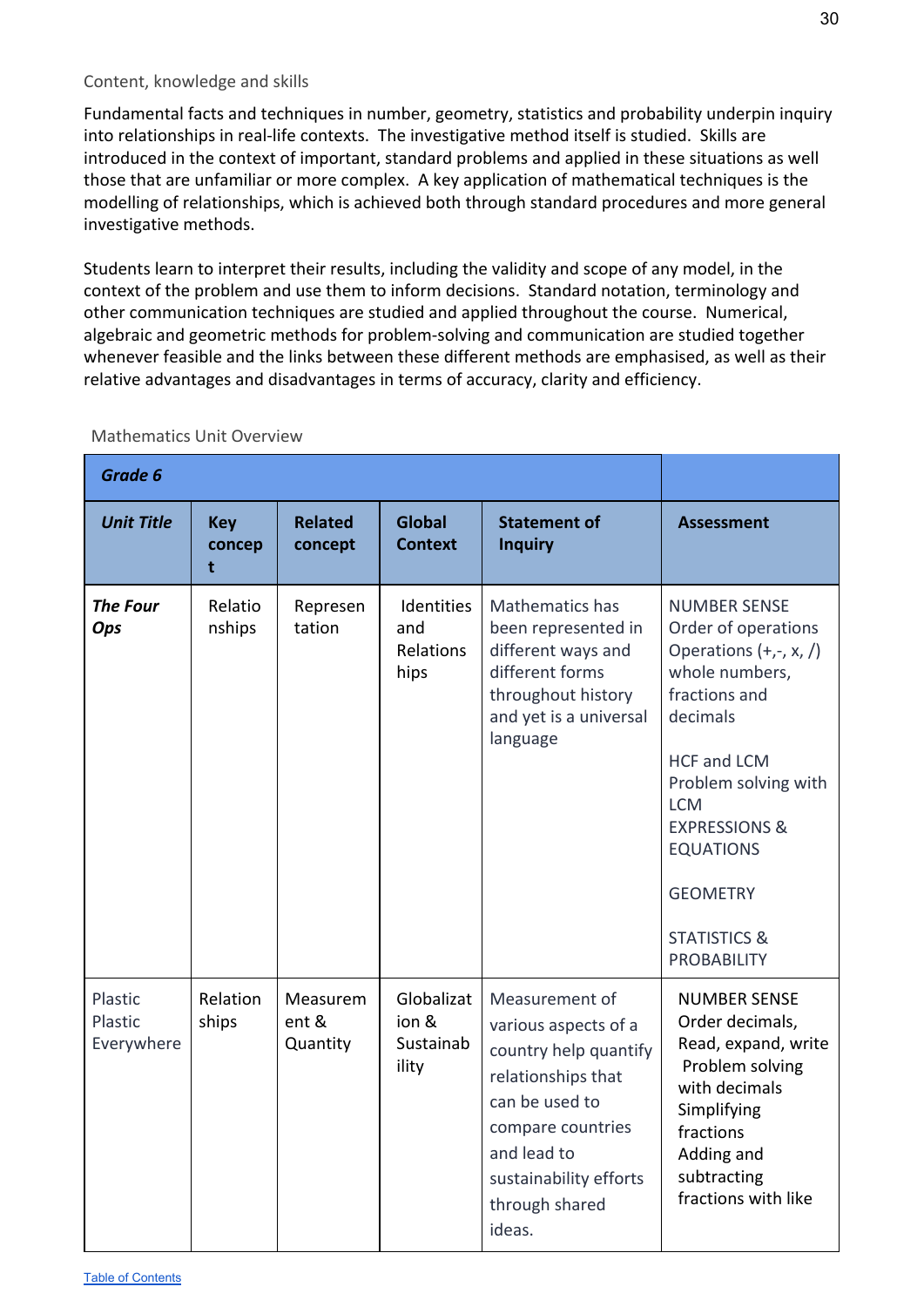|                                    |                       |                       |                                                        |                                                                                                                                                                                                   | and unlike<br>denominators<br>multiply fractions<br>divide fractions<br>comparing fractions<br>Ratios: what is a<br>ratio<br>equivalent ratios<br>unit rate<br>word problems<br>with ratios                                                                                                                                                                                                                     |
|------------------------------------|-----------------------|-----------------------|--------------------------------------------------------|---------------------------------------------------------------------------------------------------------------------------------------------------------------------------------------------------|-----------------------------------------------------------------------------------------------------------------------------------------------------------------------------------------------------------------------------------------------------------------------------------------------------------------------------------------------------------------------------------------------------------------|
| Is It<br>Absolute?                 | Relation<br>ships     | Pattern &<br>Quantity | Scientific<br>&<br>Technolo<br>gical<br>Innovatio<br>n | Algebraic<br>representation can<br>be used to model<br>everyday<br>relationships that<br>can show quantity<br>and pattern.                                                                        | <b>NUMBER SENSE</b><br>Directed numbers<br>Absolute<br>Value-number line<br>Problem solving with<br>directed numbers<br><b>Order of Operations</b><br><b>EXPRESSIONS &amp;</b><br><b>EQUATIONS</b><br>Substitution<br>Variables<br>Read and write<br>numerical expression<br>Identify vocabulary<br>of expressions and<br>equations                                                                             |
| <b>Geometric</b><br><b>Puzzles</b> | Commu<br>nicatio<br>n | Measure<br>ment       | Personal<br>and<br>cultural<br>expressio<br>n          | Through the use of<br>measurement and<br>design you are to<br>design and make a<br>child's jigsaw that<br>engages and<br>encourages the user<br>to recognise and<br>identify geometric<br>shapes. | <b>NUMBER SENSE</b><br>Rational numbers<br>Absolute<br>Value-Number Line<br>Ordered pairs in<br>coordinate plane<br><b>GEOMETRY</b><br>Area and perimeter<br>of rectangles and<br>triangles and other<br>polygons<br>Polygons drawn in a<br>coordinate plane<br>Coordinate geometry<br>Volume of right<br>rectangular prisms<br>& RWC-3D<br>Surface Area using<br><b>Nets</b><br>Solve real life<br>problems by |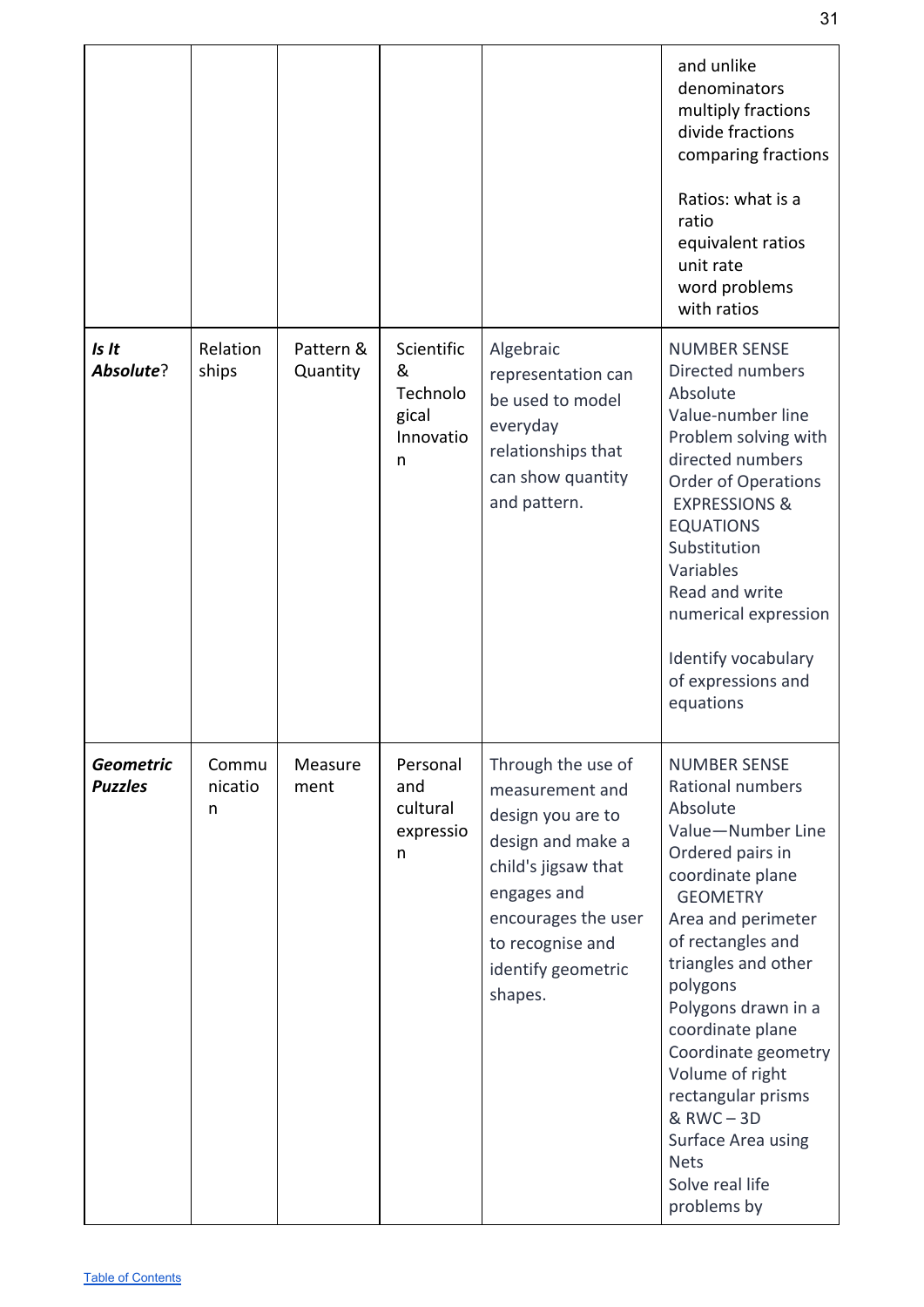|                                                                      |                           |                              |                                                  |                                                                                                                                                                     | graphing in the 4<br>quadrants                                                                                                                                                                                                                                                                                                                                                                                                                                                          |
|----------------------------------------------------------------------|---------------------------|------------------------------|--------------------------------------------------|---------------------------------------------------------------------------------------------------------------------------------------------------------------------|-----------------------------------------------------------------------------------------------------------------------------------------------------------------------------------------------------------------------------------------------------------------------------------------------------------------------------------------------------------------------------------------------------------------------------------------------------------------------------------------|
| <b>Grade 7</b>                                                       |                           |                              |                                                  |                                                                                                                                                                     |                                                                                                                                                                                                                                                                                                                                                                                                                                                                                         |
| <b>Unit Title</b>                                                    | <b>Key</b><br>concep<br>t | <b>Related</b><br>concept    | <b>Global</b><br><b>Context</b>                  | <b>Statement of</b><br><b>Inquiry</b>                                                                                                                               | <b>Assessment</b>                                                                                                                                                                                                                                                                                                                                                                                                                                                                       |
| In the<br><b>Kitchen</b>                                             | Form                      | Pattern &<br>Quantity        | Scientific<br>and<br>technical<br>innovatio<br>n | Number and ratio<br>sense, patterns and<br>mathematical forms<br>help us to better<br>quantify the world to<br>help improve and<br>innovate in daily<br>activities. | <b>NUMBER SENSE</b><br>- Adding and<br>subtracting rational<br>number<br>- Adding and<br>subtracting decimals<br>and fractions<br>-Multiplying and<br>dividing rational<br>numbers<br>-Multiplying and<br>dividing decimals<br>and fractions.<br>Ratios and<br>Proportions<br>- Parts of a whole<br>-Conversions                                                                                                                                                                        |
| <b>Expressions</b><br>and<br><b>Equations</b><br>(Cell Phone<br>Plan | Relatio<br>nships         | Justificati<br>on &<br>Model | Scientific<br>and<br>technical<br>innovatio<br>n | Logic, patterns and<br>algebraic rules are<br>used to develop<br>models of real-life<br>situations to help<br>justify decisions.                                    | <b>NUMBER SENSE</b><br>- All operations with<br>decimals<br>and fractions<br>- Convert from<br>fractions, decimals<br>and percentages and<br>vise versa<br><b>EXPRESSIONS &amp;</b><br><b>EQUATIONS</b><br>-Geometric Patterns<br>-Substitution (using<br>directed numbers<br>and fractions and<br>decimals)<br>-Simplifying<br>Expressions<br>-Algebraic products<br>-Distributive Law<br>- Write expressions<br>to represent<br>quantities<br>- Using the four<br>operations to solve |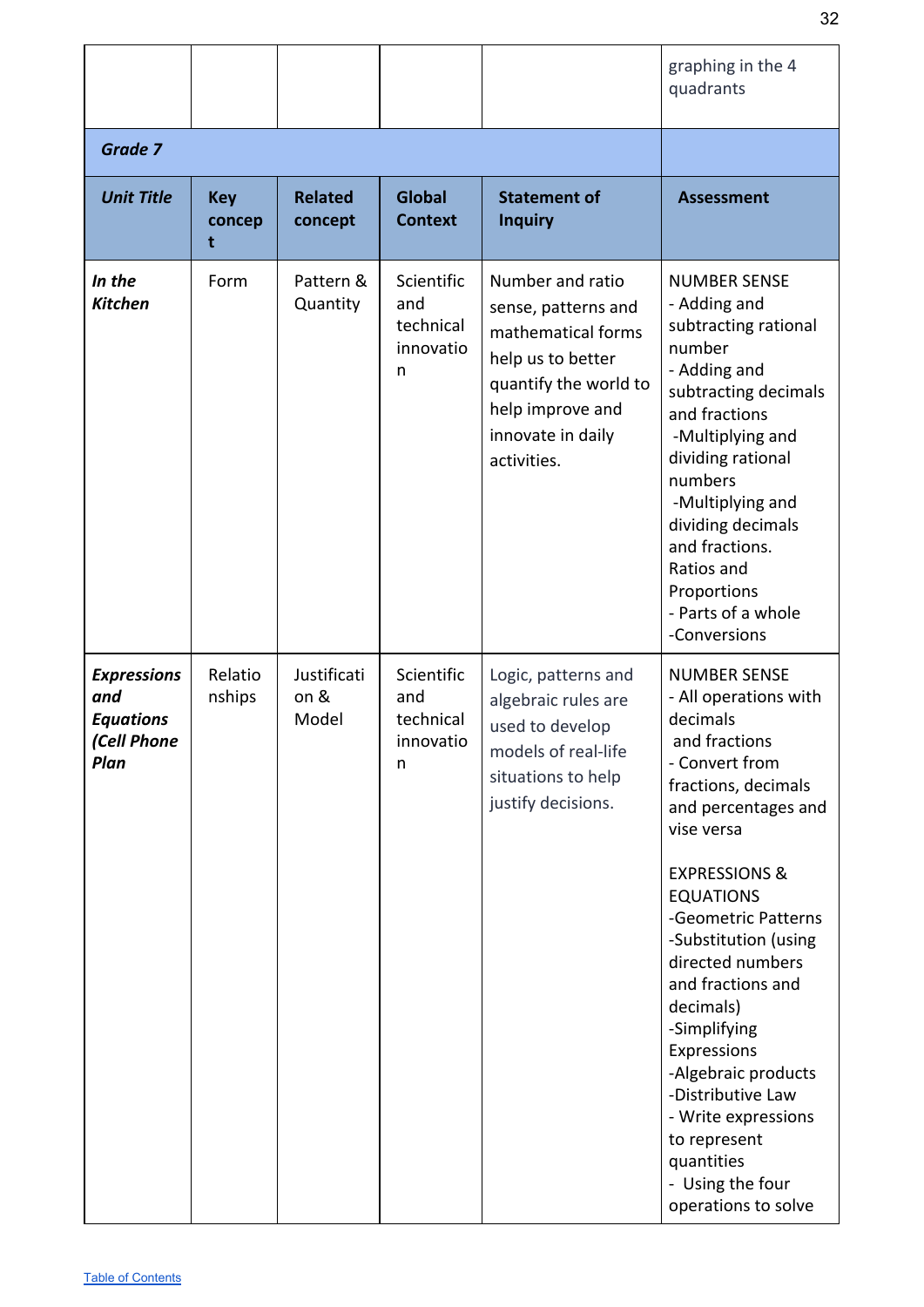|                                |                   |                                         |                                               |                                                                                                                                                  | Linear equations<br>$(1-step)$<br>- Solving 2 step<br><b>Equations (directed</b><br>numbers, decimals<br>and fractions)<br><b>GEOMETRY</b><br>-Graphing a linear<br>equation in all 4<br>quadrants using a<br>table and<br>substitution<br>-finding slope and<br>y-intercept from an                                                                                                                                        |
|--------------------------------|-------------------|-----------------------------------------|-----------------------------------------------|--------------------------------------------------------------------------------------------------------------------------------------------------|-----------------------------------------------------------------------------------------------------------------------------------------------------------------------------------------------------------------------------------------------------------------------------------------------------------------------------------------------------------------------------------------------------------------------------|
|                                |                   |                                         |                                               |                                                                                                                                                  | equation<br>-finding slope using<br>rise/run                                                                                                                                                                                                                                                                                                                                                                                |
| Creative<br>Space              | Relatio<br>nships | Pattern &<br>Space                      | Personal<br>and<br>cultural<br>expressio<br>n | Mathematical<br>patterns and forms<br>create measurable<br>space used in art,<br>architecture and<br>other modes of<br>personal expression.      | <b>NUMBER SENSE</b><br>- Rational Numbers<br><b>EXPRESSIONS &amp;</b><br><b>EQUATIONS</b><br>-solving geometry<br>problems using<br>algebraic expressions<br><b>GEOMETRY</b><br>- Perimeter and Area<br>of all quads and<br>triangles and circles<br>-Area of compound<br>shapes<br>- Surface Area<br>- Volume<br>(Rectangular Prism)<br>- Relations between<br>Geometric figures<br>-Angles (degrees)<br>-Angle properties |
| Anything<br><b>But Typical</b> | Form              | Justificati<br>on<br>Represen<br>tation | Fairness &<br>Developm<br>ent                 | Relationships<br>between sample size<br>and general<br>populations allows<br>for visual<br>representations of<br>data to justify<br>conclusions. | <b>STATISTICS &amp;</b><br><b>PROBABILITY</b><br>- Sample space<br>- Random sampling<br>-mean, median,<br>mode, range<br>- Probability simple<br>events<br>-theoretical vs<br>experimental<br>probability<br>-stem and leaf plot                                                                                                                                                                                            |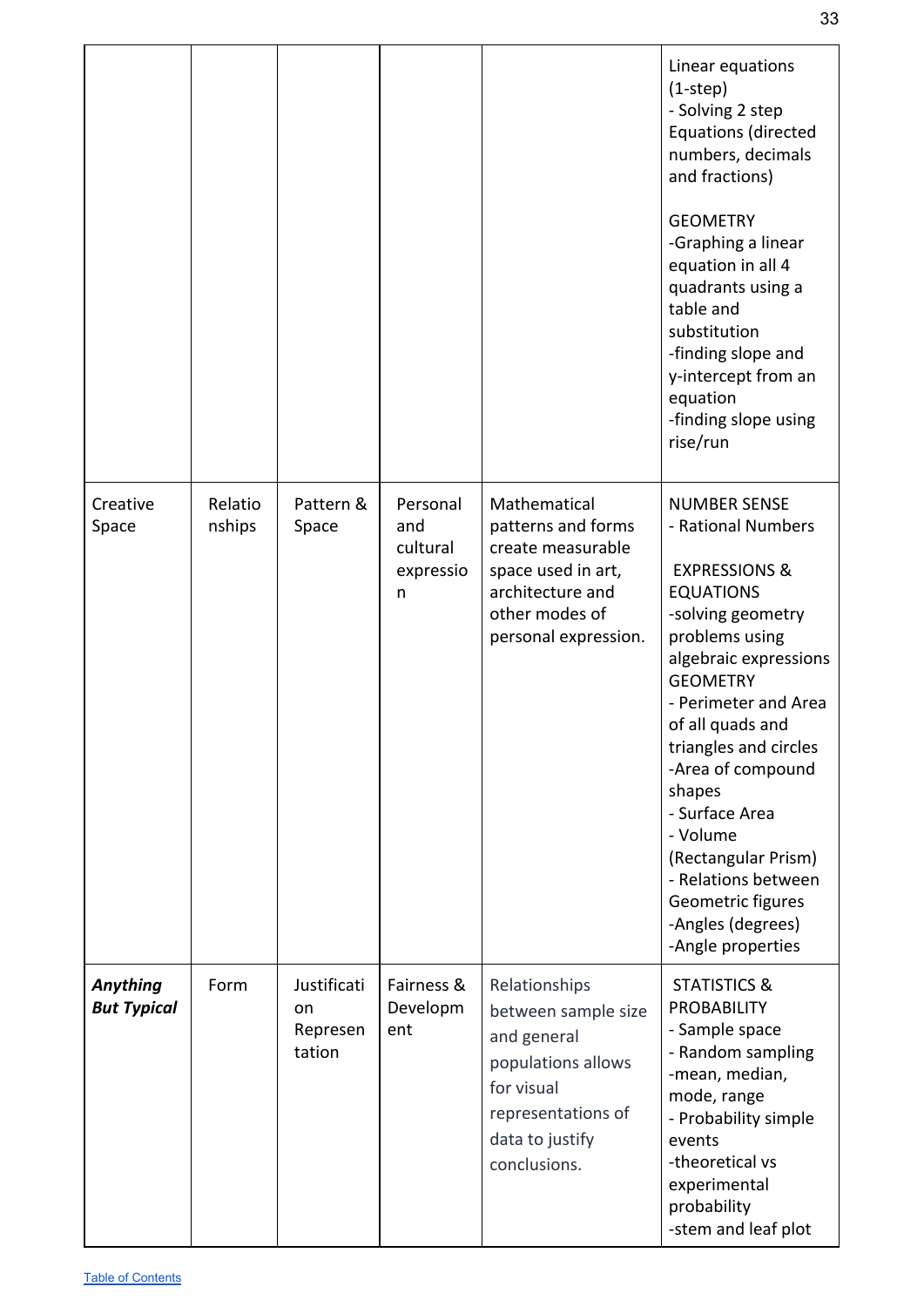|                                        |                           |                                  |                                                                                                                  |                                                                                                                                                                                                                           | -tree diagrams                                                                                                                                                                                            |
|----------------------------------------|---------------------------|----------------------------------|------------------------------------------------------------------------------------------------------------------|---------------------------------------------------------------------------------------------------------------------------------------------------------------------------------------------------------------------------|-----------------------------------------------------------------------------------------------------------------------------------------------------------------------------------------------------------|
| <b>Grade 8</b>                         |                           |                                  |                                                                                                                  |                                                                                                                                                                                                                           |                                                                                                                                                                                                           |
| <b>Unit Title</b>                      | <b>Key</b><br>concep<br>t | <b>Related</b><br>concept        | <b>Global</b><br><b>Context</b>                                                                                  | <b>Statement of</b><br><b>Inquiry</b>                                                                                                                                                                                     | <b>Assessment</b>                                                                                                                                                                                         |
| <b>Outbreak</b>                        | Relatio<br>nships         | Measure<br>ment &<br>Quantity    | Scientific<br>and<br>technical<br>innovatio<br>n                                                                 | The ability to<br>measure extreme<br>quantities allows<br>innovation in the<br>quality of life for<br>communities.                                                                                                        | <b>NUMBER SENSE</b><br>rational/irrational<br>numbers<br><b>EXPRESSIONS &amp;</b><br><b>EQUATIONS</b><br>Use square root and<br>cube root<br>Scientific Notation<br><b>GEOMETRY</b><br>Pythagoras theorem |
| Taxi!!!                                | Logic                     | Equivalen<br>ce &<br>System      | Identities<br>and<br>Relations<br>hips                                                                           | Creating algebraic<br>models to logically<br>represent<br>relationships such<br>as distance, rate<br>and time, and using<br>graphical systems<br>and solving them<br>using equivalence<br>can improve<br>decision-making. | <b>EXPRESSIONS &amp;</b><br><b>EQUATIONS</b><br>Solve linear<br>equations<br>Solve systems of two<br>linear equations<br><b>GEOMETRY</b><br>Graph proportional<br>relationships,                          |
| <b>Transform</b><br>ations             | Aesthet<br>ics            | <b>Patterns</b><br>and<br>change | Identities<br>and<br>Relations<br>hips                                                                           | Designs using<br>patterns, create<br>aesthetic pieces<br>that help as explore<br>our identities!                                                                                                                          | <b>GEOMETRY</b><br>Area of 2D shapes<br>Surface Area<br>Volume of 3D shapes<br>Similarity and<br>congruence<br>Transformations-                                                                           |
| <b>Statisticall</b><br><b>Speaking</b> | Relatio<br>nships         | Pattern &<br>Represen<br>tation  | Other<br>(students<br>choose<br>their own<br>based on<br>their<br>choice of<br>question<br>for their<br>project) | Data collection and<br>representation<br>allows for pattern<br>recognition to<br>describe<br>relationships and<br>connections that<br>affect daily and<br>lifestyle choices.                                              | <b>STATISTICS &amp;</b><br><b>PROBABILITY</b><br>Construct and<br>interpret scatter<br>plots<br>Use the equation of<br>a linear model to<br>solve problems in<br>the context of<br>bivariate              |

34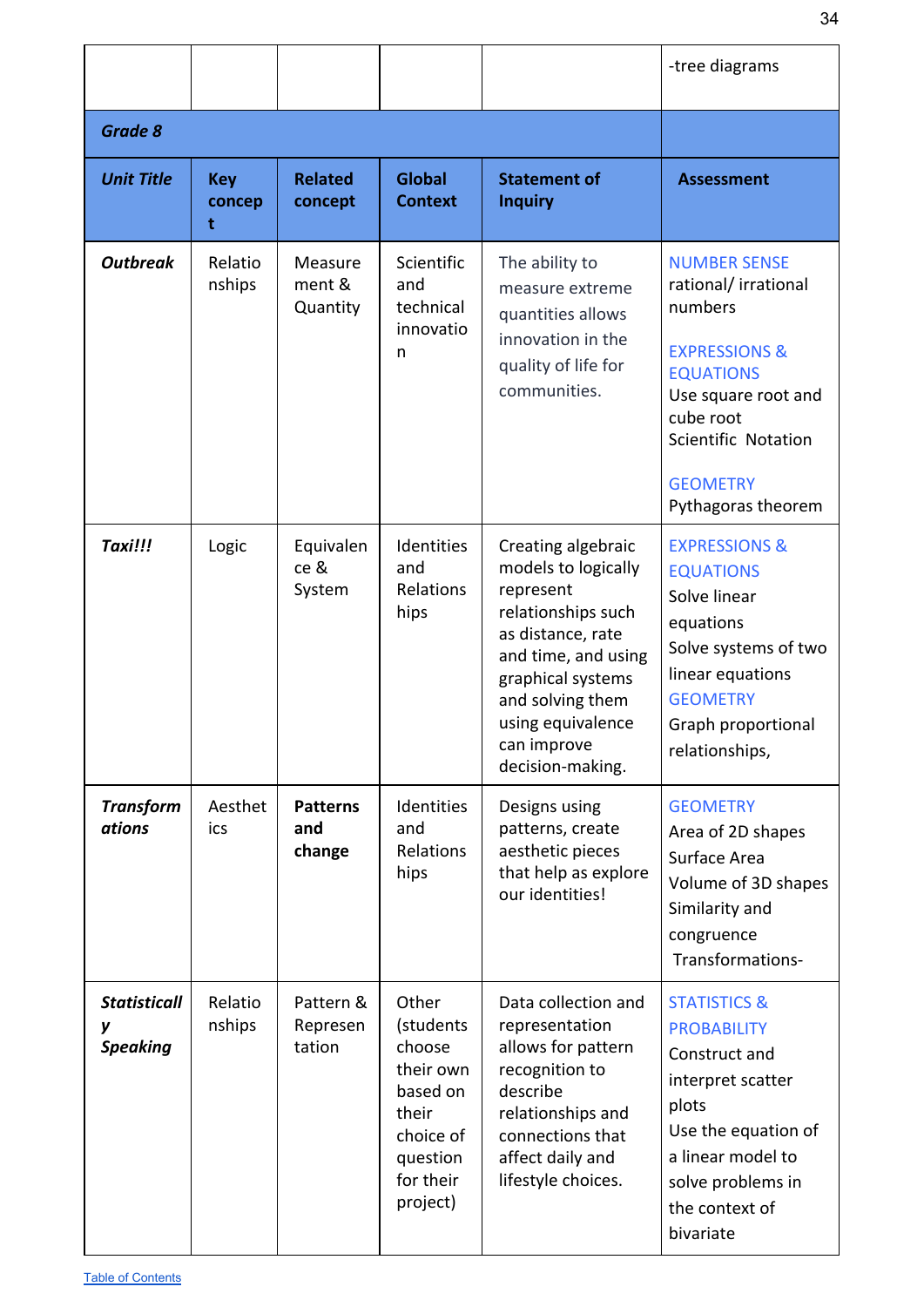|                                                           |                           |                                                |                                             |                                                                                                                                                                                                                            | measurement data,<br>interpreting the<br>slope and intercept.                           |
|-----------------------------------------------------------|---------------------------|------------------------------------------------|---------------------------------------------|----------------------------------------------------------------------------------------------------------------------------------------------------------------------------------------------------------------------------|-----------------------------------------------------------------------------------------|
| <b>Grade 9</b>                                            |                           |                                                |                                             |                                                                                                                                                                                                                            |                                                                                         |
| <b>Unit Title</b>                                         | <b>Key</b><br>concep<br>t | <b>Related</b><br>concept                      | <b>Global</b><br><b>Context</b>             | <b>Statement of</b><br><b>Inquiry</b>                                                                                                                                                                                      | <b>Assessment</b>                                                                       |
| <b>Algebraic</b><br>skills                                | Relatio<br>nships         | Generaliz<br>ation and<br>Represen<br>tation   | Identities<br>and<br>Relations<br>hips      | Variables allow one<br>to represent<br>generalized facts as<br>relationships.                                                                                                                                              | <b>Criterion A Test</b>                                                                 |
| <b>Linear</b><br><b>Relationshi</b><br>ps                 | Relatio<br>nships         | Model,<br>Pattern,<br>Represen<br>tation       | Globalizat<br>ion and<br>sustainabi<br>lity | The relationship<br>between the 2<br>variables often<br>yields patterns or<br>trends that can be<br>modeled by linear<br>relationships, which<br>involves the<br>application of some<br>of the 4 arithmetic<br>operations. | <b>Criterion A Test</b><br>Criteria B and C<br>investigation<br><b>Criterion D task</b> |
| <b>Trigonomet</b><br>ry and<br><b>Transforma</b><br>tions | Form                      | Space<br>and<br>represent<br>ation             | Orientati<br>on in<br>space and<br>time     | The shapes we<br>model can be<br>represented in the<br>space around us.                                                                                                                                                    | Criterion A task<br>Criterion B task<br>Criterion C and D<br>task - Tessellations       |
| <b>Probability</b>                                        | Relatio<br>nships         | Model,<br>pattern<br>and<br>represent<br>ation | <b>Fairness</b><br>and<br>developm<br>ent   | Patterns can help us<br>make connections<br>in order to predict<br>the most probable<br>outcome of an<br>event and consider<br>its consequences,<br>by modeling<br>situations using<br>different<br>representations.       | <b>Criterion A Test</b>                                                                 |
| <b>Statistics</b>                                         | Relatio<br>nships         | Justificati<br>on and<br>Model                 | <b>Fairness</b><br>and<br>developm<br>ent   | <b>Statistics connects</b><br>us to the world we<br>inhabit through<br>justified models.                                                                                                                                   | <b>Criterion A Test</b>                                                                 |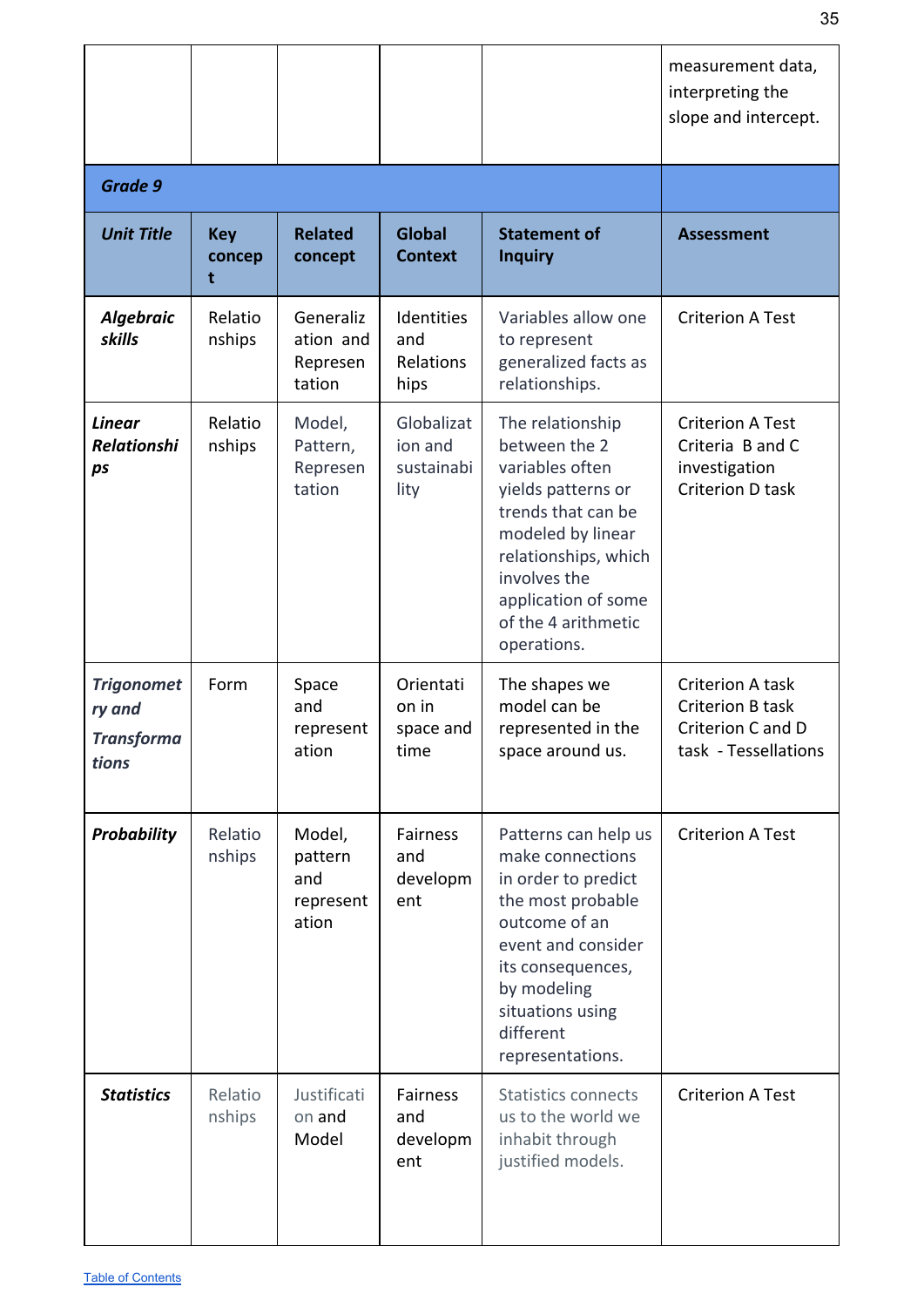| <b>Quadratic</b><br><b>Equations</b><br>and<br><b>Factoring</b> | Relatio<br>nships                | Change,<br>Model,<br>Pattern             | Scientific<br>and<br>technical<br>innovation     | Not all relationships<br>are linear. Not all<br>change is constant.                                                                                                            | <b>Criterion A Test</b><br>Criteria B and C<br>task<br>Criterion D task                              |
|-----------------------------------------------------------------|----------------------------------|------------------------------------------|--------------------------------------------------|--------------------------------------------------------------------------------------------------------------------------------------------------------------------------------|------------------------------------------------------------------------------------------------------|
| Grade 10                                                        |                                  |                                          |                                                  |                                                                                                                                                                                |                                                                                                      |
| <b>Unit Title</b>                                               | <b>Key</b><br>concep<br>t        | <b>Related</b><br>concept                | <b>Global</b><br><b>Context</b>                  | <b>Statement of</b><br><b>Inquiry</b>                                                                                                                                          | <b>Assessment</b>                                                                                    |
| <b>Organisin</b><br>g<br><b>Informati</b><br>on                 | Logic                            | Quantity<br>and<br>Represen<br>tation    | Scientific<br>and<br>technical<br>innovatio<br>n | How we organise<br>and find similarities<br>and differences.                                                                                                                   | <b>Criterion A Test</b>                                                                              |
| Quadratic<br>S                                                  | Relatio<br>nships                | Model<br>and<br>Represen<br>tation       | Globalizat<br>ion and<br>sustainabi<br>lity      | <b>Quadratic functions</b><br>provide us with a<br>mathematical<br>model to<br>maximize/minimize<br>output which allows<br>us to utilize our<br>resources more<br>efficiently. | <b>Criterion A Test</b><br><b>Criterion B Test</b><br>Criterion C and D<br>task - petrol<br>stations |
| Geometry                                                        | Connec<br>tions                  | Justificati<br>on and<br>Measure<br>ment | Orientati<br>on in<br>space and<br>time          | Geometric concepts<br>can be used in real<br>life situations.                                                                                                                  | <b>Criterion A Test</b><br><b>Criterion B</b>                                                        |
| <b>Descriptive</b><br><b>Statistics</b>                         | Connec<br>tions                  | Justificati<br>on and<br>Model           | <b>Fairness</b><br>and<br>developm<br>ent        | <b>Statistics connects</b><br>us to the world we<br>inhabit through<br>justified models.                                                                                       | <b>Criterion A Test</b><br>Criterion C and D<br>Task                                                 |
| <b>Algebraic</b><br>technique<br>S                              | Form<br>and<br>Relatio<br>nships | Model<br>and<br>Change                   | Orientati<br>on in<br>space and<br>time          | <b>Different</b><br>transformations can<br>be represented<br>through the<br>changes in their<br>parameters,<br>allowing for<br>real-world<br>phenomena to be<br>modeled.       | <b>Criterion A Test</b><br>Criterion C and D<br>Task - Real life<br>applications                     |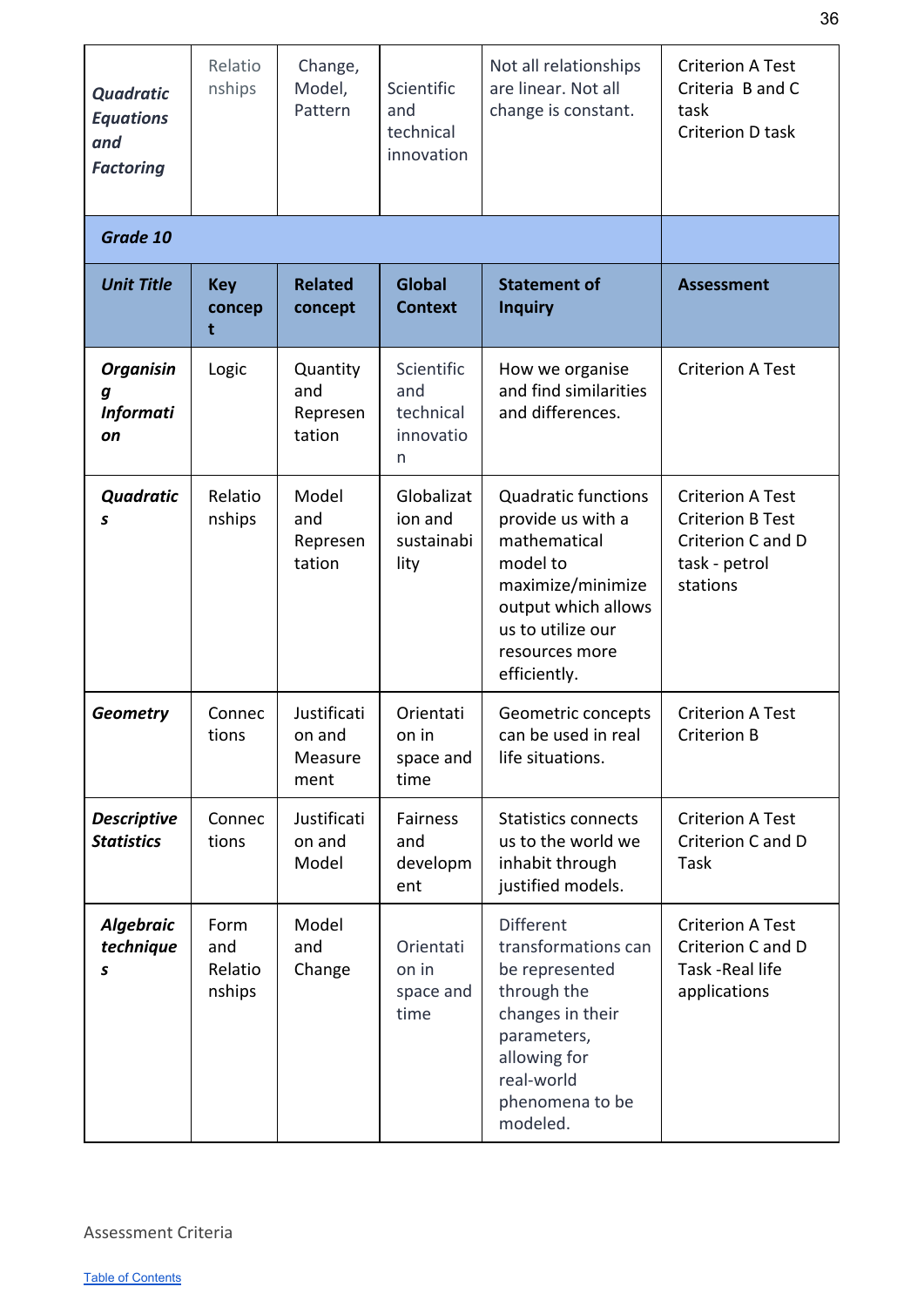| <b>Criterion</b>   | Descriptor                                 |
|--------------------|--------------------------------------------|
| <b>Criterion A</b> | Knowledge and understanding                |
| <b>Criterion B</b> | Investigating patterns                     |
| <b>Criterion C</b> | Communicating                              |
| <b>Criterion D</b> | Applying mathematics in real-life contexts |

#### <span id="page-37-0"></span>**Sciences**

#### <span id="page-37-1"></span>Nature and aims

The aims of MYP sciences are to encourage and enable students to:

- understand and appreciate science and its implications
- **O** consider science as a human endeavour with benefits and limitations
- $\bullet$  cultivate analytical, inquiring and flexible minds that pose questions, solve problems, construct explanations and judge arguments
- develop skills to design and perform investigations, evaluate evidence and reach conclusions
- build an awareness of the need to effectively collaborate and communicate
- apply language skills and knowledge in a variety of real-life contexts
- $\bullet$  develop sensitivity towards the living and nonliving environments
- reflect on learning experiences and make informed choices.

The Science courses are based around the development of 2 important areas, skill acquisition and key concepts.

Every topic is based around a number of skills that encourage the student to look at the world around them via scientific methodology. This may encompass practical scientific or research-based skills. Students are encouraged to develop their inquiry based skills via open ended tasks that allow them to investigate branches of science that are relevant to them and to their community at large.

Key concepts promote the development of a broad curriculum. They represent big ideas that are both relevant within and across the science disciplines and connect to other subjects. Inquiry into key concepts can facilitate these connections.

| Grade 6                                |                           |                             |                                              |                                                                                                                                                                                     |                                                                         |
|----------------------------------------|---------------------------|-----------------------------|----------------------------------------------|-------------------------------------------------------------------------------------------------------------------------------------------------------------------------------------|-------------------------------------------------------------------------|
| <b>Unit Title</b>                      | <b>Key</b><br>conce<br>pt | <b>Related</b><br>concept   | <b>Global</b><br><b>Context</b>              | <b>Statement of Inquiry</b>                                                                                                                                                         | <b>Assessment</b>                                                       |
| It's alive!<br>Systems in<br>organisms | Syste<br>ms               | Form<br>and<br>Functio<br>n | Scientific<br>and<br>technical<br>innovation | Scientific innovation has led<br>to the discovery of the cell<br>and has allowed humanity<br>to discover how these small<br>systems function to form all<br>living systems on Earth | Criterion A - End of topic<br>test<br>Criterion B/C Yeast Lab<br>Report |

<span id="page-37-2"></span>Sciences Unit Overview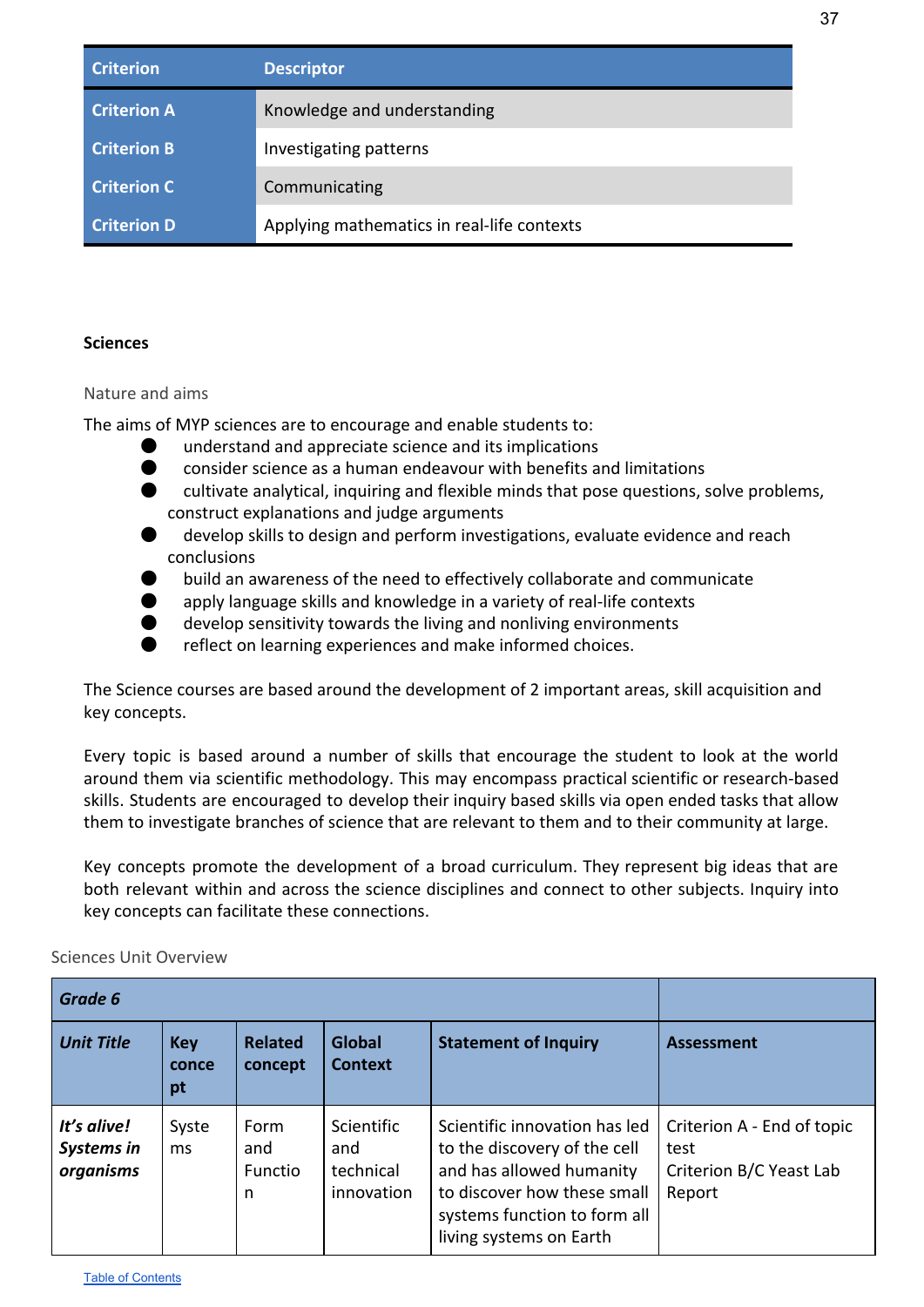| <b>Changes</b><br>between<br><b>Phases</b><br><b>Relationsh</b> | Chang<br>e<br>Relati       | Transfo<br>rmation<br>S<br><b>Balance</b> | Scientific<br>and<br>technical<br>innovation<br>Globalizati | 'Controlling your personal<br>climate has allowed<br>humans to live in all<br>habitats on the planet.'<br>Balance in relationships                                                                                                                                       | Criterion B/C Insulation<br>Lab Report<br><b>Criterion D Climate</b><br><b>Research Presentation</b><br>Criterion A- End of topic |
|-----------------------------------------------------------------|----------------------------|-------------------------------------------|-------------------------------------------------------------|--------------------------------------------------------------------------------------------------------------------------------------------------------------------------------------------------------------------------------------------------------------------------|-----------------------------------------------------------------------------------------------------------------------------------|
| ips<br>between<br>organisms<br>and the<br>environme<br>nt       | onshi<br>ps                |                                           | on and<br>sustainabil<br>ity                                | ensures sustainability.                                                                                                                                                                                                                                                  | test<br>Criterion D<br>environmental fair                                                                                         |
| <b>Forces</b> and<br><b>Motion</b>                              | Relati<br>onshi<br>ps      | Movem<br>ent                              | Orientatio<br>n in time<br>and space                        | Movement is related to<br>where you are in space.                                                                                                                                                                                                                        | Criterion B/C Forces Lab<br>Report                                                                                                |
| <b>Grade 7</b>                                                  |                            |                                           |                                                             |                                                                                                                                                                                                                                                                          |                                                                                                                                   |
| <b>Unit Title</b>                                               | <b>Key</b><br>conce<br>pt  | <b>Related</b><br>concept                 | <b>Global</b><br><b>Context</b>                             | <b>Statement of Inquiry</b>                                                                                                                                                                                                                                              | <b>Assessment</b>                                                                                                                 |
| Our<br>relationshi<br>p with<br><b>Microbes</b>                 | Relati<br>onshi<br>ps      | Functio<br>n                              | Globalizati<br>on and<br>Sustainabil<br>ity                 | Some microbes can cause<br>us harm, however<br>relationships between<br>humans and<br>microorganisms are mostly<br>beneficial to functions and<br>sustaining global health<br>today and in the future.                                                                   | Criterion A End of topic<br>test<br>Criterion B/C Yeast Lab<br>Report                                                             |
| <b>Our Senses</b><br>and<br><b>Change</b>                       | Chang<br>e                 | Interact<br>ions                          | Scientific<br>and<br>technical<br>innovation                | We use our senses to<br>interact with sound and<br>light and change simple<br>waves into usable<br>information, but when<br>they are not functioning<br>properly, science and<br>technology can help us<br>find ways to continue<br>interacting with our<br>environment. | Criterion A End of topic<br>test<br>Criterion D-<br>Sight/hearing loss<br>presentation                                            |
| <b>Acids and</b><br><b>Bases</b>                                | Relati<br>onshi<br>ps      | <b>Balance</b>                            | Scientific<br>and<br>technical<br>innovation                | In our<br>technically-advanced,<br>modern world, it is the<br>imbalances in<br>relationships that balance<br>our lives.                                                                                                                                                  | Criterion B/C acids and<br>metals Lab Report                                                                                      |
| <b>Natural</b><br><b>Hazards</b><br>and Global<br>Response      | Global<br>Intera<br>ctions | Systems<br>Cause<br>and                   | Fairness<br>and<br>Developm<br>ent                          | Convection currents are<br>natural systems that can<br>cause natural hazards but<br>scientific innovation can                                                                                                                                                            | Interdisciplinary Unit -<br><b>Criterion D Video News</b><br>report and reflection                                                |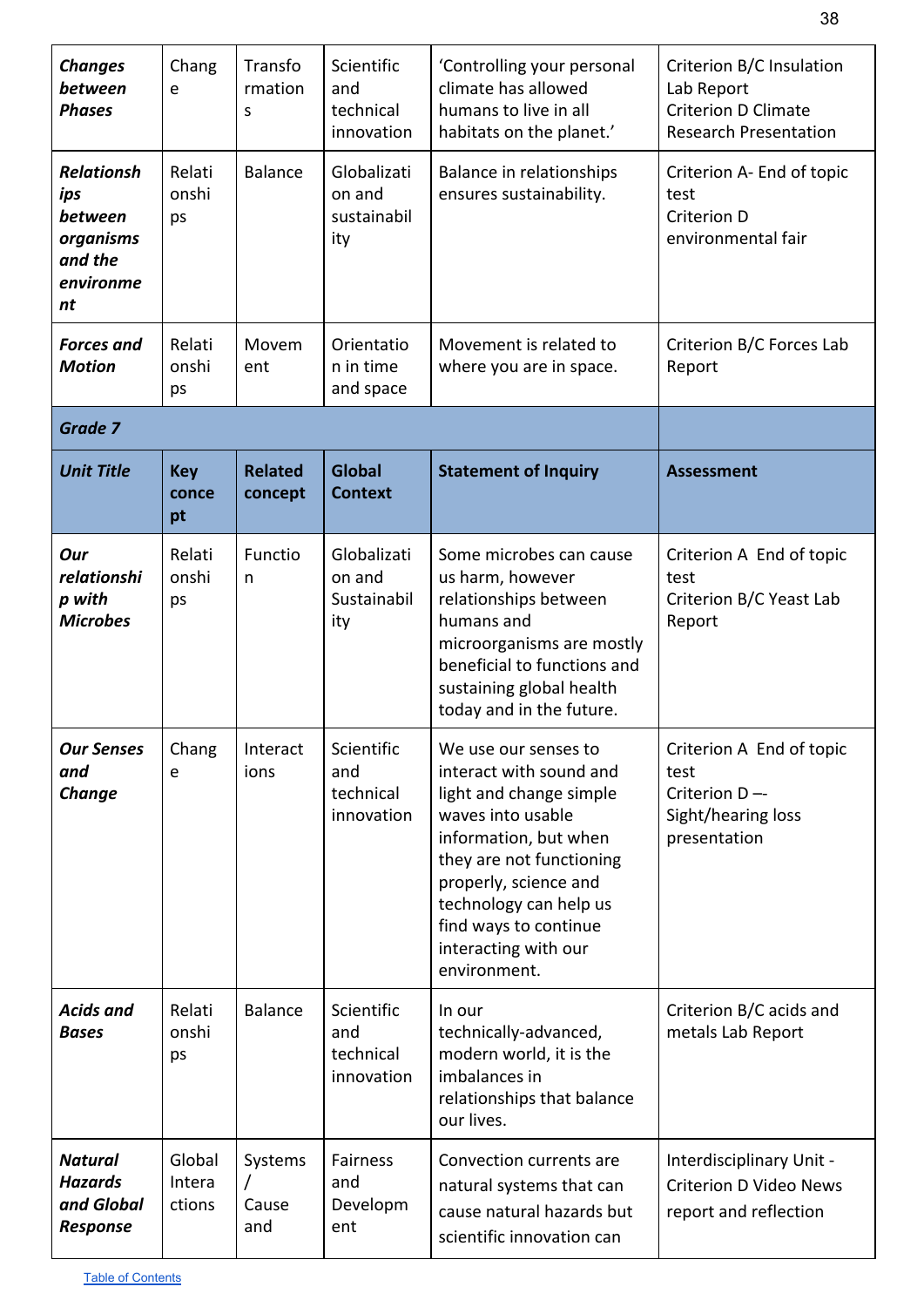|                                                                                |                           | Conseq<br>uences          |                                              | be more fairly shared to<br>help communities around<br>the world survive the<br>catastrophic<br>consequences caused by<br>these events.                                                |                                                                                          |
|--------------------------------------------------------------------------------|---------------------------|---------------------------|----------------------------------------------|----------------------------------------------------------------------------------------------------------------------------------------------------------------------------------------|------------------------------------------------------------------------------------------|
| <b>Grade 8</b>                                                                 |                           |                           |                                              |                                                                                                                                                                                        |                                                                                          |
| <b>Unit Title</b>                                                              | <b>Key</b><br>conce<br>pt | <b>Related</b><br>concept | <b>Global</b><br><b>Context</b>              | <b>Statement of Inquiry</b>                                                                                                                                                            | <b>Assessment</b>                                                                        |
| Photosynt<br>hesis and<br>Change                                               | Chang<br>e                | Energy                    | Globalizati<br>on and<br>sustainabil<br>ity  | Students will examine if<br>farming practices can be<br>changed to provide more<br>food energy to sustain the<br>growing needs of an<br>interconnected global<br>society.              | Criterion A- End of topic<br>test<br>Criterion B/C<br>Photosynthesis Lab<br>Report       |
| <b>Cardiovasc</b><br>ular<br><b>System</b><br>and<br><b>Function</b>           | Syste<br>ms               | Functio<br>n              | Orientatio<br>n in time<br>and space         | The human body is a<br>complex, natural system<br>with many subsystems,<br>and when not maintained<br>properly, can break down<br>like any human-made<br>system.                       | Criterion B/C osmosis Lab<br>Report<br>Criterion D-Body<br>system disorder<br>info-graph |
| <b>Characteri</b><br>stics can<br>change<br>due to<br>different<br>properties. | Chang<br>e                | Evidenc<br>e/<br>Models   | Scientific<br>and<br>technical<br>innovation | Everything exists due to<br>changes within three<br>incredibly small particles<br>which can be classified and<br>modeled into functional<br>categories because of their<br>properties. | Criterion A- End of topic<br>test<br>Criterion D rare earth<br>metals essay              |
| <b>Systems</b><br>allow<br>many<br>connection<br>s to take<br>place            | Syste<br>ms               | Energy                    | Scientific<br>and<br>technical<br>innovation | Electricity and magnetism<br>are powerful sources of<br>energy that when<br>harnessed by systems<br>allow humanity to power<br>every aspect of human<br>life.                          | Criterion B/C Electricity<br>Lab Report                                                  |
| Grade 9                                                                        |                           |                           |                                              |                                                                                                                                                                                        |                                                                                          |
| <b>Unit Title</b>                                                              | <b>Key</b><br>conce<br>pt | <b>Related</b><br>concept | <b>Global</b><br><b>Context</b>              | <b>Statement of Inquiry</b>                                                                                                                                                            | <b>Assessment</b>                                                                        |
| <b>Changes</b><br>can build                                                    | Chang<br>e                | Transfo<br>rmation        | Scientific<br>and                            | The ability to transform<br>fossil fuels into usable<br>products has driven a                                                                                                          | Crit B & C assessed lab                                                                  |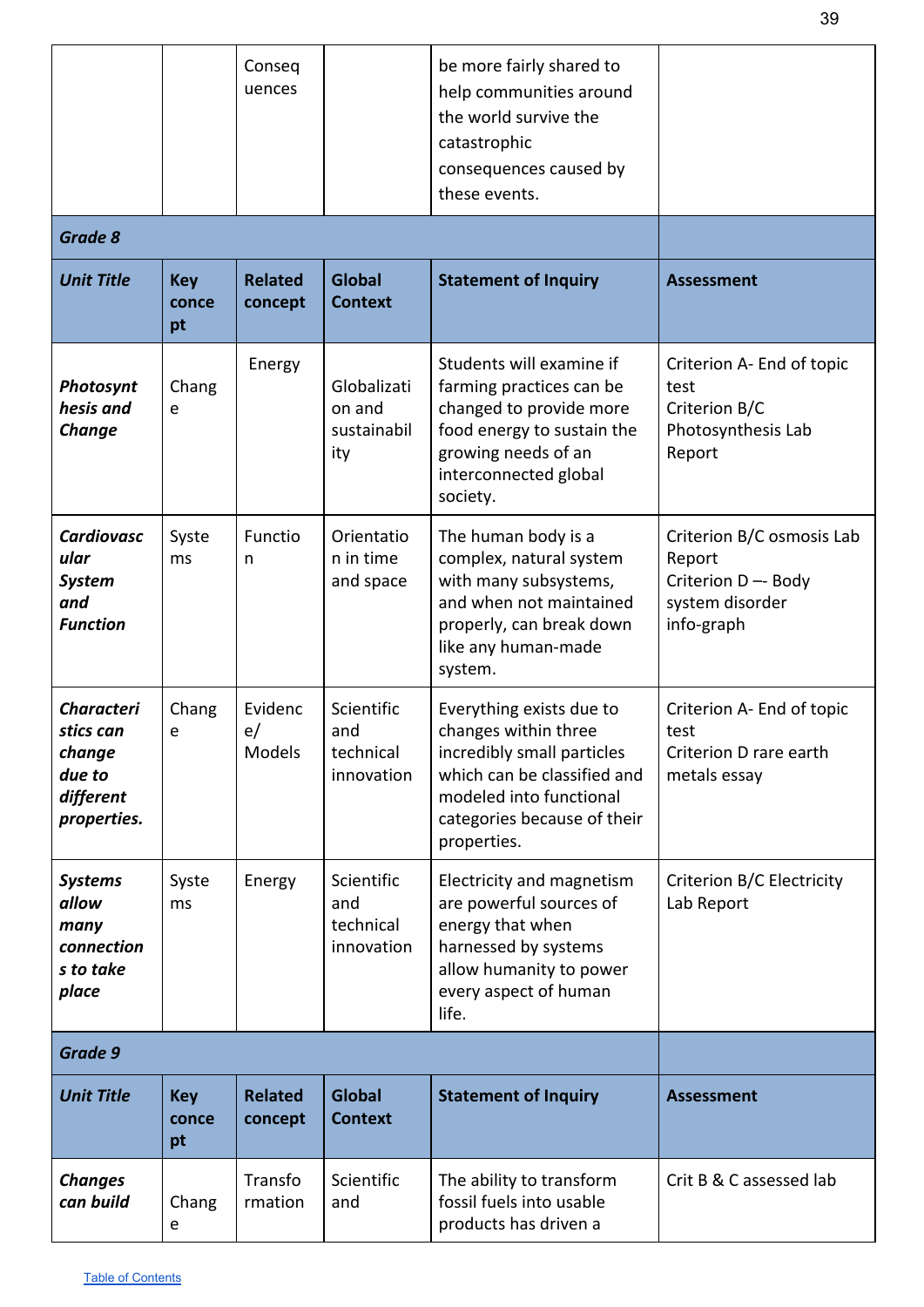| things up<br>or break<br>things<br>apart. |                           |                                         | technical<br>innovation                      | large part of scientific<br>research in the 21st<br>century.                                                                                                                                                 |                                                                             |
|-------------------------------------------|---------------------------|-----------------------------------------|----------------------------------------------|--------------------------------------------------------------------------------------------------------------------------------------------------------------------------------------------------------------|-----------------------------------------------------------------------------|
| <b>Digestion</b>                          | Relati<br>onshi<br>ps     | Conseq<br>uences                        | Globalizati<br>on and<br>Sustainabil<br>ity  | Making informed dietary<br>choices and maintaining a<br>healthy lifestyle minimizes<br>the chances of developing<br>life altering disorders and<br>complications.                                            | Crit A test                                                                 |
| <b>Rates of</b><br>reaction               | Chang<br>e                | Evidenc<br>e/<br>models                 | Orientatio<br>n in time<br>and space         | Humanity's knowledge of<br>chemical interactions has<br>had long lasting positive<br>and negative changes on<br>the world.                                                                                   | Crit A unit test<br>Crit B & C assessed lab                                 |
| Homeosta<br>sis                           | Syste<br>ms               | Energy                                  | Fairness &<br>developm<br>ent                | The human body utilizes a<br>variety of systems to<br>maintain homeostasis.<br>When these systems fail,<br>access to medical care is<br>vital and necessary to<br>keep life going.                           | Crit D essay on disease<br>Crit A test                                      |
| <b>Waves</b>                              | Relati<br>onshi<br>ps     | Energy                                  | Scientific<br>and<br>technical<br>innovation | There is a relationship<br>between the properties<br>and characteristics of<br>waves that determines<br>their function (energy)<br>and practical application<br>for science and<br>technological innovation. | Crit D essay on the EM<br>spectrum                                          |
| Grade 10                                  |                           |                                         |                                              |                                                                                                                                                                                                              |                                                                             |
| <b>Unit Title</b>                         | <b>Key</b><br>conce<br>pt | <b>Related</b><br>concept               | <b>Global</b><br><b>Context</b>              | <b>Statement of Inquiry</b>                                                                                                                                                                                  | <b>Assessment</b>                                                           |
| <b>Bio-</b><br>technology                 | Chang<br>e                | Conseq<br>uences                        | Scientific<br>and<br>technical<br>innovation | Using scientific and<br>technical knowledge to<br>make innovative changes<br>to DNA can have many<br>consequences                                                                                            | Crit A - End of semester<br>test<br>Crit D - uses of<br>biotechnology essay |
| <b>Road</b><br>safety                     | Relati<br>onshi<br>ps     | Conseq<br>uences<br>and<br>movem<br>ent | Orientatio<br>n in time<br>and space         | The relationship between<br>space and time have<br>consequences for your<br>safety.                                                                                                                          | Crit A - End of semester<br>test<br>Crit B&C - assessed lab                 |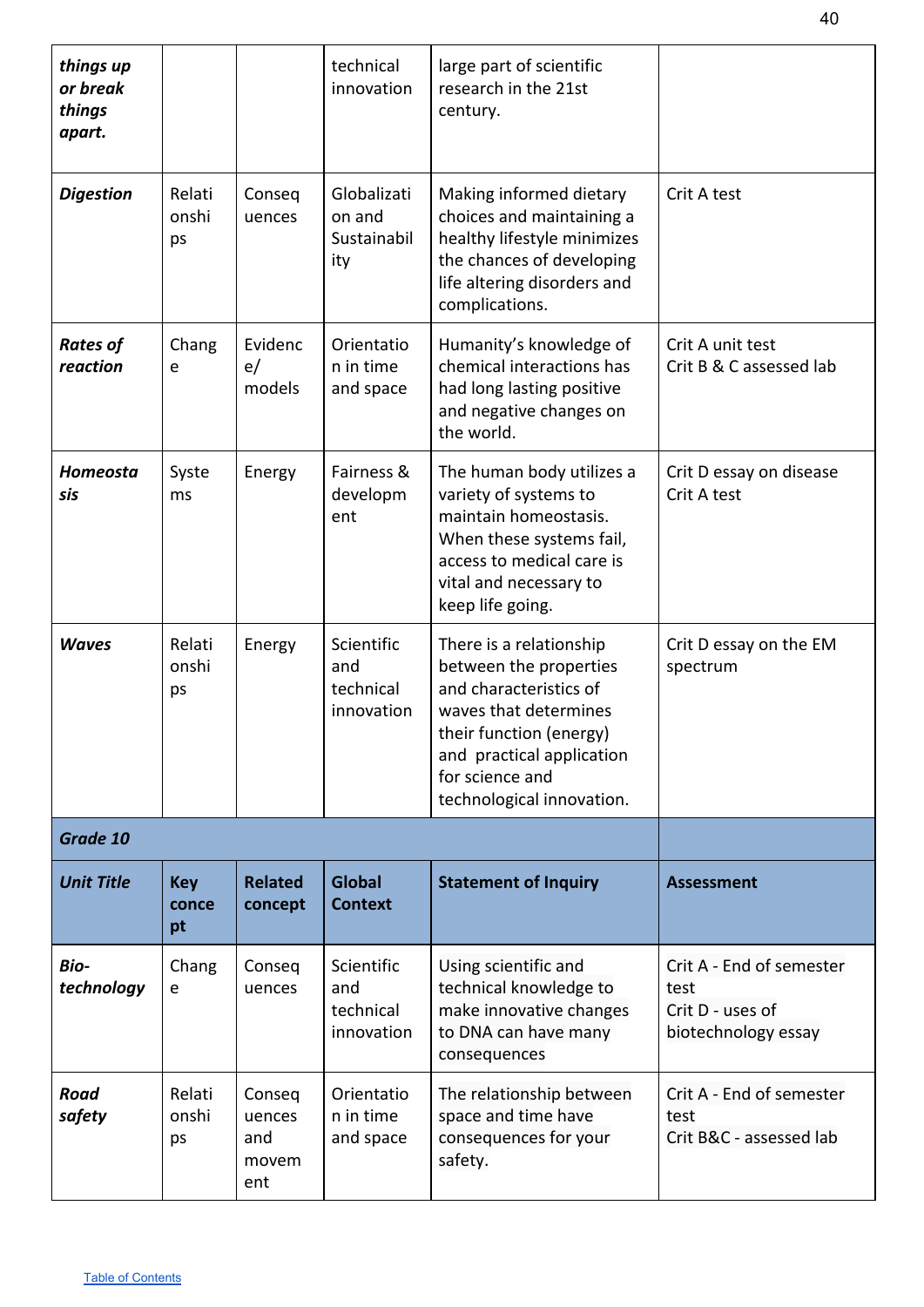| Quantitati<br>ve<br>chemistry<br>and fuels                                                                              | Relati<br>onshi<br>ps | Evidenc<br>e and<br>models | Globalizati<br>on and<br>Sustainabil<br>ity | Empirical evidence must<br>be linked with theoretical<br>models to allow us to<br>understand the<br>complexity of<br>relationships in Science. | Crit A - End of semester<br>test<br>Crit B&C - assessed lab<br>Crit D - renewable fuels<br>in Qatar |
|-------------------------------------------------------------------------------------------------------------------------|-----------------------|----------------------------|---------------------------------------------|------------------------------------------------------------------------------------------------------------------------------------------------|-----------------------------------------------------------------------------------------------------|
| The ability<br>to use one<br>concept in<br>many<br>ways<br>allows us<br>to change<br>how we<br>function in<br>the world | Chang<br>e            | Evidenc<br>e and<br>models | Identities<br>and<br>relationshi<br>ps      | The use of evidence in<br>Science is vital to establish<br>relationships between our<br>identities and the real<br>world                       | Crit A - end of topic test<br>Crit D - presentation                                                 |

<span id="page-41-0"></span>

| <b>Criterion</b>   | <b>Descriptor</b>                   |
|--------------------|-------------------------------------|
| <b>Criterion A</b> | Knowledge and Understanding         |
| <b>Criterion B</b> | Inquiring and Designing             |
| <b>Criterion C</b> | Processing and Evaluating           |
| <b>Criterion D</b> | Reflecting on the Impact of Science |

#### <span id="page-41-1"></span>**Design**

#### <span id="page-41-2"></span>Nature and aims

The aims of MYP design are to encourage and enable students to:

- enjoy the design process, develop an appreciation of its elegance and power
- develop knowledge, understanding and skills from different disciplines to design and create solutions to problems using the design cycle
- use and apply technology effectively as a means to access, process and communicate information, model and create solutions, and to solve problems.
- develop an appreciation of the impact of design innovation for life, global society and environments
- appreciate past, present and emerging design within cultural, political, social, historical and environmental contexts
- develop respect for others viewpoints and appreciate alternative solutions to problems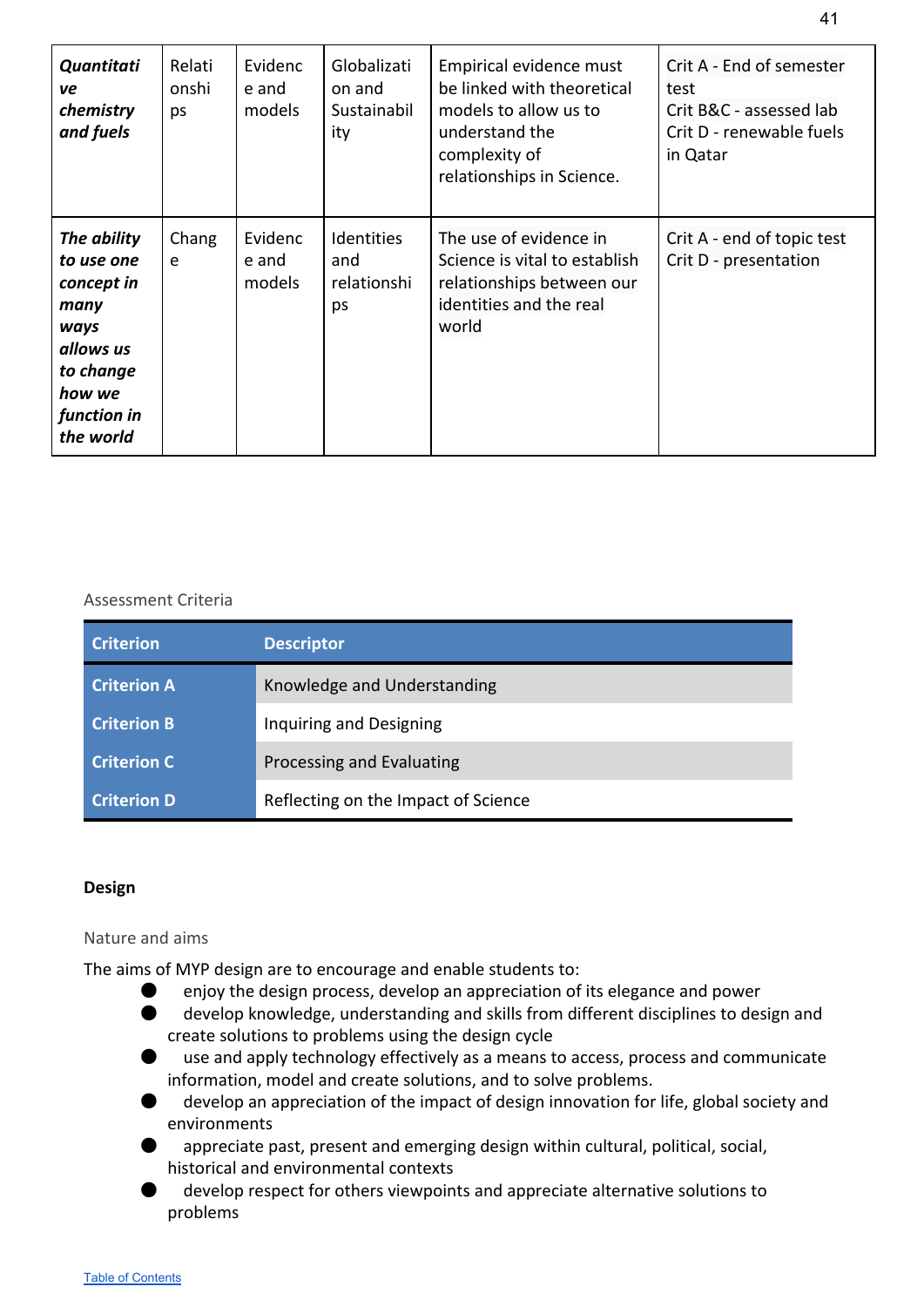

act with integrity and honest, and take responsibility for their own actions developing effective working practices.

MYP design challenges all students to apply practical and creative thinking skills to solve design problems; encourages students to explore the role of design in both historical and contemporary contexts; and raises students' awareness of their responsibilities when making design decisions and taking action.

Inquiry and problem-solving are at the heart of the subject group. MYP design requires the use of the **design cycle** as a tool, which provides the methodology used to structure the inquiry and analysis of problems, the development of feasible solutions, the creation of solutions, and the testing and evaluation of the solution. In MYP design, a solution can be defined as a model, prototype, product or system that students have developed and created independently.

A well-planned design programme enables students to develop not only practical skills but also strategies for creative and critical thinking. The MYP expects all students to become actively involved in, and to focus on, the whole design process rather than on the final product/solution.

| Grade 6                   |                                              |                                      |                                           |                                                                                                                    |                                                                        |  |
|---------------------------|----------------------------------------------|--------------------------------------|-------------------------------------------|--------------------------------------------------------------------------------------------------------------------|------------------------------------------------------------------------|--|
| <b>Unit Title</b>         | <b>Key concept</b>                           | <b>Related</b><br>concept            | <b>Global Context</b>                     | <b>Statement of Inquiry</b>                                                                                        | <b>Assessment</b>                                                      |  |
| What is<br>Design?        | Communicatio<br>n                            | Invention                            | Scientific and<br>Technical<br>Innovation | Invention and innovation<br>can be communicated<br>through design.                                                 | A, B, C, D                                                             |  |
| Arcade<br>Games           | Communities                                  | Function<br>Innovation               | Identities and<br>Relationships           | Innovative functions of<br>digital games can<br>enhance social interaction<br>within and between<br>communities.   | Design and<br>code an<br>Arcade<br>Game using<br>Scratch<br>A, B, C, D |  |
| Popping<br><b>Puzzles</b> | Communities                                  | <b>Function</b><br>Collaborat<br>ion | Identities and<br>Relationships           | Interactions with target<br>audiences ensures that<br>products are developed<br>to fulfil their personal<br>needs. | Design and<br>create a<br>children's<br>jigsaw<br>puzzle<br>A, C, D    |  |
| Monsters                  | Development                                  | Adaptatio<br>n                       | Personal and<br>Cultural<br>Expression    | Creative use of resources<br>can generate products<br>that engage and<br>entertain.                                | Design and<br>stitch a felt<br>monster<br>B, C                         |  |
|                           | <b>Grade 7 - Groups rotate through units</b> |                                      |                                           |                                                                                                                    |                                                                        |  |
| <b>Unit Title</b>         | <b>Key concept</b>                           | <b>Related</b><br>concept            | <b>Global Context</b>                     | <b>Statement of Inquiry</b>                                                                                        |                                                                        |  |

<span id="page-42-0"></span>Design Unit Overview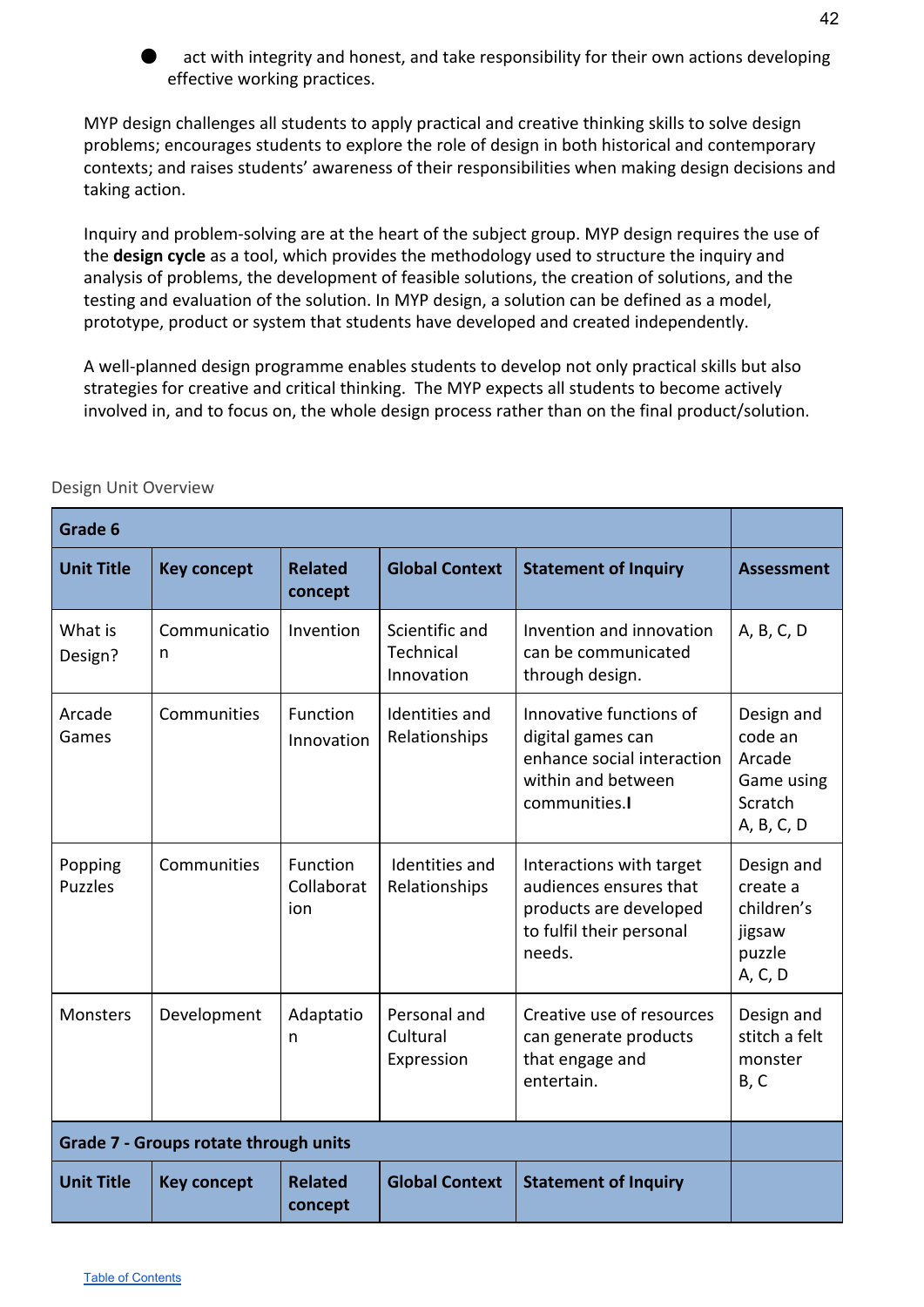| Marvelous<br>Models                          | Development        | Function<br>Form                   | Scientific and<br>Technical<br>Innovation  | The function and form of<br>products develops over<br>time.                                                                                     | Design and<br>create a<br>card phone<br>stand.<br>A, B, C, D        |  |  |
|----------------------------------------------|--------------------|------------------------------------|--------------------------------------------|-------------------------------------------------------------------------------------------------------------------------------------------------|---------------------------------------------------------------------|--|--|
| The<br>Perfect<br>Design                     | Development        | Invention<br>Evaluation            | Personal and<br>Cultural<br>Expression     | Iterative design is critical<br>to developing products<br>that function as intended.                                                            | Design and<br>print a<br>useful 3D<br>object.<br><b>B, C, D</b>     |  |  |
| Roving<br>Robots                             | Communities        | Collaborat<br>ion<br>Innovation    | Orientation in<br>space and time.          | Innovation and invention<br>change the ways that<br>societies work together.                                                                    | <b>Build and</b><br>program an<br>next robot.<br>A, C, D            |  |  |
| Under the<br>Sea                             | Communicatio<br>n  | Innovation<br>Resources            | Personal and<br>Cultural<br>Expression     | Innovative use of<br>resources and materials<br>can encourage individual<br>expression.                                                         | Design and<br>build a<br>wooden<br>pencil<br>holder.<br>B, C        |  |  |
| Grade 8                                      |                    |                                    |                                            |                                                                                                                                                 |                                                                     |  |  |
| <b>Unit Title</b>                            | <b>Key concept</b> | <b>Related</b><br>concept          | <b>Global Context</b>                      | <b>Statement of Inquiry</b>                                                                                                                     | <b>Assessment</b>                                                   |  |  |
|                                              |                    |                                    |                                            |                                                                                                                                                 |                                                                     |  |  |
| Scribble<br><b>Notes</b>                     | <b>Systems</b>     | Function<br>Resources              | Orientation in<br>Time and Space           | A product that appears to<br>be simple often requires<br>an underlying systems<br>composed of complex<br>components to function<br>effectively. | Design and<br>build an<br>electronic<br>note stand.<br>A, B, C, D   |  |  |
| Juggling<br>Chickens                         | Development        | Ergonomic<br>S<br><b>Resources</b> | Personal and<br>Cultural<br>Expression     | The careful selection of<br>materials can have a<br>positive impact the<br>ergonomics of a product.                                             | Design and<br>sew a fabric<br>juggling ball.<br>C, D                |  |  |
| Logo<br>Design -<br><b>New</b><br>Iterations | Communicatio<br>n  | Adaptatio<br>n<br>Innovation       | Scientific and<br>technical<br>innovation. | Through innovation we<br>can adapt designs to be<br>more progressive and<br>modern.                                                             | Redesign an<br>existing logo<br>using<br>Illustrator.<br>A, B, C, D |  |  |
| <b>Better</b><br><b>Boxes</b>                | Development        | Function                           | Scientific and<br>technical<br>innovation. | Products are designed to<br>meet a functional need<br>and then created using<br>appropriate techniques to<br>ensure quality.                    | Design and<br>build a<br>storage box.<br>B, C                       |  |  |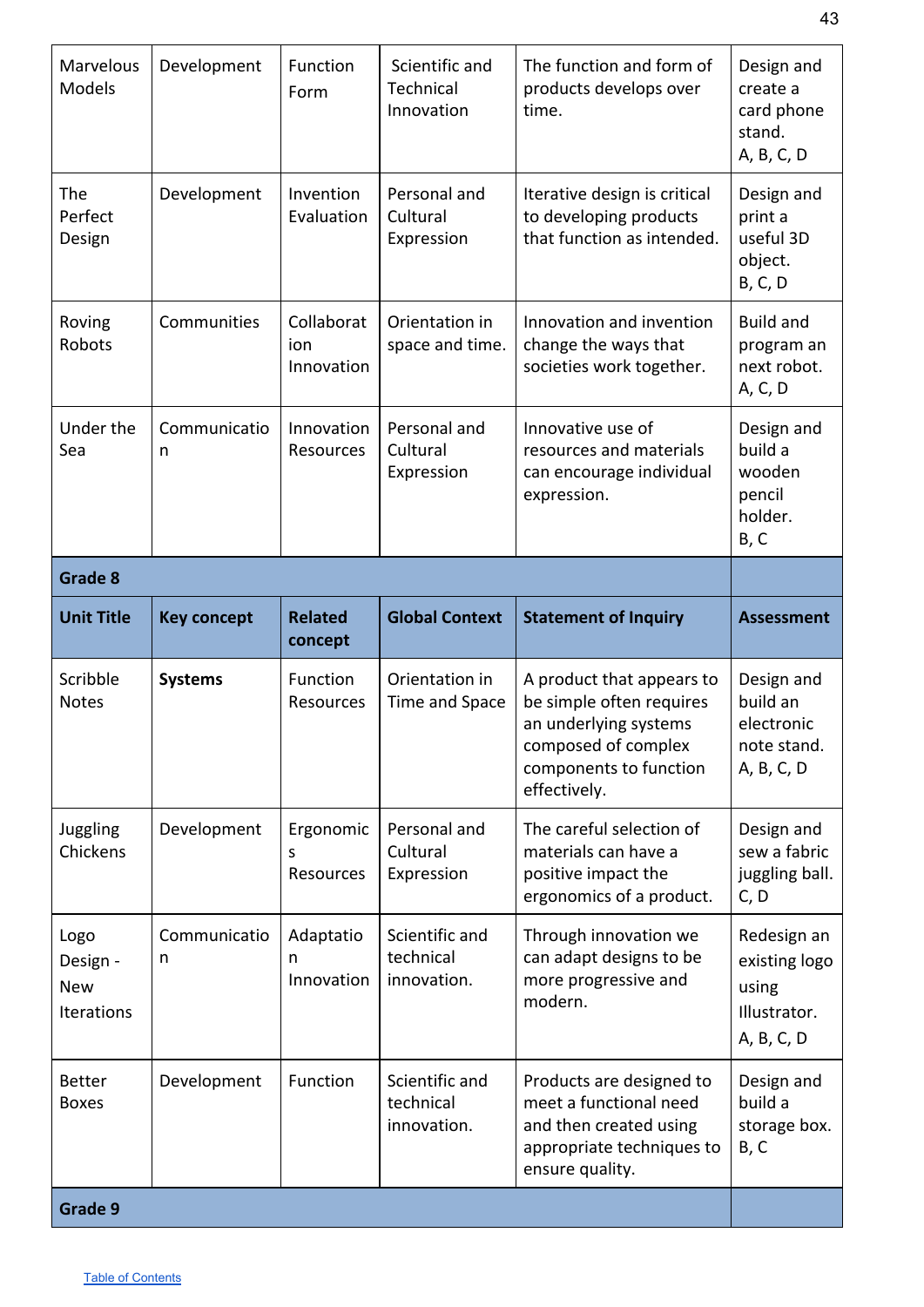| <b>Unit Title</b>                               | <b>Key concept</b> | <b>Related</b><br>concept                   | <b>Global Context</b>                      | <b>Statement of Inquiry</b>                                                                                                              | <b>Assessment</b>                                                   |
|-------------------------------------------------|--------------------|---------------------------------------------|--------------------------------------------|------------------------------------------------------------------------------------------------------------------------------------------|---------------------------------------------------------------------|
| <b>Product</b><br>Design/<br><b>Electronics</b> |                    |                                             |                                            |                                                                                                                                          |                                                                     |
| Woodbots                                        | Systems            | Resources<br>Invention                      | Scientific and<br>Technical<br>innovation  | Through the application<br>of scientific and technical<br>knowledge we can follow<br>systems and use<br>resources to invent<br>products. | Design and<br>build a<br>wooden<br>robot.<br>С                      |
| Stack and<br><b>Store</b>                       | Development        | Form<br>Function                            | Identities and<br>Relationships            | By identifying the<br>relationship between<br>form and function we can<br>produce an effective<br>solution to an everyday<br>problem.    | Design and<br>build a<br>wooden<br>storage<br>system.<br>A, B, C, D |
| Electronic<br>Solutions                         | Development        | Innovation                                  | Scientific and<br>technical<br>innovation. | Innovative use of existing<br>technologies and<br>materials can create<br>contemporary products.                                         | Design and<br>create a<br>night light.<br>A, B, C, D                |
| <b>Textiles</b><br><b>Design</b>                |                    |                                             |                                            |                                                                                                                                          |                                                                     |
| I Am IB                                         | Communicatio<br>n  | Form                                        | Identities and<br>Relationships            | Designers combine image,<br>colour and texture to<br>communicate with a<br>target audience.                                              | Design and<br>stitch a<br>fabric tote<br>bag.<br>C, D               |
| Patch It<br>Together                            | Development        | Innovation<br>Resources                     | Globalization<br>and<br>sustainability     | Innovative re-use of<br>resources can lead to the<br>development of new<br>products.                                                     | Design and<br>stitch a<br>patchwork<br>cushion.<br>A,B,C,D          |
| Mythical<br>Creatures                           | Communities        | Adaptatio<br>n<br>Perspectiv<br>e           | Orientation in<br>space and time           | <b>Traditional stories are</b><br>adapted over time to<br>reflect the changing<br>perspectives of<br>communities.                        | Design and<br>stitch a toy.<br>A,B,C                                |
| <b>Digital</b><br><b>Design</b>                 |                    |                                             |                                            |                                                                                                                                          |                                                                     |
| Techno<br><b>Travel App</b>                     | Communities        | Resources,<br>Adaptatio<br>n,<br>Innovation | Orientation in<br>Time and Space           | Apps can be developed as<br>innovative tools to access<br>information about a<br>particular situation.                                   | Design a<br>travel app.<br>A, B, C, D                               |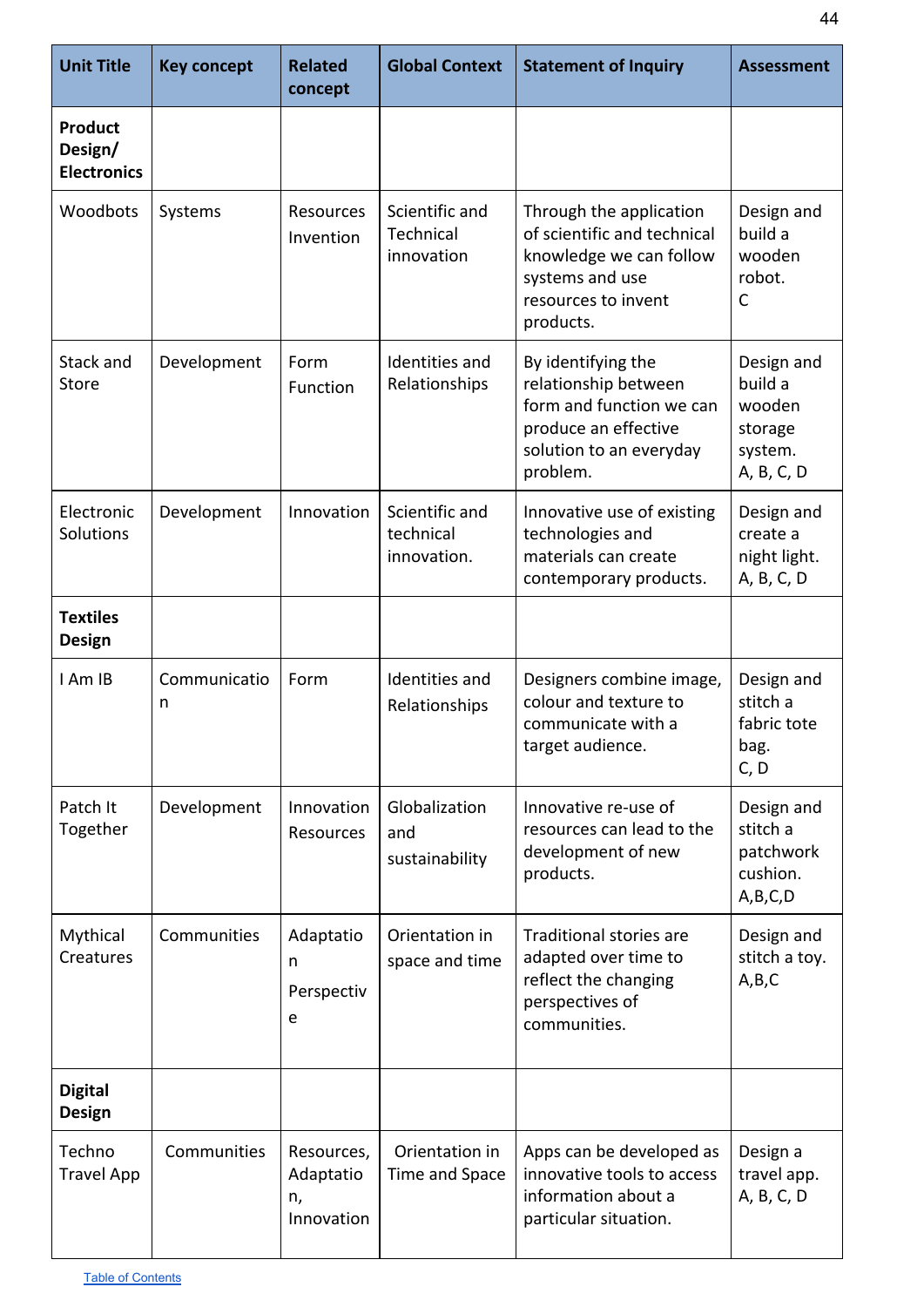| PYP App<br>Design<br>Challenge                              | Systems            | Function,<br>Perspectiv<br>e                   | Scientific and<br>technical<br>innovation | The design of learning<br>applications needs to<br>consider the<br>requirements of the<br>teacher and the<br>perspective of the<br>student while creating<br>interesting and innovative<br>interactions. | Design a<br>game.<br>A, B, C, D                                                      |
|-------------------------------------------------------------|--------------------|------------------------------------------------|-------------------------------------------|----------------------------------------------------------------------------------------------------------------------------------------------------------------------------------------------------------|--------------------------------------------------------------------------------------|
| Grade 10                                                    |                    |                                                |                                           |                                                                                                                                                                                                          |                                                                                      |
| <b>Unit Title</b>                                           | <b>Key concept</b> | <b>Related</b><br>concept                      | <b>Global Context</b>                     | <b>Statement of Inquiry</b>                                                                                                                                                                              | <b>Assessment</b>                                                                    |
| Promoting<br>Productivit<br>y Through<br>Creative<br>Design | Systems            | Function                                       | Fairness and<br>Development               | Functions of design can<br>help to develop and<br>improve personal and<br>cultural expression.                                                                                                           | Design and<br>create a<br>solution<br>that<br>promotes<br>productivity<br>A, B, C, D |
| E-portfolio                                                 | <b>TBD</b>         | <b>TBD</b>                                     | <b>TBD</b>                                | <b>TBD</b>                                                                                                                                                                                               | <b>TBA</b><br>A, B, C, D                                                             |
| The Client<br>is Always<br>Right                            | Development        | Ergonomic<br>S<br>Adaptatio<br>n<br>Innovation | Scientific and<br>technical<br>innovation | Prior knowledge can be<br>used to develop an<br>innovative product that is<br>adapted to meet the<br>needs of an identified<br>client.                                                                   | Design and<br>create a<br>solution for<br>a specified<br>client.<br>B, C             |

<span id="page-45-0"></span>

| <b>Criterion</b>   | <b>Descriptor</b>       |
|--------------------|-------------------------|
| <b>Criterion A</b> | Inquiring and analysing |
| <b>Criterion B</b> | Developing ideas        |
| <b>Criterion C</b> | Creating the solution   |
| <b>Criterion D</b> | Evaluating              |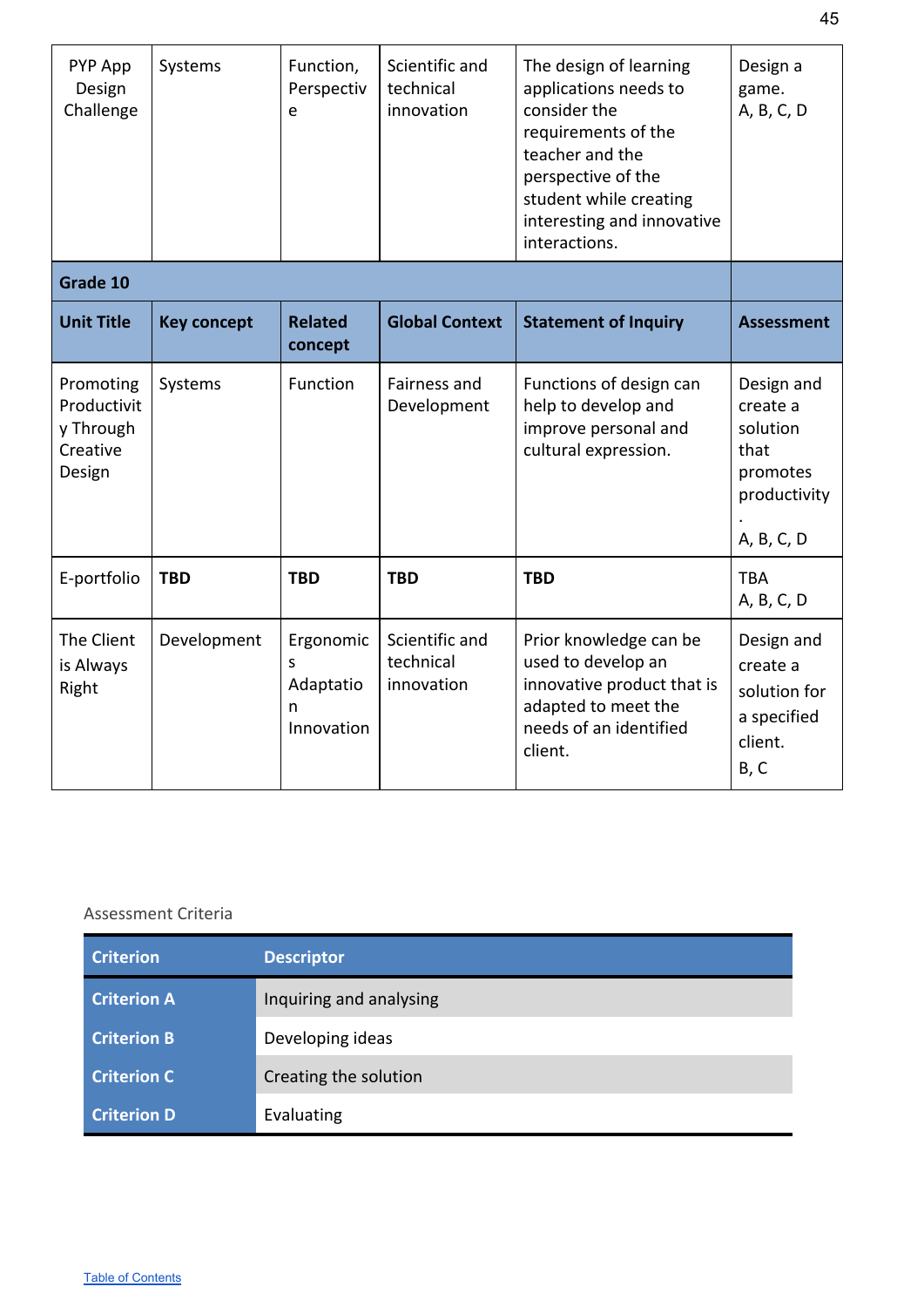#### <span id="page-46-0"></span>**Physical and Health Education**

#### <span id="page-46-1"></span>Nature and aims

The aims of MYP physical and health education are to encourage and enable students to:

- · use inquiry to explore physical and health education concepts
- · participate effectively in a variety of contexts
- · understand the value of physical activity
- · achieve and maintain a healthy lifestyle
- · collaborate and communicate effectively
- · build positive relationships and demonstrate social responsibility
- · reflect on their learning experiences

<span id="page-46-2"></span>Physical and Health Education Unit Overview

| Grade 6                                   |                       |                           |                                           |                                                                                                                          |                                                                                          |
|-------------------------------------------|-----------------------|---------------------------|-------------------------------------------|--------------------------------------------------------------------------------------------------------------------------|------------------------------------------------------------------------------------------|
| <b>Unit Title</b>                         | <b>Key</b><br>concept | <b>Related</b><br>concept | <b>Global</b><br><b>Context</b>           | <b>Statement of Inquiry</b>                                                                                              | <b>Assessment</b>                                                                        |
| Health &<br><b>Fitness</b>                | Identity              | Balance/Choi<br>ce        | Identities<br>and<br>Relationsh<br>ips    | Identifying and applying<br>healthy choices, leads to a<br>balanced and healthy life.                                    | Crit A: Written test<br>Crit B: Food Plan                                                |
| <b>Swimming</b>                           | Relationshi<br>ps     | Movement                  | Identities<br>&<br>Relationsh<br>ips      | The coordination of body<br>parts develops successful<br>fluid movements                                                 | Crit. A: Written test<br>Crit C: Performance<br>Front Crawl                              |
| <b>Striking</b><br>and<br><b>Fielding</b> | Developme<br>nt       | Function<br>Movement      | Orientatio<br>n in Space<br>and Time      | The development of<br>functional movement and<br>spatial awareness helps us to<br>interact successfully.                 | Crit C:Performance<br>Skills throw, catch, hit<br>Crit D: Reflection                     |
| <b>Football</b>                           | Change                | Adaptation/<br>Movement   | Identities<br>&<br>Relationsh<br>ips      | Cooperating with teammates<br>and changing our movements<br>can physically develop our<br>skills.                        | <b>Crit A: Written Test</b><br>Crit C:Performance<br>Skills of Football and<br>game play |
| <b>Games</b><br><b>Skills</b>             | Developme<br>nt       | Space/Coordi<br>nation    | Orientatio<br>n in Space<br>and Time      | Spatial awareness and<br>coordination are key to<br>developing great game skills.<br>"Do YOUR Best, Forget the<br>REST!" | Crit C: Hand Eye<br>Coordination and<br><b>Spatial Awareness</b>                         |
| <b>Gymnastic</b>   Aesthetics<br>s        |                       | Control/Coor<br>dination  | Personal<br>and<br>Cultural<br>Expression | Controlling and coordinating<br>your movements, allows you<br>to create more aesthetic<br>compositions                   | Crit B: Planning<br>Document of your<br>routine<br>Crit C: Group Routine                 |
| Grade 7                                   |                       |                           |                                           |                                                                                                                          |                                                                                          |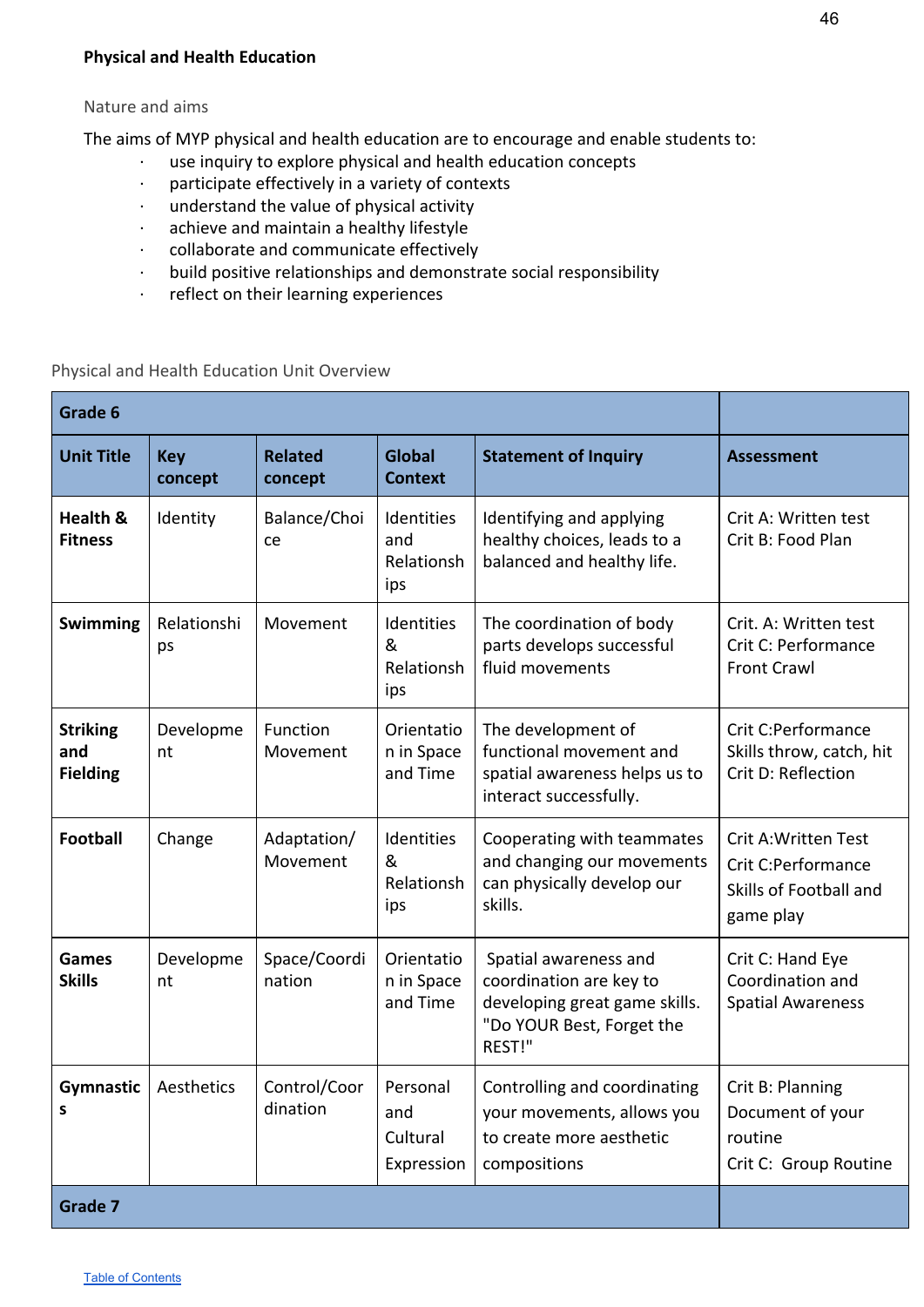| <b>Unit Title</b>                      |                       | <b>Related</b>                                  | <b>Global</b>                             |                                                                                                                                                    |                                                                                                     |
|----------------------------------------|-----------------------|-------------------------------------------------|-------------------------------------------|----------------------------------------------------------------------------------------------------------------------------------------------------|-----------------------------------------------------------------------------------------------------|
|                                        | <b>Key</b><br>concept | concept                                         | <b>Context</b>                            | <b>Statement of Inquiry</b>                                                                                                                        | <b>Assessment</b>                                                                                   |
| <b>Health</b><br>and<br><b>Fitness</b> | Developme<br>nt       | Choice                                          | Identities<br>and<br>Relationsh<br>ips    | By developing an<br>understanding of diseases, I<br>am making the choice to<br>positively contribute to a<br>healthy local and global<br>community | Crit A: Quizlett<br>Crit B: Smart Goal and<br><b>PSA</b>                                            |
| Volleyball                             | Communica<br>tion     | Choices/Cons<br>equences                        | Identities<br>&<br>Relationsh<br>ips      | The choices we communicate<br>as a team will result in<br>different consequences.                                                                  | <b>Crit B: SMART Goals</b><br>and Drill plans<br>Crit C: Performance of<br><b>Volleyball Skills</b> |
| <b>Aesthetics</b>                      | Culture               | Energy and<br>Respect                           | Personal<br>and<br>Cultural<br>Expression | Appreciating other cultures<br>gives us the opportunity to<br>open our minds and to learn<br>new skills and show creativity                        | Crit B: Planning for<br>performance<br>Crit C: Performance                                          |
| <b>Football</b>                        | Change                | Refinement,<br>Movement,<br>Patterns,<br>Energy | Personal<br>and<br>Cultural<br>Expression | Athletes and performers<br>analyse current movement<br>patterns so that they can<br>refine technique and<br>maximize performance<br>energy         | Crit C: Performance of<br><b>Football Skills</b><br>Crit D: Reflection                              |
| <b>Invasion</b><br>Games               | Change                | Movement                                        | Identities<br>and<br>Relationsh<br>ips    | Cooperating with teammates<br>and changing our movements<br>can physically develop our<br>skills.                                                  | Crit C: Performance -<br>team play                                                                  |
| <b>Badminto</b><br>n                   | Relationshi<br>ps     | Integrity/Res<br>pect                           | Fairness<br>and<br>Developm<br>ent        | Core values of respect,<br>integrity and fairness need<br>not be lost when being<br>competitive.                                                   | <b>Crit A: Written Test</b><br>Crit D: Reflection Test                                              |
| <b>Swimming</b>                        | Relationshi<br>ps     | Adaptation/<br>Movement                         | Orientatio<br>n in space<br>and time      | Fluent movement evolves<br>from correct body positioning<br>and being able to adapt to<br>different techniques                                     | Crit A: Written Test<br>Crit C: Performance<br>Skills of swimming                                   |
| Grade 8                                |                       |                                                 |                                           |                                                                                                                                                    |                                                                                                     |
| <b>Unit Title</b>                      | <b>Key</b><br>concept | <b>Related</b><br>concept                       | <b>Global</b><br><b>Context</b>           | <b>Statement of Inquiry</b>                                                                                                                        | <b>Assessment</b>                                                                                   |
| <b>Health</b><br>and<br><b>Fitness</b> | Developme<br>nt       | Choice                                          | Identities<br>and<br>Relationsh<br>ips    | By developing an<br>understanding of diseases, I<br>am making the choice to<br>positively contribute to a<br>healthy local and global<br>community | Crit A: Quizlett<br>Crit B: Smart Goal and<br><b>PSA</b>                                            |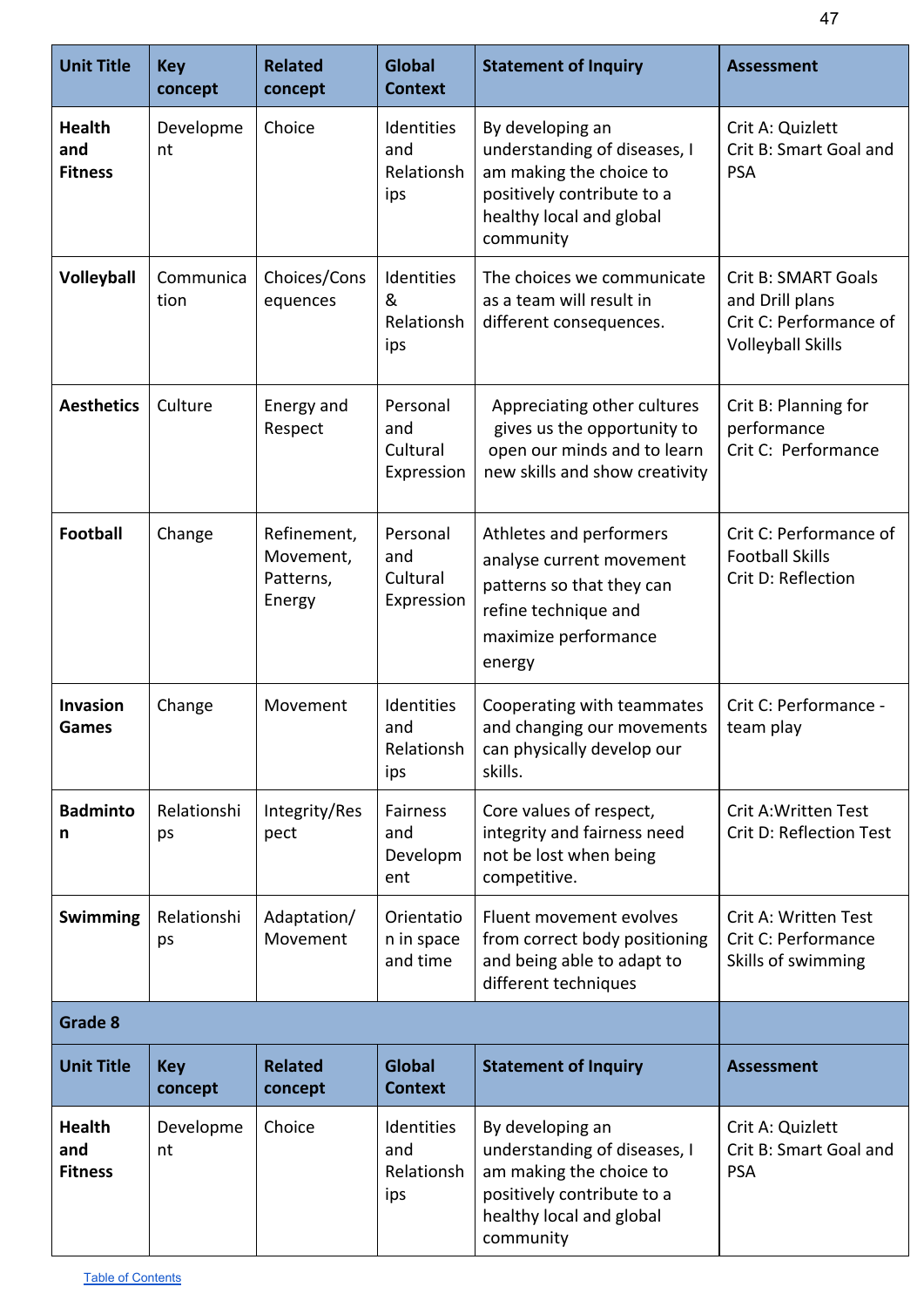| <b>Aesthetics</b>                          | Change                | Refinement,<br>movement,<br>patterns,<br>energy | Personal<br>and<br>cultural<br>expression | Athletes and performers<br>analyse current movement<br>patterns so that they can<br>refine technique and<br>maximize performance<br>energy | Crit B: Plan for<br>performance<br>Crit C: Performance<br>Crit D: Reflect and<br>Improve performance                 |
|--------------------------------------------|-----------------------|-------------------------------------------------|-------------------------------------------|--------------------------------------------------------------------------------------------------------------------------------------------|----------------------------------------------------------------------------------------------------------------------|
| Volleyball                                 | Relationshi<br>ps     | Choice and<br>Interaction                       | Identities<br>and<br>Relationsh<br>ips    | The relationships that we<br>develop result from our<br>choice of interaction                                                              | Crit A: Written Test<br>Crit C: Performance of<br>volleyball skills and<br>team play                                 |
| Invasion<br>Games                          | Change                | Movement                                        | Identities<br>and<br>Relationsh<br>ips    | Cooperating with teammates<br>and changing our movements<br>can physically develop our<br>skills.                                          | Crit C: Performance -<br>team play                                                                                   |
| Internatio<br>nal Games                    | Relationshi<br>ps     | Interaction                                     | Personal<br>and<br>Cultural<br>Expression | Successful interactions with<br>others and building your<br>cultural understanding of new<br>ideas can strengthen your<br>relationships.   | Crit C: performance<br>skills of<br>communication and<br>leadership                                                  |
| <b>Badminto</b><br>n                       | Relationshi<br>ps     | Variety/Spac<br>e                               | Orientatio<br>n in space<br>and time      | Understanding the<br>relationship between space,<br>and the variety of options<br>available will allow us to be<br>successful.             | Crit B: Goals and Plans<br>for improvements<br>Crit C:Performance of<br><b>Badminton Skills</b><br>Crit D:Reflection |
| Personal<br><b>Survival in</b><br>Swimming | Change                | Environment,<br>Interaction                     | Identities<br>and<br>Relationsh<br>ips    | A change in situation can<br>alter how you interact with<br>the environment.                                                               | Crit A: Written test<br>Crit C: Performance<br>Skills to survive in<br>water                                         |
| Grade 9                                    |                       |                                                 |                                           |                                                                                                                                            |                                                                                                                      |
| <b>Unit Title</b>                          | <b>Key</b><br>concept | <b>Related</b><br>concept                       | <b>Global</b><br><b>Context</b>           | <b>Statement of Inquiry</b>                                                                                                                | <b>Assessment</b>                                                                                                    |
| Volleyball                                 | Communica<br>tion     | Choice/Intera<br>ction                          | Fairness<br>and<br>developm<br>ent        | Communicating, interacting<br>and making the correct<br>choices with your team can<br>achieve more than an<br>individual alone.            | Crit C:Performance of<br>Volleyball skills and<br>team play<br>Crit D: Reflection                                    |
| <b>Aesthetics</b>                          | Relationshi<br>ps     | Movement,<br>patterns,<br>balance               | Identities<br>and<br>Relationsh<br>ips    | Team members must work<br>together to develop<br>interconnected, responsive<br>movement patterns to<br>maintain positional balance.        | Crit B:Goals and Plan<br>for performance<br>Crit C: Performance or<br>routine                                        |
| <b>Football</b>                            | Relationshi<br>ps     | Interaction<br>Perspectives                     | Identities<br>and                         | Successful relationships are<br>built when players fulfill their<br>team responsibilities.                                                 | Crit C: Performance of<br>Football play as a<br>team                                                                 |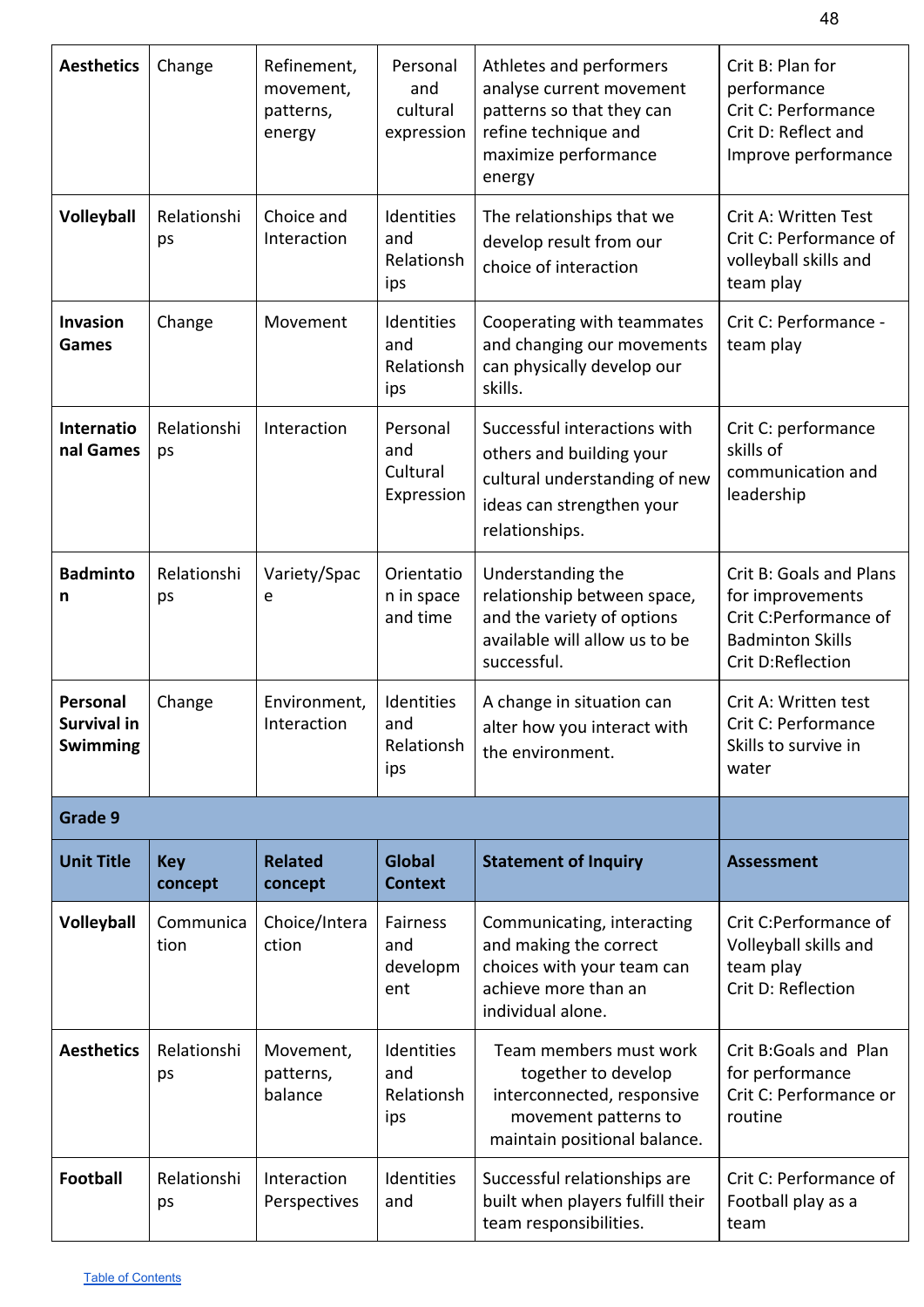|                                       |                       |                              | Relationsh<br>ips                                |                                                                                                                                                                   |                                                                                                                       |
|---------------------------------------|-----------------------|------------------------------|--------------------------------------------------|-------------------------------------------------------------------------------------------------------------------------------------------------------------------|-----------------------------------------------------------------------------------------------------------------------|
| <b>Health &amp;</b><br><b>Fitness</b> | Developme<br>nt       | <b>Balance</b><br>Choice     | Identities<br>and<br>Relationsh<br>ips           | By developing an<br>understanding of mental,<br>physical and social health,<br>you can make choices that<br>have a positive impact on<br>your overall well-being. | Crit B:Creating a plan<br>to address areas of<br>holistic Health<br>Crit D: Reflection<br>based on holistic<br>Health |
| <b>Badminto</b><br>n                  | Communica<br>tion     | Adaptation<br>Refinement     | Identities<br>and<br>relationshi<br>ps           | Communication and<br>cooperation can assist the<br>development of our<br>techniques and interpersonal<br>skills                                                   | Crit C: Performance of<br><b>Badminton Skills</b><br>Crit D: Reflection on<br>Performance and<br>Improvement          |
| Personal<br>Survival in<br>Swimming   | Change                | Environment<br>s/Interaction | Identities<br>and<br>relationshi<br>ps           | A changing environment can<br>alter the situation and how<br>you react                                                                                            | Crit A: Written test<br>Crit C: Performance<br>Skills to survive in<br>water                                          |
| Grade 10                              |                       |                              |                                                  |                                                                                                                                                                   |                                                                                                                       |
| <b>Unit Title</b>                     | <b>Key</b><br>concept | <b>Related</b><br>concept    | <b>Global</b><br><b>Context</b>                  | <b>Statement of Inquiry</b>                                                                                                                                       | <b>Assessment</b>                                                                                                     |
| Health &<br><b>Fitness</b>            | Developme<br>nt       | <b>Balance</b><br>Choice     | Identities<br>and<br>Relationsh<br>ips           | By developing an<br>understanding of mental,<br>physical and social health,<br>you can make choices that<br>have a positive impact on<br>your overall well-being. | Crit B:Creating a plan<br>to address areas of<br>holistic Health<br>Crit D: Reflection<br>based on holistic<br>Health |
| Volleyball                            | Change                | Adaptation                   | Identities<br>and<br>relationshi<br>ps           | Understanding the game of<br>volleyball allows me to lead<br>and adapt to changing<br>situations in the game.                                                     | Crit A: Written test<br>Crit C: Performance<br>Crit D:Reflection                                                      |
| <b>Table</b><br><b>Tennis</b>         | Change                | Refinement                   | Scientific<br>and<br>Technical<br>Innovatio<br>n | Change is the result of the<br>development of skills through<br>refinement and reflection                                                                         | Crit A: Written test<br>Crit C: Performance of<br>Table Tennis skills<br>Crit D: Reflection                           |
| e-Portfoli<br>o Unit                  | <b>TBD</b>            | <b>TBD</b>                   | <b>TBD</b>                                       | <b>TBD</b>                                                                                                                                                        | <b>ALL Criterion</b>                                                                                                  |
| <b>Football</b>                       | Relationshi<br>ps     | Interaction/P<br>erspectives | Identities<br>and<br>Relationsh<br>ips           | Successful relationships are<br>built when players fulfill their<br>team responsibilities.                                                                        | Crit B: Planning for skill<br>improvement<br>Crit C: Performance<br>Football skills and<br>game play                  |
| <b>Invasion</b><br>Games              | Change                | Movement                     | Identities<br>and                                | Cooperating with teammates<br>and changing our movements                                                                                                          | Crit C: Performance -<br>team play                                                                                    |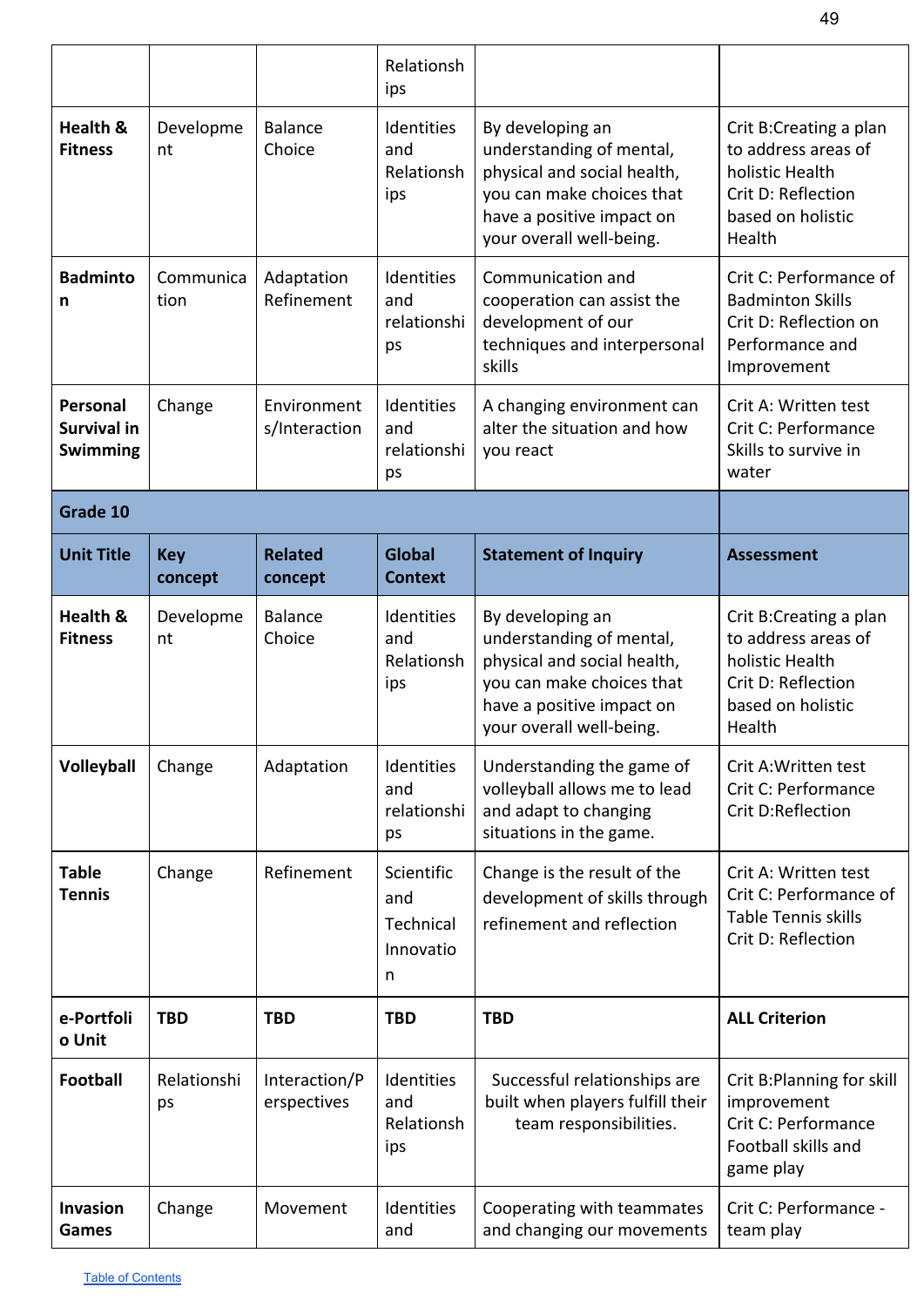|  | ips | Relationsh   can physically develop our<br>skills. |  |
|--|-----|----------------------------------------------------|--|
|--|-----|----------------------------------------------------|--|

| <b>Badmint</b><br>on | Communicati   Adaptatio<br>on | Refineme<br>nt | Identities<br>and<br>Relationshi<br>ps | Communication and cooperation   Crit B: Goal Setting<br>can assist the development of<br>our techniques and<br>interpersonal skills. | and Training Plans<br>Crit C: Performance of<br><b>Badminton Skills</b> |
|----------------------|-------------------------------|----------------|----------------------------------------|--------------------------------------------------------------------------------------------------------------------------------------|-------------------------------------------------------------------------|
|----------------------|-------------------------------|----------------|----------------------------------------|--------------------------------------------------------------------------------------------------------------------------------------|-------------------------------------------------------------------------|

| Internati<br>onal<br>Games | Relationshi   Interaction<br>ps |  | Personal<br>and<br>Cultural<br>Expression | Successful interactions with<br>others and building your cultural<br>understanding of new ideas can<br>strengthen your relationships. | Crit C: performance<br>skills of<br>communication and<br>leadership |
|----------------------------|---------------------------------|--|-------------------------------------------|---------------------------------------------------------------------------------------------------------------------------------------|---------------------------------------------------------------------|
|----------------------------|---------------------------------|--|-------------------------------------------|---------------------------------------------------------------------------------------------------------------------------------------|---------------------------------------------------------------------|

<span id="page-50-0"></span>

| <b>Criterion</b>   | <b>Descriptor</b>                    |
|--------------------|--------------------------------------|
| <b>Criterion A</b> | Knowing and understanding            |
| <b>Criterion B</b> | Planning for performance             |
| <b>Criterion C</b> | Applying and performing              |
| <b>Criterion D</b> | Reflecting and improving performance |

#### **Arts**

#### **Nature and aims**

- Experience and develop curiosity, interest and enjoyment in their own creativity and that of others
- Explore through the processes of performing arts
- Acquire and develop skills needed for the creation of performing art work
- Use the language, concepts and principles of performing arts
- Communicate their thoughts and ideas through performing arts
- Create performing art work
- Reflect on, appreciate and evaluate their work and the work of others
- · Develop receptiveness to performing art forms across time, place and cultures, and perceive the significance of these art forms as an integral part of life

#### **Arts Unit Overviews**

At QAD, students have Visual Arts and Drama in Grade 6, Visual Arts and Music in Grade 7, Visual Arts or Film and Music or Drama in Grade 8, students study one Visual Arts subject and one Performing Arts subject each semester per year. They choose one of five arts courses for Grade 9 and 10 for the last two years of the MYP Programme.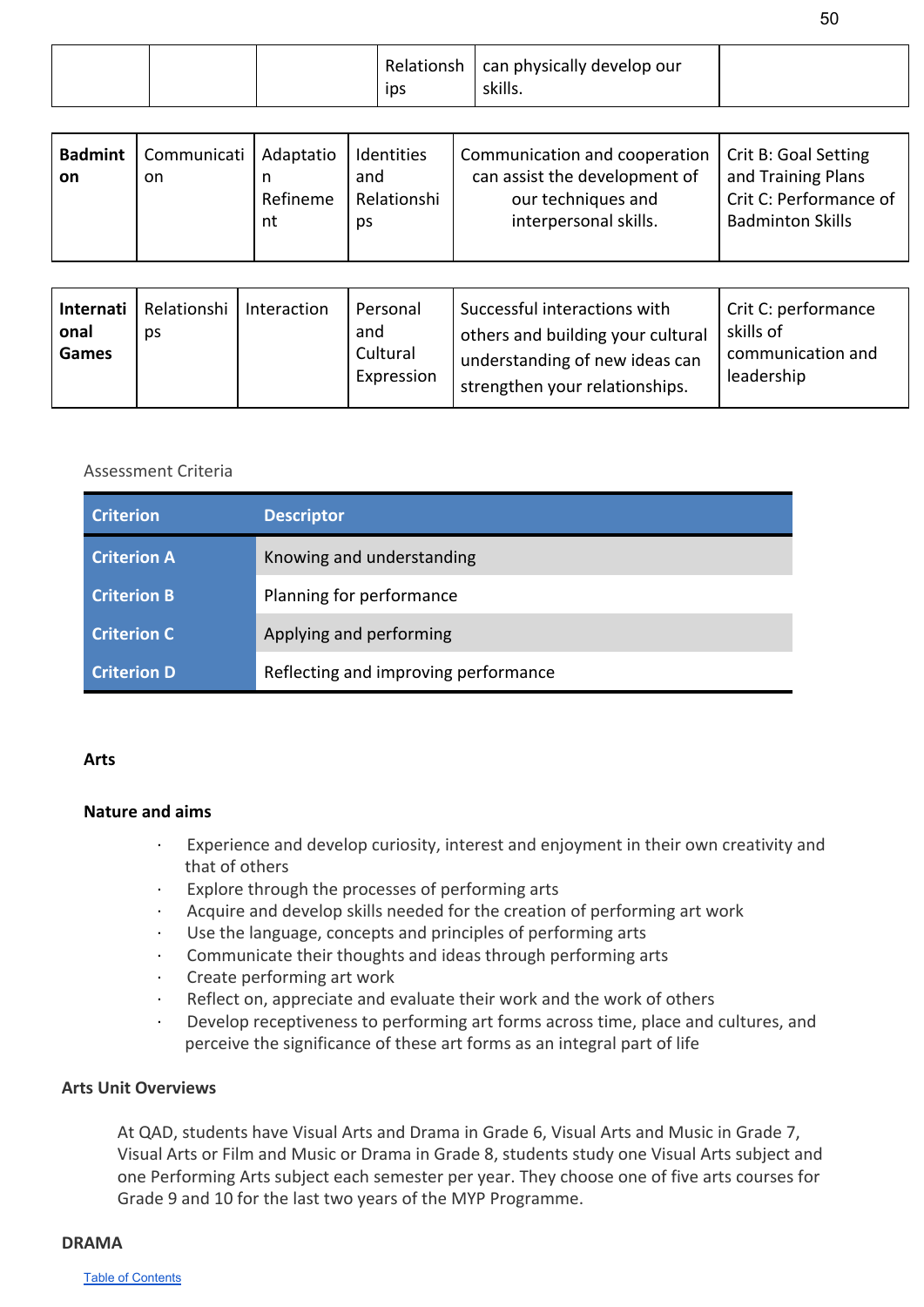| <b>Grade 6 DRAMA</b>                                              |                       |                                      |                                           |                                                                                                                                             |                                                                                                                                                                                                                                |
|-------------------------------------------------------------------|-----------------------|--------------------------------------|-------------------------------------------|---------------------------------------------------------------------------------------------------------------------------------------------|--------------------------------------------------------------------------------------------------------------------------------------------------------------------------------------------------------------------------------|
| <b>Unit Title</b>                                                 | <b>Key</b><br>concept | <b>Related</b><br>concept            | <b>Global</b><br><b>Context</b>           | <b>Statement of</b><br><b>Inquiry</b>                                                                                                       | <b>Assessment</b>                                                                                                                                                                                                              |
| <b>Mime</b><br>With Me                                            | Communic<br>ation     | Expression<br>Presentati<br>on       | Personal<br>and<br>Cultural<br>Expression | People can<br>communicate<br>and express<br>themselves<br>without words.                                                                    | Students research<br>mime artists and<br>explore non-verbal<br>communication and<br>elements of Mime.<br>showing spatial<br>awareness and use<br>of informed body<br>movement.<br>A) i, iii B) i, ii C) i, iii<br>$D)$ ii, iii |
| <b>Fairy</b><br>Tales,<br><b>Fables</b><br>and<br><b>Folklore</b> | Identity              | Narrative,<br>Play                   | Identities<br>and<br>relationsh<br>ips    | Folklore and<br>fables are<br>ancient oral<br>traditions that<br>express identity<br>through<br>important<br>universal<br>morals.           | Students explore<br>storytelling with<br>devised<br>improvisation<br>considering<br>character<br>development and<br>relationships with<br>the audience.<br>A) ii, iii B) ii C) ii, iii<br>$D)$ i, iii                          |
| <b>Grade 8 DRAMA</b>                                              |                       |                                      |                                           |                                                                                                                                             |                                                                                                                                                                                                                                |
| <b>Unit Title</b>                                                 | <b>Key</b><br>concept | <b>Related</b><br>concept            | <b>Global</b><br><b>Context</b>           | <b>Statement of</b><br><b>Inquiry</b>                                                                                                       | <b>Assessment</b>                                                                                                                                                                                                              |
| <b>Destinatio</b><br>n<br><b>Improvisa</b><br>tion                | Communica<br>tion     | Expression<br>S<br>Presentati<br>on  | Personal<br>Expressio<br>n                | People can<br>communicate<br>and express<br>themselves<br>without words.                                                                    | Corporeal<br>improvisation<br>activities, tableaus,<br>ensemble building,<br>sensory awareness<br>workshop<br>A) i, ii B) ii C) iii D) iii                                                                                     |
| Peace<br><b>Journey</b>                                           | Change                | Narratives<br>Boundarie<br>S<br>Role | Identities<br>and<br>Relations<br>hips    | Make<br>connections<br>between world<br>events that<br>impact the lives<br>of people and<br>community<br>through<br>dramatic<br>expression. | Characterization<br>exercises, vocal<br>expression and<br>projection warm<br>ups, scene writing<br>workshops<br>A) i B) ii C) ii D) i, ii,<br>iii                                                                              |
| <b>Grade 9 DRAMA</b>                                              |                       |                                      |                                           |                                                                                                                                             |                                                                                                                                                                                                                                |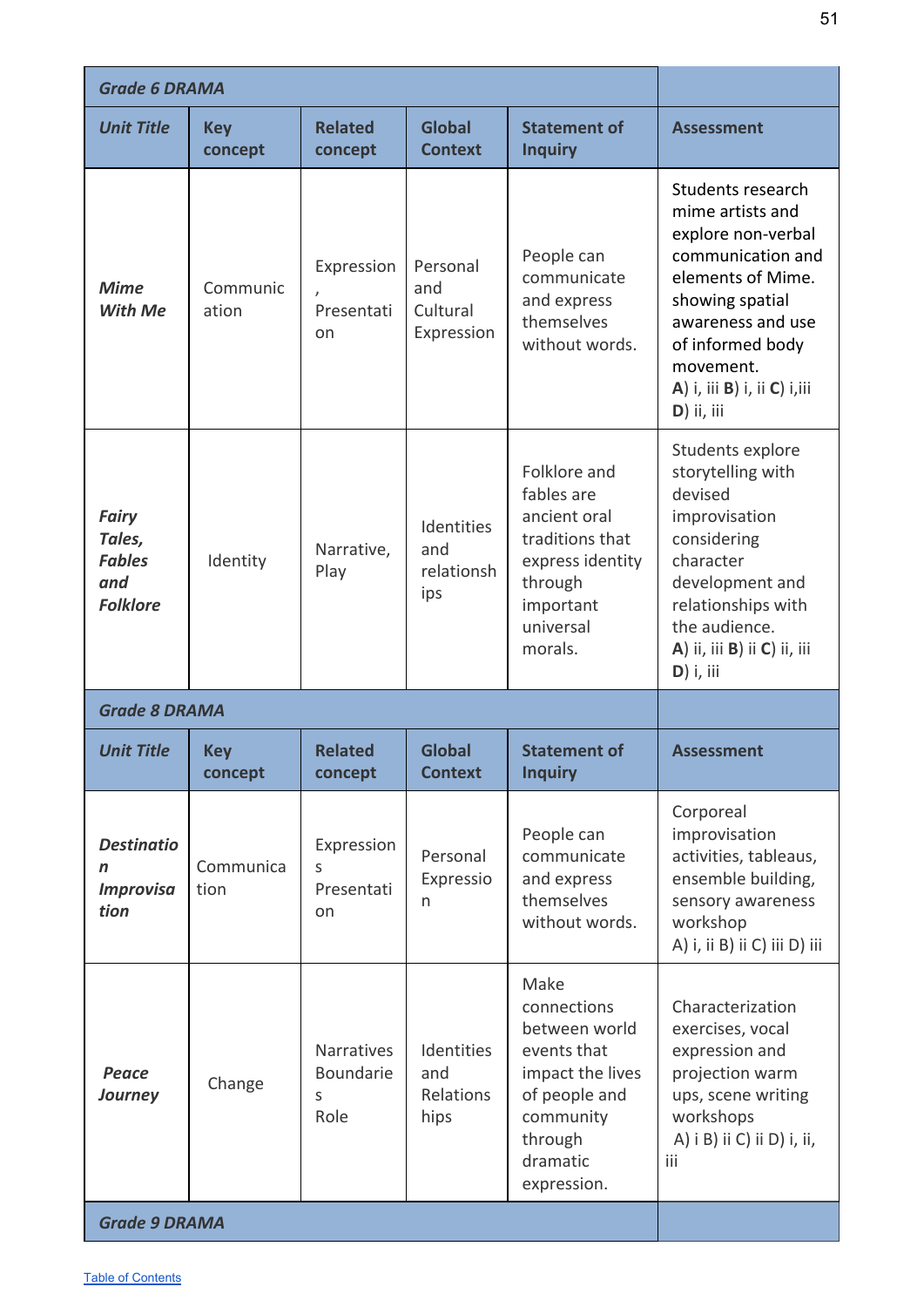| <b>Unit Title</b>                 | <b>Key</b><br>concept | <b>Related</b><br>concept                           | <b>Global</b><br><b>Context</b>           | <b>Statement of</b><br><b>Inquiry</b>                                                                                                              | <b>Assessment</b>                                                                                                                                                                                                                                                                                                    |
|-----------------------------------|-----------------------|-----------------------------------------------------|-------------------------------------------|----------------------------------------------------------------------------------------------------------------------------------------------------|----------------------------------------------------------------------------------------------------------------------------------------------------------------------------------------------------------------------------------------------------------------------------------------------------------------------|
| Page to<br><b>Stage</b>           | Change                | Role,<br>Presentatio<br>n &<br>Interpretati<br>on   | Personal<br>and<br>Cultural<br>Expression | Interpretation is<br>an integral part<br>of the creative<br>process                                                                                | Annotation practise<br>on neutral scripts<br>Watching a theatrical<br>production to<br>critique<br><b>Staging decisions</b><br>Editing, annotating<br>and rehearsing short<br>published scripts<br>A)i, ii B) i, ii C) ii, iii<br>D) ii, iii                                                                         |
| <b>Storytellin</b><br>g           | Aesthetics            | Interpreta<br>tion                                  | Personal<br>& cultural<br>expressio<br>n  | Personal and<br>cultural identity<br>is expressed<br>through stories.                                                                              | Research a story<br>found in library, Story<br>development,<br>Adaptation of stories<br>for personal culture,<br>Pop up story book,<br>voice work,<br>Characterization-<br>yourself as a<br>storyteller, Process<br>Journal tracking, Peer<br>assessment<br>A) i, ii, iii B) i, ii C) i, ii,<br>iii $D$ ) i, ii, iii |
| <b>Improvisati</b><br>on          | Communica<br>tion     | Boundarie<br>s &<br>Expression<br>Relationsh<br>ips | Identities<br>&<br>relationsh<br>ips      | Trusting each<br>other and<br>building a<br>positive group<br>dynamic is<br>essential for<br>success in<br>drama.                                  | Trust games,<br>energizer games,<br>improvisation and<br>freeze<br>frame/tableaux<br>techniques,<br>storytelling.<br>A) i, iii B) i, ii C) i, ii<br>D) iii                                                                                                                                                           |
| <b>Grade 10 DRAMA</b>             |                       |                                                     |                                           |                                                                                                                                                    |                                                                                                                                                                                                                                                                                                                      |
| <b>Unit Title</b>                 | <b>Key</b><br>concept | <b>Related</b><br>concept                           | <b>Global</b><br><b>Context</b>           | <b>Statement of</b><br><b>Inquiry</b>                                                                                                              | <b>Assessment</b>                                                                                                                                                                                                                                                                                                    |
| <b>Original</b><br><b>Process</b> | Perspective           | Interpretatio<br>n<br>Presentation                  | Identities<br>and<br>Relationship<br>S    | Theatre has many<br>ways of exploring<br>issues of<br>importance and<br>that has given way<br>to the use of<br>non-traditional<br>theatre methods. | Mind Map<br><b>TEAM</b><br>methods<br>Ideas<br>Research<br>Experiments<br><b>Individual Outcomes</b><br>Commentary<br>A) i, ii B)i, ii C) i,ii ,iii D)                                                                                                                                                               |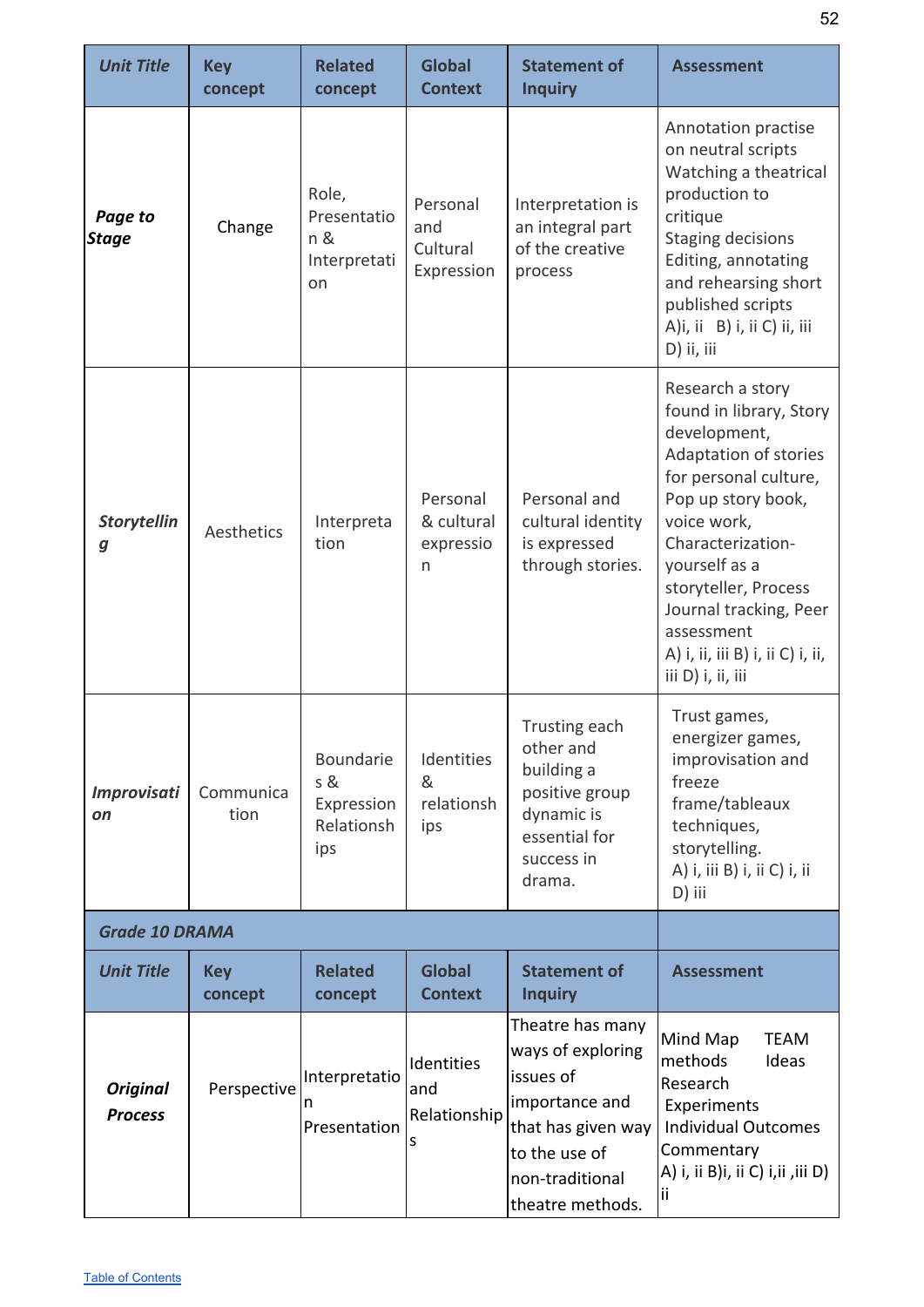|                                | Role,<br>Presentatio<br>n &<br>Interpretati<br>on | Expression<br>Structure                                | Personal<br>and<br>cultural<br>expressio<br>n | Interpretation is<br>an integral part<br>of the creative<br>process                                                                               | Mind Map Ideas<br>Research                                                                                                                                                                                                                                                                         |
|--------------------------------|---------------------------------------------------|--------------------------------------------------------|-----------------------------------------------|---------------------------------------------------------------------------------------------------------------------------------------------------|----------------------------------------------------------------------------------------------------------------------------------------------------------------------------------------------------------------------------------------------------------------------------------------------------|
| <b>Script</b><br><b>Work</b>   |                                                   |                                                        |                                               |                                                                                                                                                   | Experiments<br><b>Individual Outcomes</b><br>Commentary<br>A) i, iii B) i, ii C) i, ii D)<br>iii                                                                                                                                                                                                   |
| <b>Devised</b><br><b>Drama</b> | Aesthetics<br>Communicati<br>on                   | Innovation<br>Expression<br>Composition<br>& Structure | Personal<br>and cultural<br>expression        | The creative<br>ensemble process<br>is a unique way of<br>initiating,<br>developing and<br>communicating a<br>specific message<br>to an audience. | Voice work; Body<br>language work;<br>Discussion of building<br>blocks of devised<br>drama; Forum<br>Theatre, Exploration of<br>stimulus - photos,<br>articles, music, stories,<br>social and cultural<br>issues,<br>A) i, ii, iii B) i, ii C) i, ii,<br>$\left  \text{iii} \right $ D) i, ii, iii |

**MUSIC**

| <b>Grade 7 MUSIC</b>                  |                    |                               |                                         |                                                                                            |                                                                                                                                                                                                                                                          |
|---------------------------------------|--------------------|-------------------------------|-----------------------------------------|--------------------------------------------------------------------------------------------|----------------------------------------------------------------------------------------------------------------------------------------------------------------------------------------------------------------------------------------------------------|
| <b>Unit Title</b>                     | <b>Key concept</b> | <b>Related</b><br>concept     | <b>Global</b><br><b>Context</b>         | Statement of<br><b>Inquiry</b>                                                             | <b>Assessment</b>                                                                                                                                                                                                                                        |
| <b>The</b><br><b>Doctor is</b><br>In! | Change             | Interpretatio<br>n, Structure | <b>Fairness</b><br>&<br>Develop<br>ment | Courageous<br>artists can<br>provoke<br>change in<br>both<br>individuals<br>and societies. | Musical elements,<br>analysis of music<br>heard,<br>instrumental<br>performance and<br>composition<br>A) i, iii, B) i, ii C) i,<br>ii, iii<br>D) i, iii                                                                                                  |
| <b>Talking in</b><br><b>Music</b>     | Communicatio<br>n  | Narrative,<br>Expression      | Personal<br>Cultural<br>Expressio<br>n  | Music as a<br>form of<br>communicati<br>on expresses<br>what words<br>cannot               | Learning to play<br><b>Western Scales</b><br>and Modes, Indian<br>Ragas and Arabic<br>Magams.<br>Understanding the<br>concept of scales<br>as 'words &<br>sentences' within<br>the 'language' of<br>Music, and using<br>them for creative<br>expression. |

Table of [Contents](#page-1-0)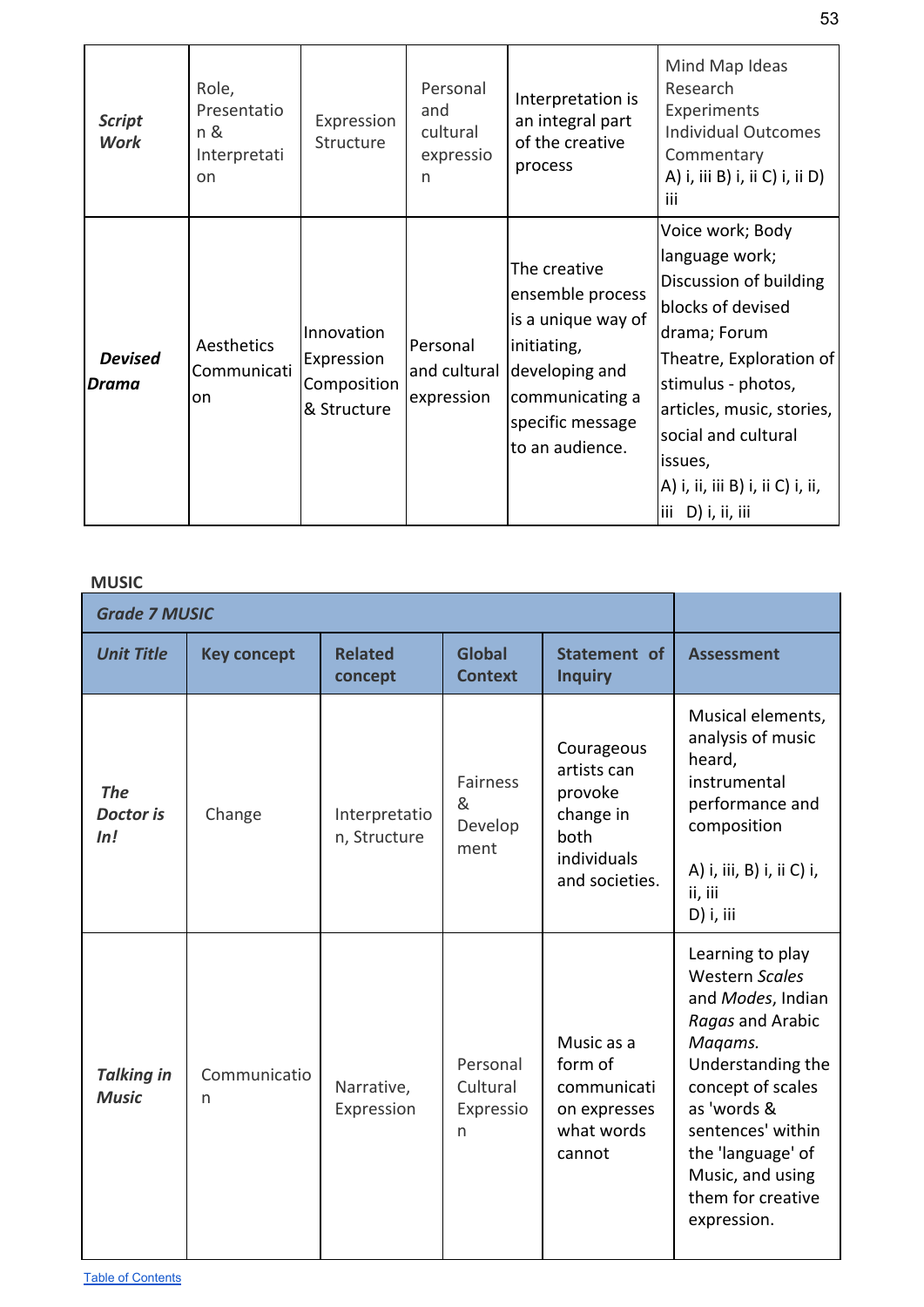|                                                                   |                       |                                            |                                                |                                                                                                     | A) i, iii B) ii C) i, iii<br>D) iii                                                                                                                                                                                                                                                                  |
|-------------------------------------------------------------------|-----------------------|--------------------------------------------|------------------------------------------------|-----------------------------------------------------------------------------------------------------|------------------------------------------------------------------------------------------------------------------------------------------------------------------------------------------------------------------------------------------------------------------------------------------------------|
| <b>Grade 8 MUSIC</b>                                              |                       |                                            |                                                |                                                                                                     |                                                                                                                                                                                                                                                                                                      |
| <b>Unit Title</b>                                                 | <b>Key concept</b>    | <b>Related</b><br>concept                  | <b>Global</b><br><b>Context</b>                | <b>Statement of</b><br><b>Inquiry</b>                                                               | <b>Assessment</b>                                                                                                                                                                                                                                                                                    |
| <b>The</b><br><b>Rhythm is</b><br><b>Gonna</b><br><b>Get You!</b> | Communicatio<br>n     | Play & Role                                | Orientati<br>on in<br>Time &<br>Space          | Pattern and<br>repetition can<br>communicate<br>motion.                                             | Students will<br>explore single and<br>multi-layered<br>rhythmic music<br>from around the<br>world.<br>A) i, ii, iii B) i, ii C)<br>iii D) i, iii                                                                                                                                                    |
| <b>Music in</b><br>the 21st<br>Century                            | Creativity            | Composition<br>, Expression,<br>Innovation | Scientific<br>&<br>Technical<br>Innovatio<br>n | Music<br>technology<br>empowers<br>musicians to<br>be creative,<br>expressive<br>and<br>innovative. | Use of digital<br>media for creative<br>projects.<br>Introduction to<br>Logic Pro X and<br>key features:<br>looping, splicing,<br>arranging, basic<br>effects, and their<br>use in composition<br>activities.<br>A) i B) i, ii C) i, ii D)<br>i, ii                                                  |
| <b>Grade 9 MUSIC</b>                                              |                       |                                            |                                                |                                                                                                     |                                                                                                                                                                                                                                                                                                      |
| <b>Unit Title</b>                                                 | <b>Key</b><br>concept | <b>Related</b><br>concept                  | <b>Global</b><br><b>Context</b>                | <b>Statement of</b><br><b>Inquiry</b>                                                               | <b>Assessment</b>                                                                                                                                                                                                                                                                                    |
| <b>Happy</b><br><b>Together</b>                                   | Relationshi<br>ps     | Role                                       | Identities<br>&<br>Relations<br>hips           | Working<br>musically with<br>others is its<br>own reward.                                           | Students will<br>experience various<br>forms of<br>collaborative<br>music- making and<br>be encouraged to<br>reflect on the<br>benefits. Students<br>will develop<br>musical skills across<br>a variety of areas<br>and be creative as<br>individuals within<br>group contexts<br>B) i, ii C) i D) i |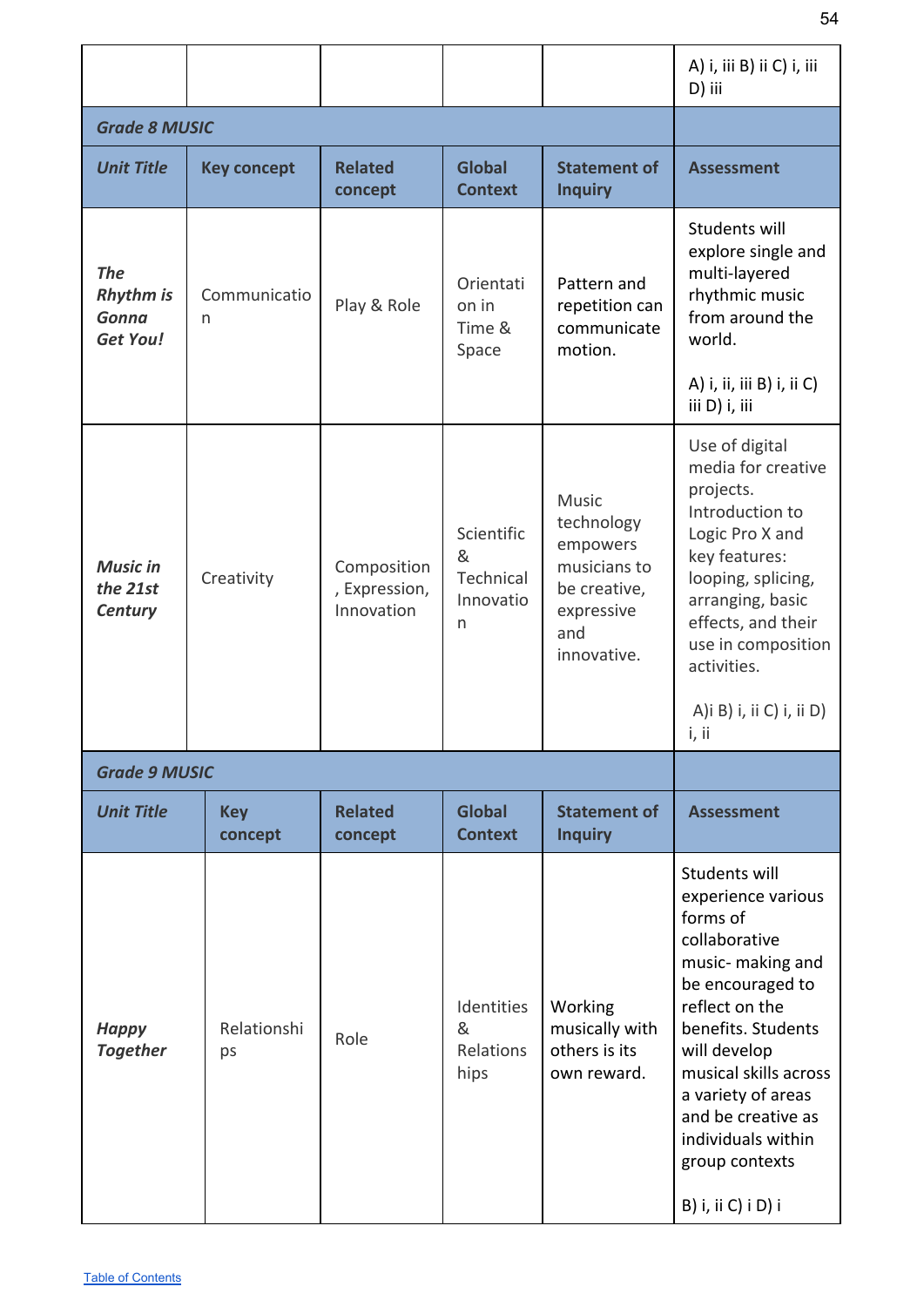| <b>TechnoLOGI</b><br>C                       | Communica<br>tion     | Innovation                      | Scientific<br>&<br>Technical<br>Innovatio<br>n | Technology<br>can enhance<br>musicians'<br>creativity                                                                       | Students will work<br>with Logic Pro X<br>and develop an<br>understanding of<br>its features and<br>functions. Students<br>will explore<br>creativity through<br>music technology<br>medium, aiming to<br>create<br>communicative<br>artwork<br>A) iii B) i C) ii D) ii |
|----------------------------------------------|-----------------------|---------------------------------|------------------------------------------------|-----------------------------------------------------------------------------------------------------------------------------|-------------------------------------------------------------------------------------------------------------------------------------------------------------------------------------------------------------------------------------------------------------------------|
| <b>SoundScape</b>                            | Creativity            | Expression<br>and<br>Innovation | Personal<br>& Cultural<br>Expressio<br>n       | All sounds can<br>create an<br>emotional<br>reaction                                                                        | Looking at the<br>concept 'what is<br>music',<br>investigating other<br>approaches,<br>creating music of<br>their own.<br>A) ii B) ii C) ii, iii D)<br>ii                                                                                                               |
| <b>Grade 10 MUSIC</b>                        |                       |                                 |                                                |                                                                                                                             |                                                                                                                                                                                                                                                                         |
| <b>Unit Title</b>                            | <b>Key</b><br>concept | <b>Related</b><br>concept       | <b>Global</b><br><b>Context</b>                | <b>Statement of</b><br><b>Inquiry</b>                                                                                       | <b>Assessment</b>                                                                                                                                                                                                                                                       |
| <b>Practice</b><br>makes<br><b>Permanent</b> | Change                | Play                            | Orientati<br>on in<br>Time &<br>Space          | Effective,<br>efficient and<br>consistent<br>practice is<br>more<br>significant to<br>development<br>than natural<br>talent | Students will<br>investigate how to<br>focus on specific<br>learning points<br>and how to<br>improve. Students<br>will investigate<br>different<br>philosophies and<br>methods in<br>deciding their own<br>best-fit practice<br>methodologies                           |
|                                              |                       |                                 |                                                |                                                                                                                             | B) i, ii D) ii                                                                                                                                                                                                                                                          |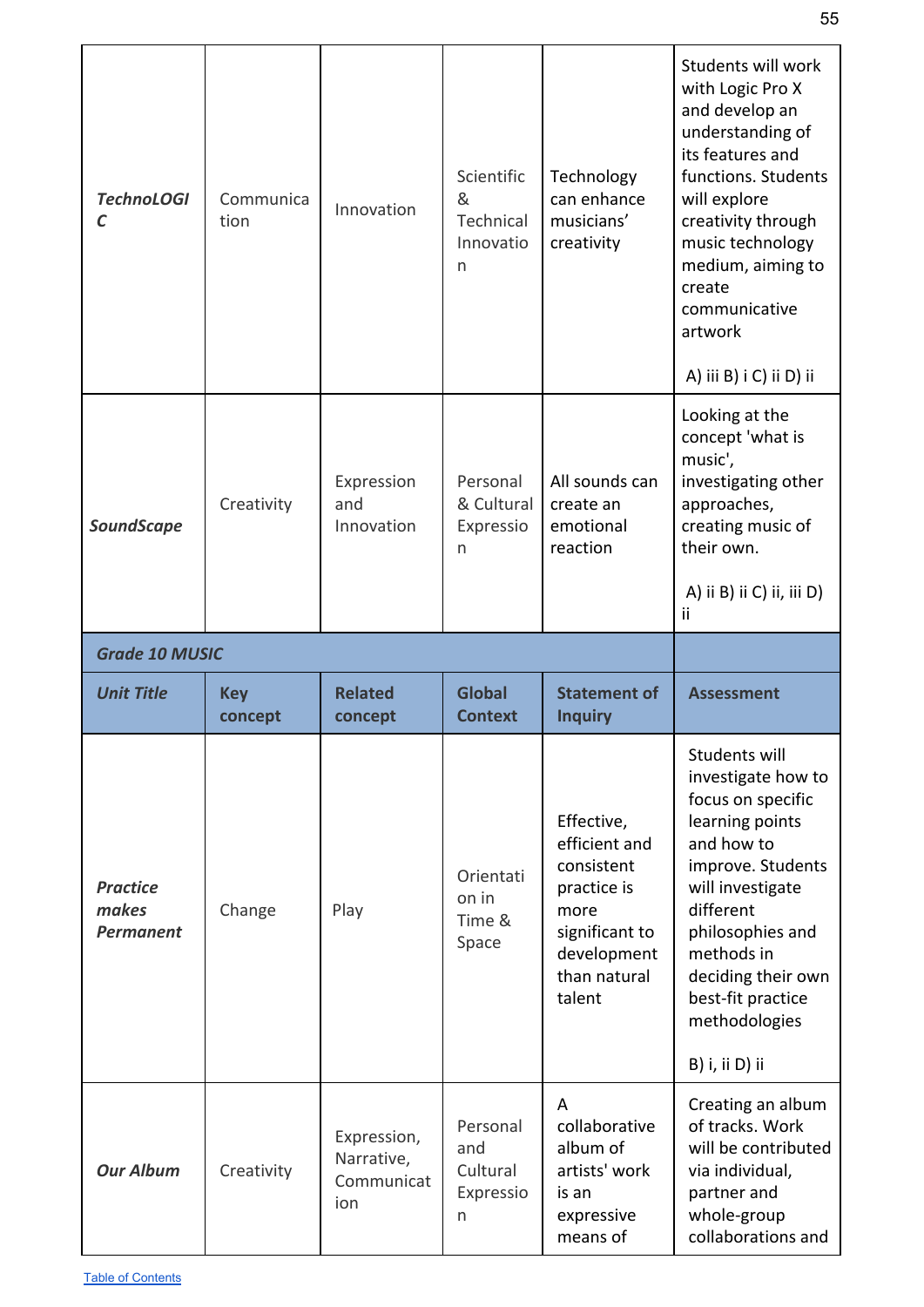|                               |          |                                        |                                      | communicati<br>on                                                           | the album will<br>become a<br>marketing and<br>summative<br>product to<br>represent the<br>work and learning<br>that has gone into<br>the last 2 years of<br><b>MYP Music</b><br>Production.<br>A) iii B) ii C) iii D) ii                                            |
|-------------------------------|----------|----------------------------------------|--------------------------------------|-----------------------------------------------------------------------------|----------------------------------------------------------------------------------------------------------------------------------------------------------------------------------------------------------------------------------------------------------------------|
| <b>Jingles All</b><br>the Way | Identity | Role,<br>Interpretatio<br>$\mathsf{n}$ | Identities<br>&<br>Relations<br>hips | An artist's<br>creation has<br>both<br>aesthetic and<br>persuasive<br>value | Students will<br>research and gain<br>an understanding<br>of how music<br>contributes to the<br>advertising<br>industry. Students<br>will investigate<br>musical<br>composition<br>techniques and<br>how they are used<br>in jingle writing<br>B) ii C) i, iii D) ii |

| <b>Grade 8 FILM</b>          |                       |                                           |                                               |                                                                   |                                                                                                                                                                    |  |
|------------------------------|-----------------------|-------------------------------------------|-----------------------------------------------|-------------------------------------------------------------------|--------------------------------------------------------------------------------------------------------------------------------------------------------------------|--|
| <b>Unit Title</b>            | <b>Key</b><br>concept | <b>Related</b><br>concept                 | <b>Global</b><br><b>Context</b>               | <b>Statement of</b><br><b>Inquiry</b>                             | <b>Assessment</b>                                                                                                                                                  |  |
| This IS<br>Me!               | Identity              | Expression<br>Presentati<br><sub>on</sub> | <b>Identities</b><br>and<br>Relationshi<br>ps | Identity can be<br>expressed<br>through artistic<br>presentation. | Presentation,<br>Idea Development,<br><b>Skills</b><br>development,<br>Product outcome,<br>Reflective<br>commentary<br>A) ii, iii B) i, ii C) i,<br>iii D) ii, iii |  |
| <b>Animate</b><br>to Educate | Aesthetics            | Interpreta<br>tion                        | Personal<br>and                               | Personal and<br>Cultural Identity                                 | Research<br>presentation,                                                                                                                                          |  |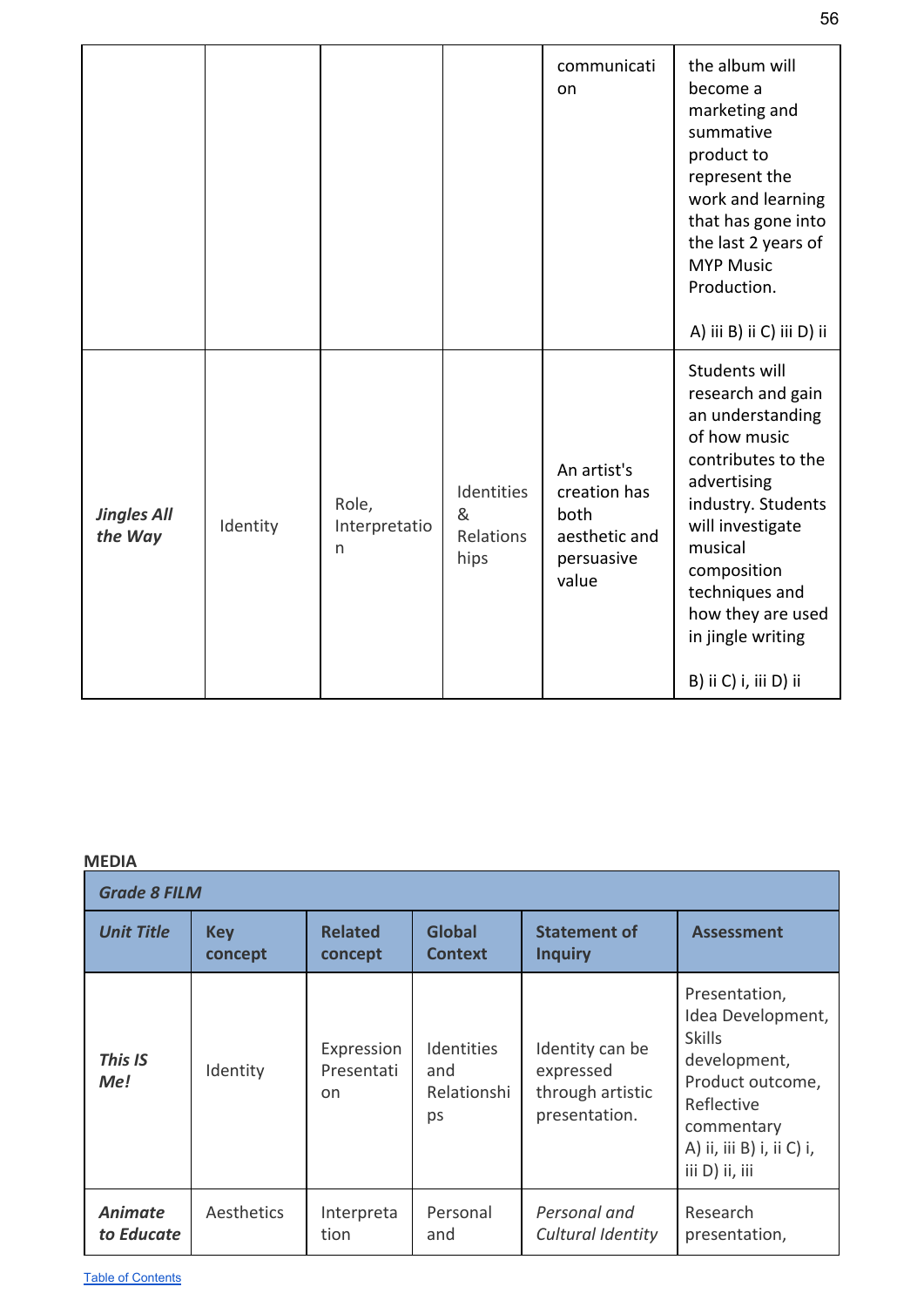|  | Compositi<br>on | Cultural<br>Expression | is expressed<br>through stories. | <b>Written Statement</b><br>of Intent, Idea<br>Development,<br>Creative<br>Experiments,<br>Animated short<br>film,<br>Reflective<br>commentary<br>A) i, ii, iii B) i, ii C) i,<br>iii D) i, iii |
|--|-----------------|------------------------|----------------------------------|-------------------------------------------------------------------------------------------------------------------------------------------------------------------------------------------------|
|--|-----------------|------------------------|----------------------------------|-------------------------------------------------------------------------------------------------------------------------------------------------------------------------------------------------|

| <b>Grade 9 MEDIA</b>                                             |                       |                                       |                                              |                                                                                                          |                                                                                                                                                                                                                                       |  |
|------------------------------------------------------------------|-----------------------|---------------------------------------|----------------------------------------------|----------------------------------------------------------------------------------------------------------|---------------------------------------------------------------------------------------------------------------------------------------------------------------------------------------------------------------------------------------|--|
| <b>Unit Title</b>                                                | <b>Key</b><br>concept | <b>Related</b><br>concept             | <b>Global</b><br><b>Context</b>              | <b>Statement of</b><br><b>Inquiry</b>                                                                    | <b>Assessment</b>                                                                                                                                                                                                                     |  |
| <b>iProducer</b><br>S                                            | Identity              | Expression<br>Innovation              | Scientific<br>and<br>technical<br>innovation | The process of<br>media creation<br>leads to<br>self-discovery<br>and promotion.                         | Presentation,<br>Idea Development,<br>Product outcome,<br>Critical<br>Commentary<br>A) i, ii, iii B) i, ii C) i,<br>D) i, ii, iii<br>ii, iii                                                                                          |  |
| <b>Document</b><br>ary Films                                     | Perspective           | Narrative<br>Audience                 | Personal<br>and<br>cultural<br>expression    | Documentary<br>films have<br>potential for<br>global influence<br>and can be<br>vehicles for<br>change.  | Presentation how<br>documentary films<br>function.<br>Investigate and<br>apply production<br>techniques to<br>create a<br>documentary film.<br>Commentary/Refle<br>ction.<br>A) i, ii, iii B) i, ii C) i,<br>ii, iii<br>D) i, ii, iii |  |
| <b>Horror</b><br>films -<br>$\overline{2}$<br>sentence<br>shorts | Communica<br>tion     | Compositio<br>n<br>Representa<br>tion | Orientation<br>in time and<br>space          | Films can be<br>enhanced<br>through the<br>addition of<br>visual elements,<br>locations and<br>lighting. | Research<br>presentation,<br>Idea Development,<br>Creative<br>Experiments<br>2-minute Horror<br>short film,<br>Reflective<br>commentary<br>A) i, ii, iii B) i, ii C) i,<br>ii, iii<br>D) i, ii, iii                                   |  |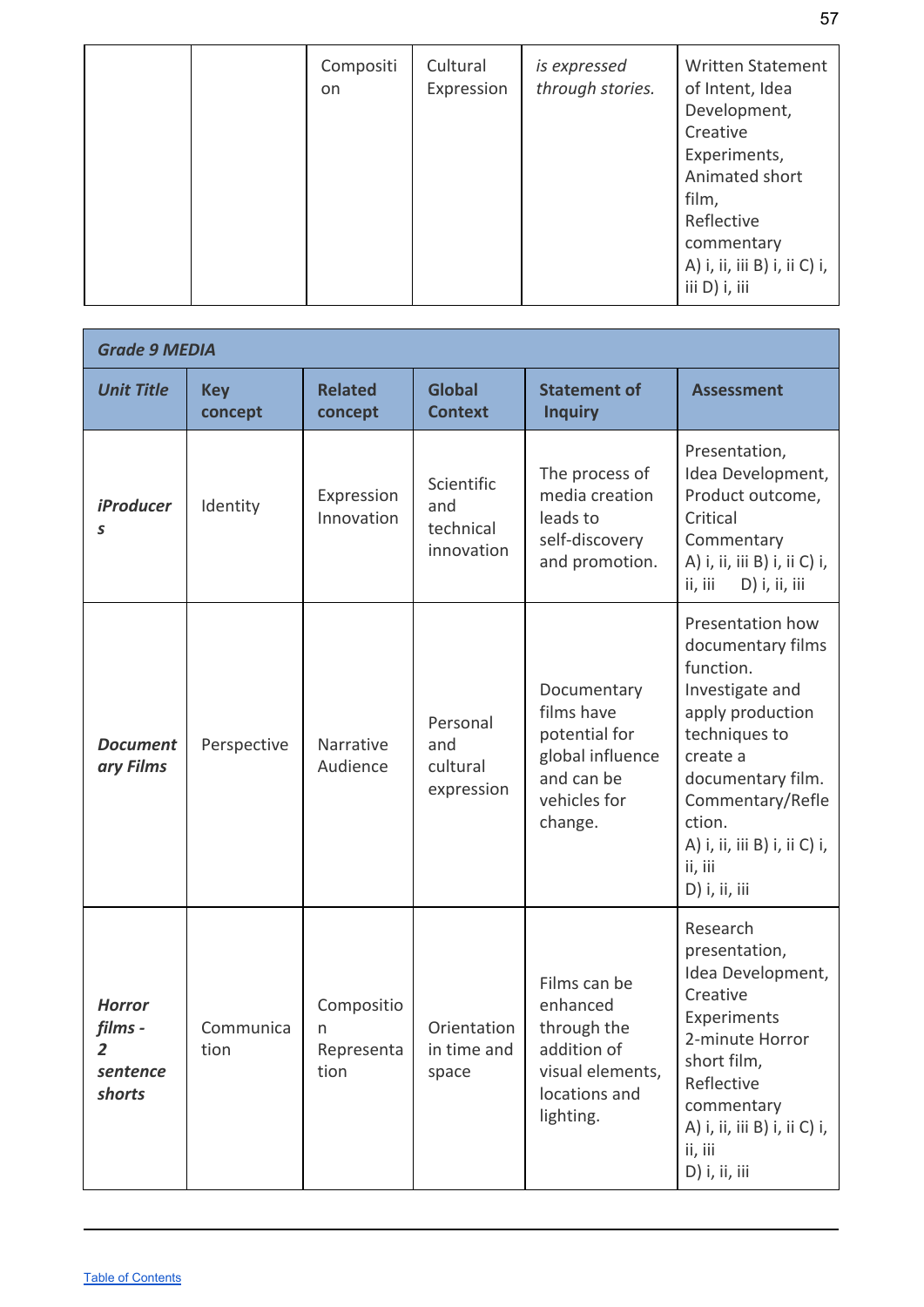| <b>Grade 10 MEDIA</b>                                                          |                       |                                |                                              |                                                                                                            |                                                                                                                                                          |  |
|--------------------------------------------------------------------------------|-----------------------|--------------------------------|----------------------------------------------|------------------------------------------------------------------------------------------------------------|----------------------------------------------------------------------------------------------------------------------------------------------------------|--|
| <b>Unit Title</b>                                                              | <b>Key</b><br>concept | <b>Related</b><br>concept      | <b>Global</b><br><b>Context</b>              | <b>Statement of</b><br><b>Inquiry</b>                                                                      | <b>Assessment</b>                                                                                                                                        |  |
| <b>The hard</b><br>$\mathcal{E}$<br><b>Advertisin</b><br>$\boldsymbol{g}$      | Aesthetics            | Audience,<br><b>Boundaries</b> | Globalizati<br>on and<br>sustainabili<br>ty  | Visual<br>advertising sells<br>a lifestyle<br>encouraging<br>'wants' rather<br>than 'needs'.               | Research,<br>Proposal,<br>Product/campaign<br>creation,<br>Commentary<br>A) i, ii, iii B) i, ii C)<br>i, ii, iii<br>D) i, ii, iii                        |  |
| <b>Narrative</b><br><b>Drama</b>                                               | Identity              | Genre<br>Narrative             | Personal<br>and<br>Cultural<br>Expression    | Human emotion<br>can be<br>manipulated<br>using cinematic<br>elements and<br>narrative<br>techniques.      | Presentation,<br>Idea Development,<br>Product outcome,<br>Critical<br>Commentary<br>A) i, ii, iii B) i, ii C) i,<br>ii, iii<br>D) i, ii, iii             |  |
| <b>Time to</b><br>save the<br>world<br>with<br>green<br>screen<br>and<br>sound | Communica<br>tion     | Compositio<br>n<br>Innovation  | Scientific<br>and<br>technical<br>innovation | Communication<br>is enhanced by<br>combining visual<br>and audio<br>elements to<br>promote a<br>narrative. | Research,<br>Idea Development,<br>Creative<br>Experiments<br>Superhero Trailer<br>Evaluative<br>Commentary<br>A) i, iii B) i, ii C) i, iii<br>D) ii, iii |  |

#### **VISUAL ARTS**

| <b>Grade 6 VISUAL ARTS</b>              |                           |                              |                                                  |                                                                                                                                |                                                                                                                        |
|-----------------------------------------|---------------------------|------------------------------|--------------------------------------------------|--------------------------------------------------------------------------------------------------------------------------------|------------------------------------------------------------------------------------------------------------------------|
| <b>Unit</b><br><b>Title</b>             | <b>Key</b><br>concept     | <b>Related</b><br>concept    | <b>Global</b><br><b>Context</b>                  | <b>Statement of Inquiry</b>                                                                                                    | <b>Assessment</b>                                                                                                      |
| <i><b>Insect</b></i><br><b>Disguise</b> | Aesthetic<br><sub>S</sub> | Expressio<br>n<br>structure  | Personal<br>and<br>Cultural<br>Expressio<br>n    | Aesthetics can be<br>explored using both<br>structure and<br>expression.                                                       | Idea Development<br><b>Drawing Painting</b><br><b>Outcomes Mixed</b><br>Media<br>A) i, iii B) i, ii C) i, iii<br>D) ii |
| <b>The</b><br><b>Dinner</b><br>Party    | Imaginati<br>on           | Construc<br>tion<br>Modeling | Scientific<br>and<br>Technical<br>Innovatio<br>n | Demonstrating the<br>exploration of ideas<br>through construction<br>and modeling aids us<br>in developing our<br>imagination. | Idea Development<br>Drawing<br>Modelling &<br>Construction<br><b>Outcomes</b><br>A) iii B) ii C) ii ,iii D) i,<br>iii  |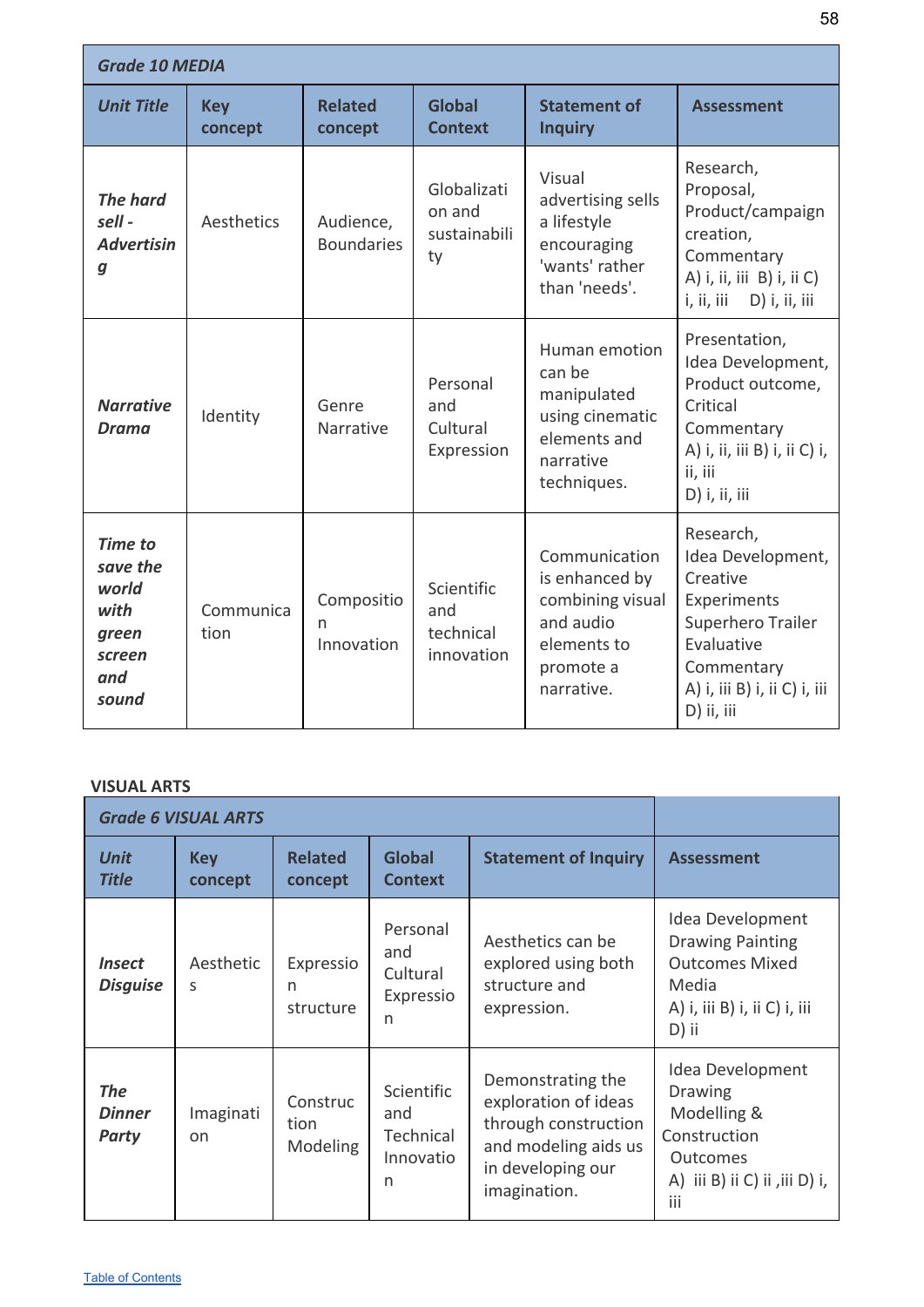| <b>Grade 7 VISUAL ARTS</b>      |                       |                                               |                                                                                                                                                                  |                                                                                                                                |                                                                                                                                              |
|---------------------------------|-----------------------|-----------------------------------------------|------------------------------------------------------------------------------------------------------------------------------------------------------------------|--------------------------------------------------------------------------------------------------------------------------------|----------------------------------------------------------------------------------------------------------------------------------------------|
| <b>Unit Title</b>               | <b>Key concept</b>    | <b>Related</b><br>concept                     | <b>Global</b><br><b>Context</b>                                                                                                                                  | <b>of</b><br><b>Statement</b><br><b>Inquiry</b>                                                                                | <b>Assessment</b>                                                                                                                            |
| <b>DOB</b>                      | Identity              | Compositio<br>n<br>Representa<br>tion         | Identities<br>and<br>relations<br>hips                                                                                                                           | Identity<br>formation can<br>be more than a<br>traditional<br>self-portrait                                                    | Mind Map<br>Idea Development<br><b>Artist Research</b><br><b>Drawing Outcome</b><br>A) iii B) i C) ii, iii D)<br>ii, iii                     |
| <b>Alien</b><br><b>Ickybana</b> | Aesthetics            | Construction<br>Modelling                     | <b>Space Exploration</b><br>Scientific<br>can lead to<br>Innovative<br>and<br>Technical<br>Discoveries and<br>Innovation<br><b>Expanding Human</b><br>Aesthetics |                                                                                                                                | Mind Map Idea<br>Development Artist<br>Research<br>Maquettes<br>Sculpture<br><b>Outcomes</b><br>A) i, ii B) i, ii C) i, iii<br>$D)$ i, ii    |
| <b>Grade 8 VISUAL ARTS</b>      |                       |                                               |                                                                                                                                                                  |                                                                                                                                |                                                                                                                                              |
| <b>Unit Title</b>               | <b>Key concept</b>    | <b>Related</b><br>concept                     | <b>Global</b><br><b>Context</b>                                                                                                                                  | <b>Statement of</b><br><b>Inquiry</b>                                                                                          | <b>Assessment</b>                                                                                                                            |
| <b>Storytelling</b>             | Aesthetics Narrative, | Expression,<br>Style                          | Identities<br>and<br>relationship<br>S                                                                                                                           | Cultural<br>expression and<br>aesthetics can<br>help us to create<br>unique and<br>dynamic personal<br>stories                 | Mind Map Idea<br>Development Artist<br><b>Research Drawing</b><br>Paper Art Outcome<br>A) i, iii B) i, ii C) i, ii D)<br>i, iii              |
| <b>Time</b><br><b>Capsule</b>   | Identity              | Interpretatio<br>n<br>Visual Culture and time | Orientation<br>in space                                                                                                                                          | Where we are and<br>who we are may<br>influence how we<br>interpret and<br>express the world<br>around us.                     | Mind Map Idea<br><b>Development Artist</b><br>Research<br><b>Painting Outcome</b><br>A) ii B) i, ii C) i, iii D) ii,<br>iii                  |
| <b>Grade 9 VISUAL ARTS</b>      |                       |                                               |                                                                                                                                                                  |                                                                                                                                |                                                                                                                                              |
| <b>Unit Title</b>               | <b>Key concept</b>    | <b>Related</b><br>concept                     | <b>Global</b><br><b>Context</b>                                                                                                                                  | <b>Statement of</b><br><b>Inquiry</b>                                                                                          | <b>Assessment</b>                                                                                                                            |
| <b>Famous</b><br>ID             | Identity              | Visual<br>Culture<br>Audience                 | Orientati<br>on in<br>Time and<br>Space                                                                                                                          | Identity can be<br>expressed in a<br>variety of<br>different ways<br>and it is the<br>product of<br>Culture,<br>Situations and | Mind Map<br>Ideas<br><b>Artists Research</b><br>Experiments<br><b>Painting Outcomes</b><br>A) i, ii, iii B) i, ii C) i,<br>ii, iii, D) i, ii |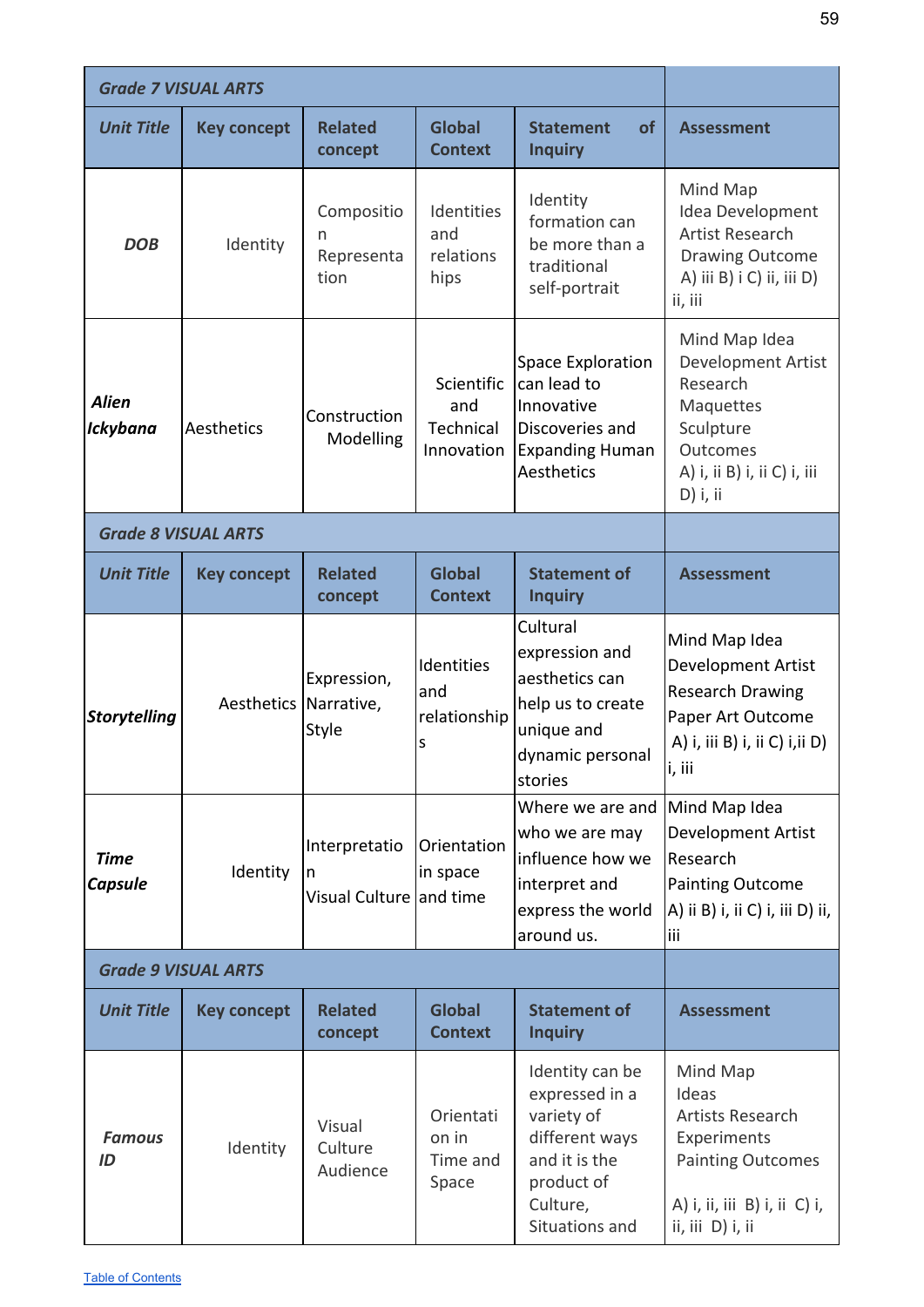|                                              |                    |                                                                   |                                                                    | Personal<br>Perspective.                                                                                                                  |                                                                                                                                                                               |
|----------------------------------------------|--------------------|-------------------------------------------------------------------|--------------------------------------------------------------------|-------------------------------------------------------------------------------------------------------------------------------------------|-------------------------------------------------------------------------------------------------------------------------------------------------------------------------------|
| <b>Explosive</b><br><b>Invention</b><br>S    | Communicat<br>ion  | Innovation,<br>Narrative,<br>Compositio<br>n,<br>Presentatio<br>n | Scientific<br>and<br>Technical<br>Innovatio<br>n                   | Human<br>inventions and<br>technological<br>innovations<br>have changed<br>the<br>environment we<br>live in over time.                    | Mind Map<br>Ideas<br>Research<br>Experiments<br>Collage &<br>Construction<br><b>Outcomes</b><br>A) i, ii, iii B) i, ii C) i,<br>D) i, ii, iii<br>ii, iii                      |
| <b>Under</b><br>the<br><b>Microsco</b><br>pe | Change             | Compositio<br>n<br>Expression                                     | Identities<br>and<br>relations<br>hips                             | The<br>ever-changing<br>Micro world<br>around us can<br>offer inspiration<br>for playful<br>expression.                                   | Mind Map<br>Ideas<br>Research<br>Experiments<br>Modelling &<br>Painting/Drawing<br><b>Outcomes</b><br>A) i, iii B) ii C) i, ii, iii<br>D) i, ii, iii                          |
| <b>Grade 10 VISUAL ARTS</b>                  |                    |                                                                   |                                                                    |                                                                                                                                           |                                                                                                                                                                               |
| <b>Unit Title</b>                            | <b>Key concept</b> | <b>Related</b><br>concept                                         | <b>Global</b><br><b>Context</b>                                    | <b>Statement of</b><br><b>Inquiry</b>                                                                                                     | <b>Assessment</b>                                                                                                                                                             |
| <i><b>iArtist</b></i>                        | Creativity         | Post-Moderni<br>sm<br>Expression<br>Contemporar<br>y Artist       | Personal<br>and<br>Cultural<br>Expression<br>Unique<br>Personality | Contemporary<br><b>Artists have</b><br>unique<br>personalities and<br>individual<br>responses to art<br>making practices<br>and processes | <b>Individual Mind Maps</b><br><b>IBiography Lineage</b><br>Research i Proposal i<br>Artist Process &<br>Product iCommentary<br>A) i, ii B) ii C) i, ii, iii D)<br>i, ii, iii |
| <b>Statement</b>                             | Identity           | Expression<br>Composition                                         | Identities<br>and<br>Relationshi<br>ps                             | Human expression<br>can be created<br>using unique<br>dynamic images                                                                      | Mind Map Ideas<br>Research<br>Experiments<br><b>Individual Outcomes</b><br>A) iii B) i, ii C) i D) ii                                                                         |
| <b>Wrappers</b>                              | Aesthetics         | Interpretatio<br>n Role<br>Narrative                              | Globalizatio<br>n and<br>sustainabilit<br>y                        | Everyday objects<br>can communicate<br>common meaning<br>across divergent<br>global contexts to<br>communicate new                        | Individual Mind Map<br><b>Proposal Product</b><br>Commentary<br>A) iii B) i, ii C) i, ii D) ii                                                                                |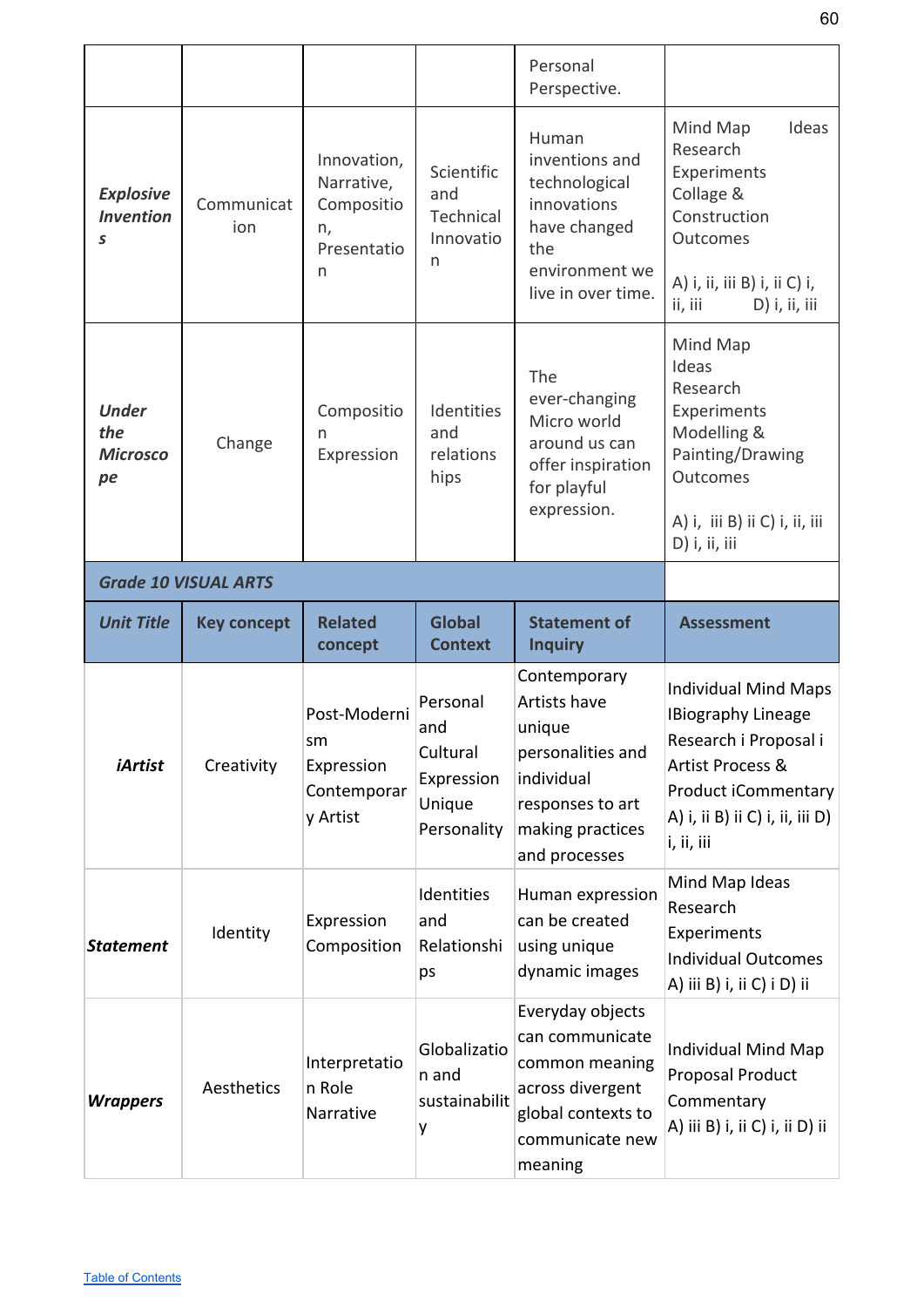#### <span id="page-61-0"></span>Visual Arts

The MYP Visual Arts program builds on and develops students' existing artistic skills and knowledge. It provides a varied and challenging experience with exposure to a variety of projects, each involving the exploration of different skills, media and aims. The subject matter is broad and includes drawing/painting/printmaking, graphic design, 3D work, and photography. These functional skills are supported by investigation into art movements, historical contexts, and conceptual work in colour theory and compositional strategies. The sequence of courses equips every student to improve their thinking and creative processes concurrent with skill development. Students are encouraged to be exploratory in their approach and use the Creative Cycle of researching, developing, doing, and reflecting.

#### <span id="page-61-1"></span>Drama: Content, knowledge and skills

- Students will develop a basic understanding of dramatic concepts. The class is introduced to the language and vocabulary of theatre and basic dramatic skills and concepts are introduced.
- Students are encouraged to engage in drama exercises and activities.
- · Students will learn how to engage an audience effectively through creation and dramatization of an original or scripted story line.
- · Students will be able to identify how language arts concepts apply to drama and will be able to analyse familiar stories using new vocabulary.
- · Students will also apply original thoughts and ideas to create original works of theatre.
- Students will develop their knowledge and understanding of characters, application of acting skills, and dramatic techniques.

#### <span id="page-61-2"></span>Music: Content, knowledge and skills

- Compose original works of music
- · Arrange and develop music
- To experience music in a variety of forms, styles and genres
- · Explore the artistic process through a musical instrument
- Expression of musical ideas and through the use of musical instruments and technology
- · Individual and small group performances performance in front of an audience
- Reflect on their artistic process; how works are created, developed and finished
- · Solicit feedback from their peers, respond to the feedback, and use it to improve their work

#### <span id="page-61-3"></span>Grade 9 and 10 Music Performance

- Each student will be given an individualized practice regimen that will help him/her to refine his or her performance skills.
- Students will learn to compose music in various forms that are suitable to be played on/his/her instrument, or along with others to form small ensembles.
- Students will have the experience of performing in front of small and large audiences, including (but not limited to): school assemblies, recitals, Quackfest, and regional music events.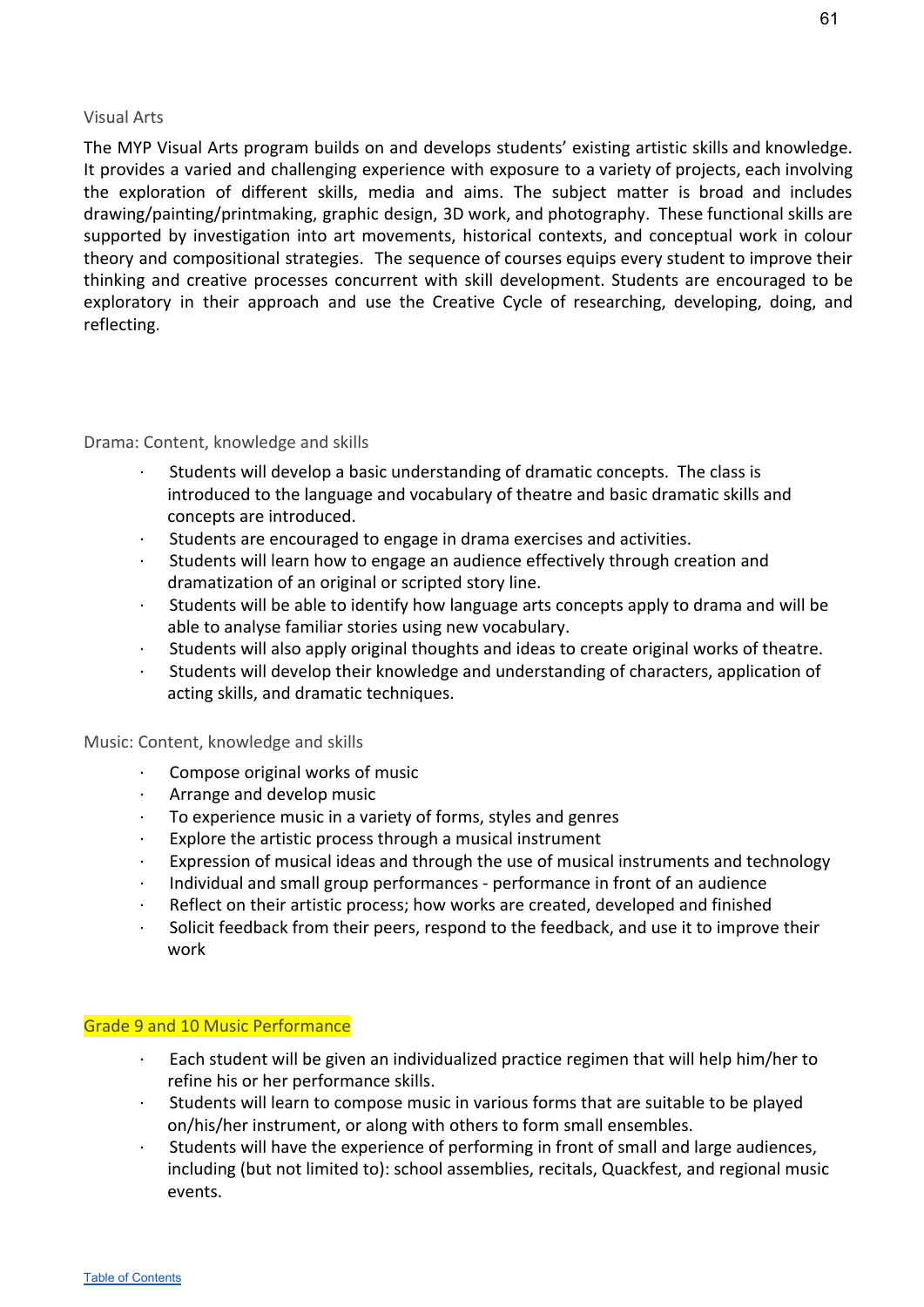- <span id="page-62-0"></span>· Students in this course will learn how to compose, arrange and edit music through a computer medium, the Digital Audio Workstation (DAW).
- Students will learn how to use microphones, hardware and recording equipment.
- · Students will learn how aspects of song writing and musical form of various world genres.
- · Students will learn how different parts of the music industry work together (music business, PR/promotion, copyright law), and how the roles of the studio (producer, engineer, performer) work together to help create a final product.
- · Students in Grade 10 Music Production will collaborate with Film to create the music, Foley and sound FX for the final movies of that year, to be presented at the annual Multimedia Presentation.

#### <span id="page-62-1"></span>Media (G9 and G10 Film): Content, knowledge and skills

Through learning about media and how to create media, students have the chance to better understand the power of media as a tool for expression and investigation. Imagery in film and media tells a story that immediately crosses cultural boundaries to speak in a universal language. Media also allows students to develop planning and organizational skills within a highly motivating context. (MYP Arts Guide)

Students will explore:

- The role that that key directors and film-makers in media play in society, and a cultural and historical awareness of this
- The relationship between media and audience
- How screen language can be used to express ideas
- Skills and techniques in scripting, cinematography, sound recording and editing to create film
- The skills to work independently and collaboratively in defined roles and responsibilities
- How soundtracks and diegetic and non-diegetic sounds are an integral component of the total media experience
- Through the planning processes for making media (for example, treatments, storyboards, scripts, shot logs)
- By engaging in all the production phases and experimenting with the artistic procedures in the media-making process
- Through developing their own personal signature styles in creating media; anticipating and overcoming difficulties, modifying ideas
- By initiating, exploring and developing projects in response to current affairs
- By experimenting with various styles and genres in representation of an issue
- By critiquing the work of various film-makers or other media makers, including themselves

<span id="page-62-2"></span>

| <b>Criterion</b>   | <b>Descriptor</b>           |
|--------------------|-----------------------------|
| <b>Criterion A</b> | Knowledge and Understanding |
| <b>Criterion B</b> | Developing Skills           |
| <b>Criterion C</b> | <b>Thinking Creatively</b>  |

62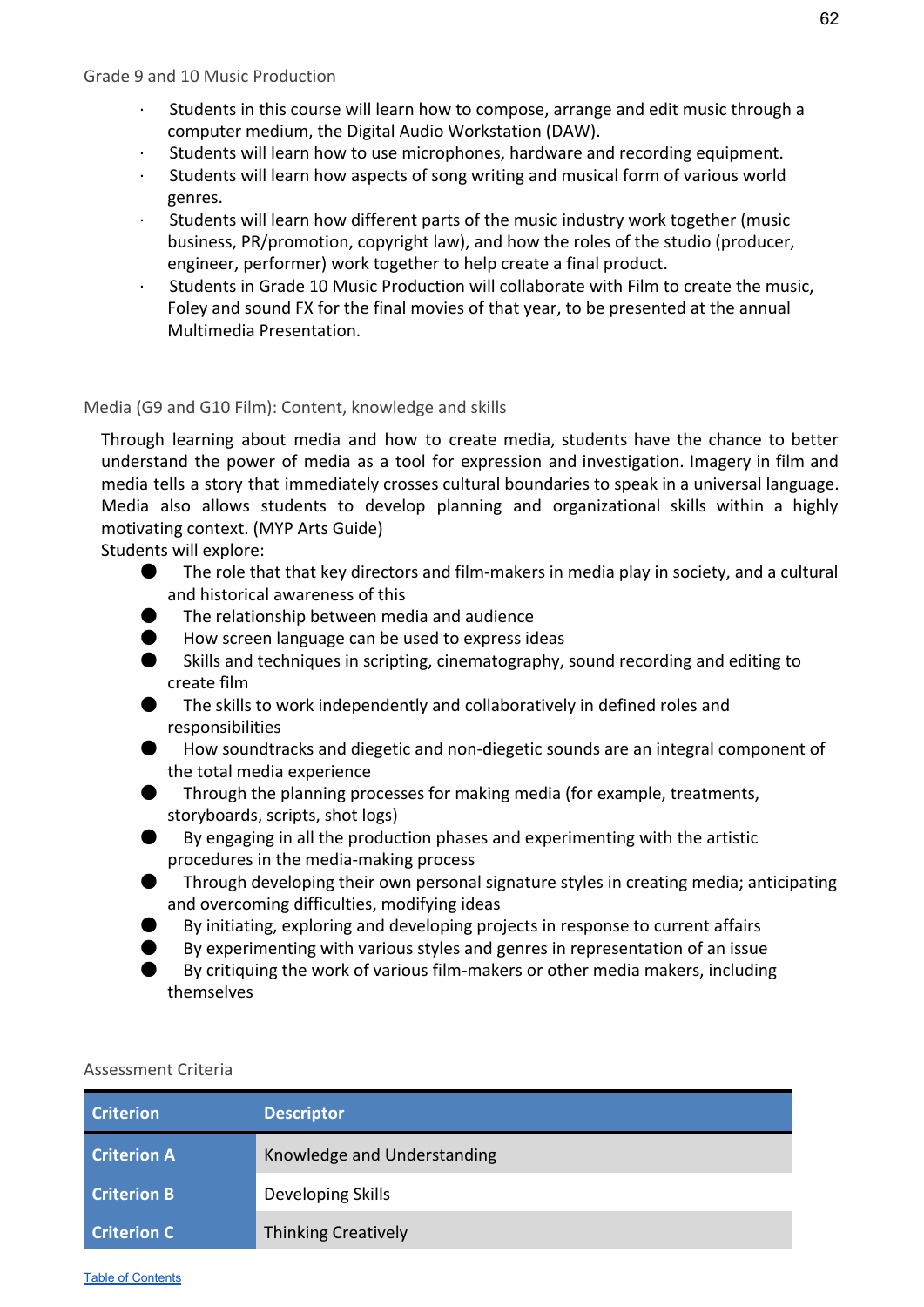#### <span id="page-63-0"></span>**Islamic Studies**

<span id="page-63-1"></span>Nature and aims

Islamic Studies is not part of the official IB MYP subject groups but the overall aims and objectives align in most cases. Where appropriate, assessment tasks are created that use the MYP Individuals and Societies assessment criteria.

- · Develop Muslims who perceive human diversity as a necessity and are tolerant of human beings regardless of gender, colour, ethnicity, religion or language.
- Develop positive relationships between the students, the environment and the universe.
- Develop a feeling in students of belonging to the Islamic nation at large on the basis of religion, culture, goals and destiny.
- · Educate students on how to use the knowledge of the Islamic faith to affect a person's behaviour and actions.
- Raise students' awareness of the importance and value of worshiping.
- · Create in students the awareness to use the Holy Quran, Noble Speech and Acts of the Prophet Mohammad (Peace Be upon Him) as a basis of knowledge, actions and values.
- · Guide students on how to apply and practice Islamic values and manners.
- · Familiarize students with Islamic civilization through the study of Islamic personalities, events and art.

<span id="page-63-2"></span>Content, knowledge and skills

| The Holy Qur'an         | Students will do the following:<br>Memorize passages of the Holy Qur'an<br>Understand the vocabulary and the general meaning of the<br>$\bullet$<br>selected passages<br><b>Recite selected Suras</b>                                                                                                                         |
|-------------------------|-------------------------------------------------------------------------------------------------------------------------------------------------------------------------------------------------------------------------------------------------------------------------------------------------------------------------------|
| The Noble Hadith        | Students will understand, memorize and establish connections with<br>selected Hadiths                                                                                                                                                                                                                                         |
| <b>Islamic Doctrine</b> | Students will know:<br>The belief in predestination<br>The belief in Allah's names and attributes<br>Impact of the Islamic doctrine on the individual and the community<br>$\bullet$<br>Twenty of Allah's names<br>$\bullet$<br>Five of Allah's prophets<br>$\bullet$<br>Philosophy, Science and Belief in Allah<br>$\bullet$ |
| Jurisprudence           | Students will know:<br>The history of Ka'bah<br>Hajj: Definition, significance and rulings<br>$\bullet$<br>The Prophet's farewell<br>$\bullet$<br>Khutbah<br>The Purification<br>The History of Islamic Legislation                                                                                                           |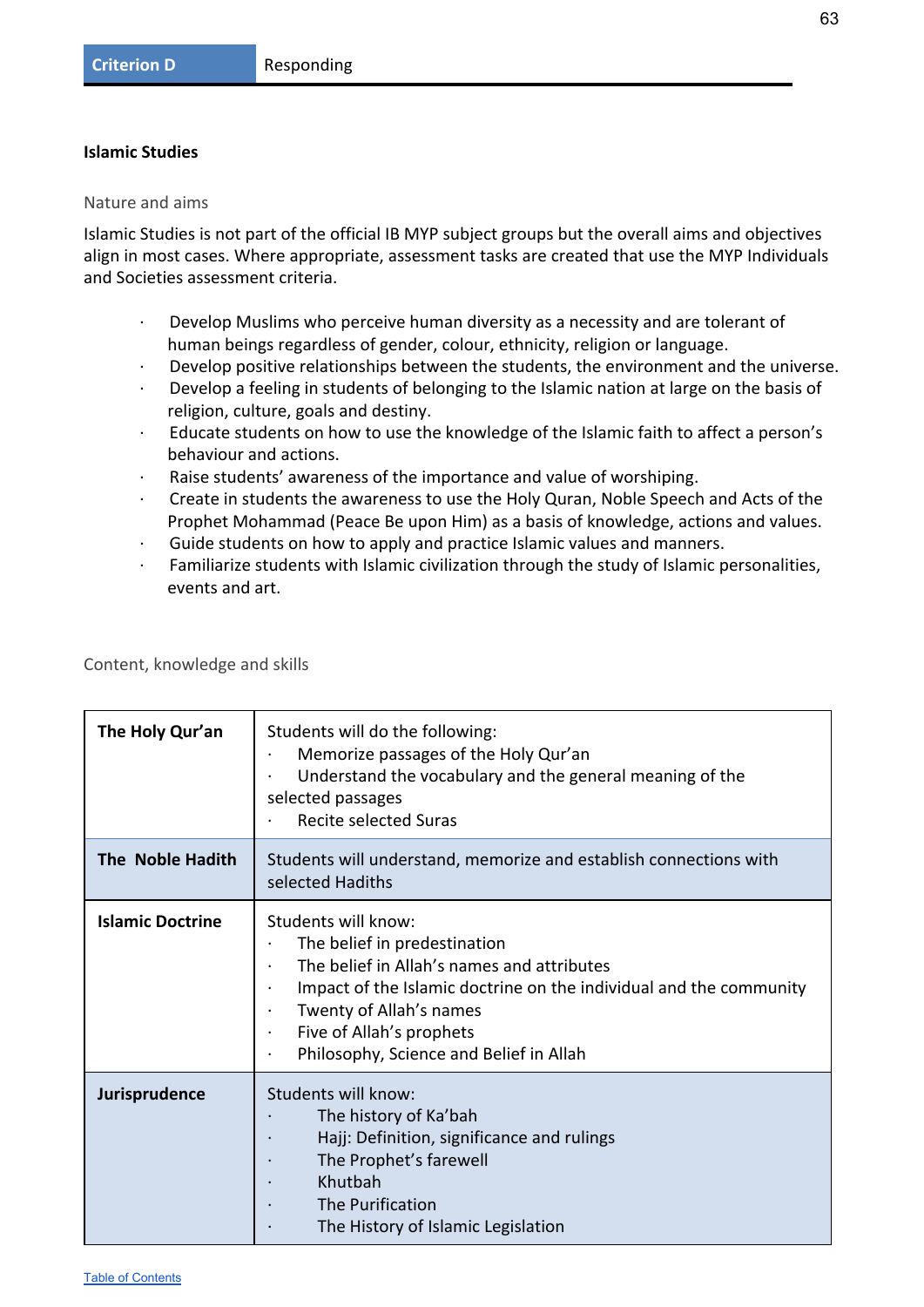|                       | The Muslim Code of Dress<br>$\bullet$<br>The Fundamentals of Islamic Jurisprudence<br>$\bullet$                                                                                                                                                                                                                           |
|-----------------------|---------------------------------------------------------------------------------------------------------------------------------------------------------------------------------------------------------------------------------------------------------------------------------------------------------------------------|
| <b>Biography</b>      | Students will know:<br>Social and emotional roles Prophet Mohammad (PBUH) has played in<br>$\bullet$<br>the establishment of the early Muslim community.<br>The characteristics of Al-Madinah after Prophet Mohammad's<br>(PBUH) death.<br>Muslim scientists who played great roles in the history of Islam.<br>$\bullet$ |
| <b>Islamic Ethics</b> | Students will know:<br>The etiquettes of Supplication (Duaa)<br>$\bullet$<br>The Islamic dress code<br>$\bullet$<br>The shyness in Islam<br>$\bullet$                                                                                                                                                                     |

<span id="page-64-0"></span>

| <b>Criterion</b>   | <b>Descriptor</b>         |
|--------------------|---------------------------|
| <b>Criterion A</b> | Knowing and understanding |
| <b>Criterion B</b> | Investigating             |
| <b>Criterion C</b> | Communicating             |
| <b>Criterion D</b> | Thinking critically       |

# <span id="page-64-1"></span>Cultural Studies

## Nature and aims

Cultural Studies is a course for non-Muslim students at Qatar Academy, offered parallel to Islamic Studies. The course seeks to build understanding of the many aspects of culture in Qatar, the student's own culture, and societies around the world. Cultural Studies falls within the Humanities Department and the course follows the MYP Individual and Societies Criteria, but is distinct from the other courses in this subject group.

- Encourages learners to respect and understand the world around them.
- Equips students with the necessary skills to inquire into historical, contemporary, geographical, political, social, economic, religious, technological and cultural factors that have an impact on individuals, societies and environments.
- Helps students to appreciate critically the diversity of human culture, attitudes and beliefs.
- Enables students to collect, describe and analyse data used in studies of societies; test hypotheses; and learn how to interpret increasingly complex information, including original source material.
- Helps students to develop their identities as individuals and as responsible members of local and global communities.